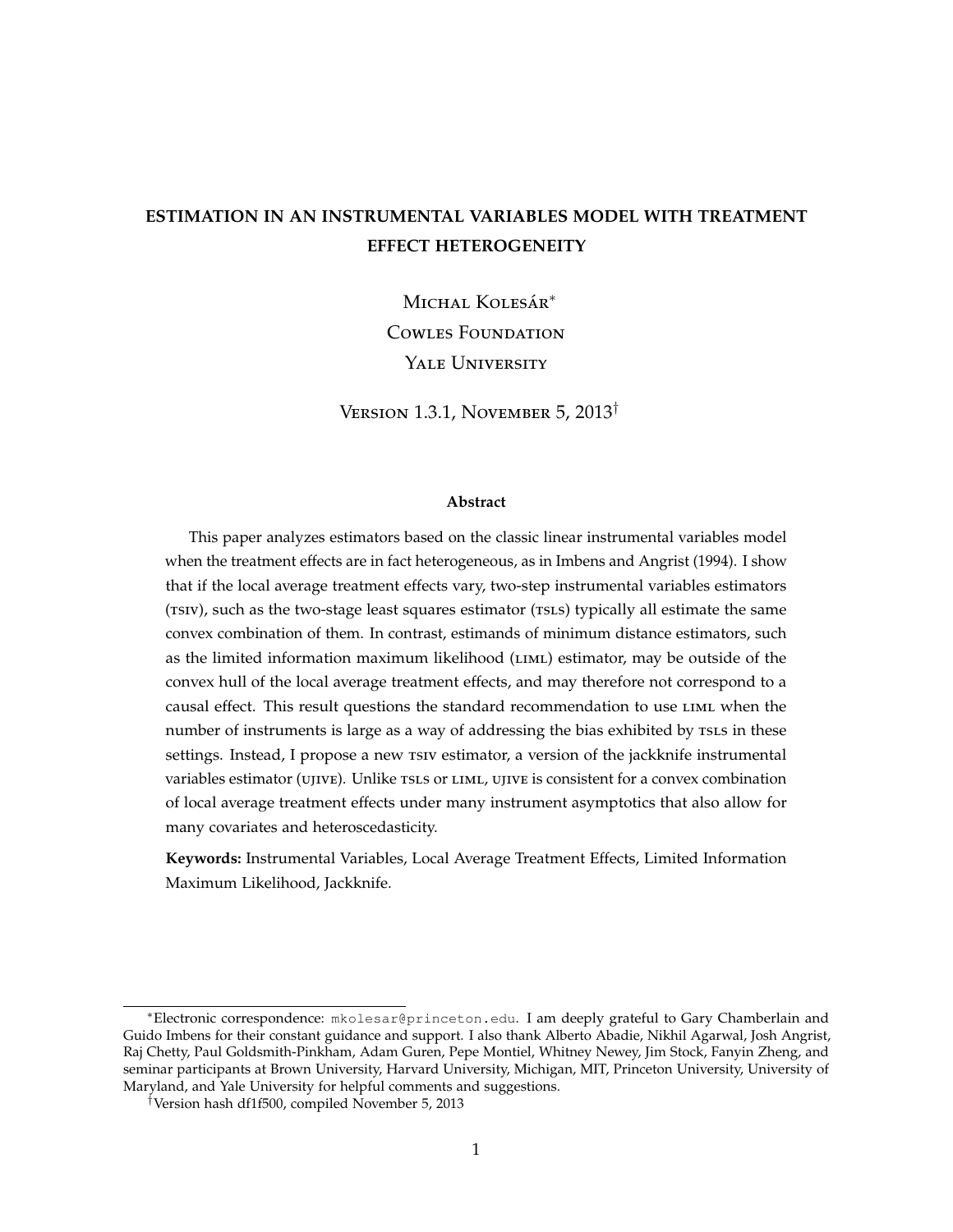## <span id="page-1-0"></span>**1 Introduction**

The classic linear instrumental variables model is commonly used to estimate treatment effects. When the individual treatment effect is independent of treatment status and covariates, estimators based on this model estimate the population average treatment effect [\(Heckman,](#page-43-1) [1997\)](#page-43-1). However, since this assumption rules out selection into treatment based on anticipated gains from treatment, it is not very plausible in many empirical settings. It is therefore important to understand the properties of these estimators when the individual treatment effect is allowed to be correlated with treatment status.

The first contribution of this paper is to characterize the estimands of estimators based on the classic linear instrumental variables (iv) model when the treatment effects are unrestricted. I assume that the instruments satisfy the monotonicity condition of [Imbens and Angrist](#page-43-0) [\(1994\)](#page-43-0), so that for each pair of instrument values, we can identify a local average treatment effect (LATE). I show that the two-stage least squares (TSLS) estimator, under some mild assumptions about the first stage, estimates a convex combination of these local average treatment effects, weighted over different pairs of instrument values and covariates. On the other hand, unless all LATES are the same, the estimand of the limited information maximum likelihood (LIML, [Anderson and Rubin,](#page-42-0) [1949\)](#page-42-0) depends on the covariance matrix of the reduced-form errors, and may lie outside the convex hull of the local average treatment effects. Therefore, the estimand may not correspond to a causal effect. Moreover, other estimators based on the classic linear iv model will, depending on how they are constructed, either estimate the same convex combination of LATES as TSLS, or else behave similarly to LIML.

In particular, estimators that behave like TSLS can be thought of as two-step estimators. In the first step, they construct a single instrument, a predictor of the treatment status based on the first-stage regression. In the second step, an instrumental variables estimator that uses this constructed instrument as a single instrument is used to estimate the treatment effect. I refer to these estimators as two-step instrumental variables estimators. In the limit under standard asymptotics, the exact way of constructing the single instrument does not matter; all two-step iv estimators converge to the same probability limit as the infeasible instrumental variables estimator that uses a population linear predictor of the treatment status as a single instrument. In turn, the probability limit of this iv estimator corresponds to a weighted average of lates. The weights are non-negative if the single instrument itself satisfies monotonicity in that changing its value does not induce two-way flows in and out of treatment.

In contrast, estimators that behave like LIML are based on the property of the classic linear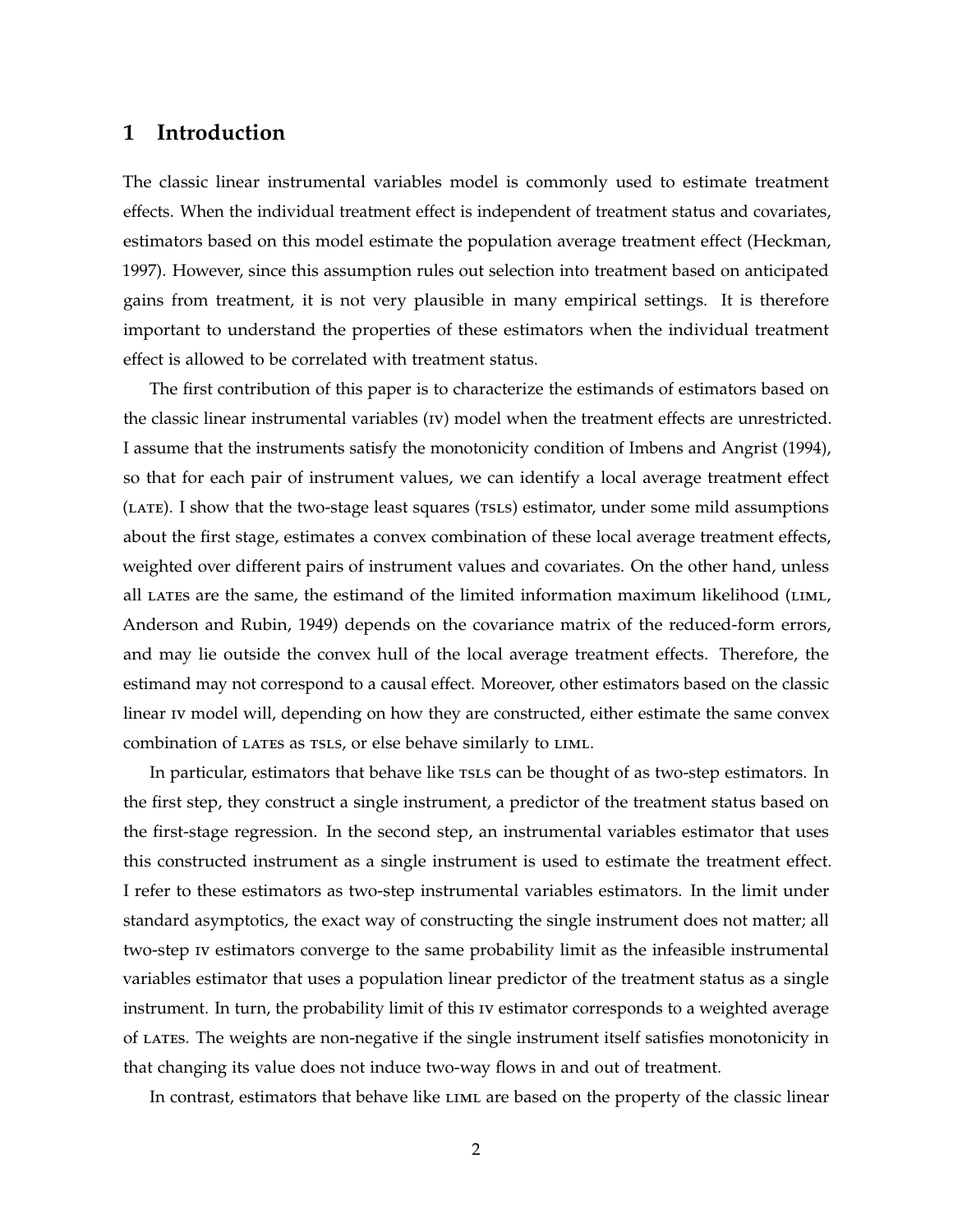<span id="page-2-0"></span>iv model that the coefficients on the instruments in the first-stage regression are proportional to the coefficients in the reduced-form outcome regression. These estimators, which I refer to as minimum distance estimators, minimize a minimum distance objective function that directly enforces this proportionality with respect to some weight matrix. The estimator of the treatment effect is given by the estimator of the constant of proportionality. [Malinvaud](#page-44-0) [\(1966,](#page-44-0) Chapter 20) and [Goldberger and Olkin](#page-43-2) [\(1971\)](#page-43-2) show that LIML can be thought of in this way, with the weight matrix depending on the covariance matrix of the reduced-form errors.

This approach yields a different estimand under treatment effect heterogeneity because imposing proportionality of the reduced-form coefficients implies that the treatment and the outcome are treated symmetrically. In particular, it requires that the estimand of the reverse two-stage least squares estimator (RTSLS) be equal to the estimand of TSLS. The RTSLS estimator is obtained as the reciprocal of the rsis estimator in the instrumental variables model that swaps the treatment and the outcome. This requirement makes sense if the instrumental variables model is supposed to solve an errors-in-variables problem [\(Zellner,](#page-44-1) [1970\)](#page-44-1), or an omitted variable bias [\(Chamberlain,](#page-42-1) [2007\)](#page-42-1). However, in the context of estimating treatment effects, the reduced-form coefficients are no longer proportional to each other unless all LATES are equal. Therefore, the rsls and resls estimands are in general different; the probability limit of the rests estimator is the same as that of an instrumental variables estimator that uses a linear predictor of the outcome based on the reduced-form outcome regression as an instrument. This instrument induces a different weighting scheme for the LATES, and hence a different estimand, than using a linear predictor of the treatment status as an instrument. Unlike the tsls weights, these weights are proportional to the effect size, with the bigger LATES receiving more weight.

There are two ways in which this difference between TSLS and RTSLS estimands can cause a minimum distance estimand to be outside the convex hull of LATES. First, if some LATES are negative, the RTSLS estimand gives them a negative weight, so that the estimand may end up being outside the convex hull of the LATES. Consequently, the minimum distance estimand, trying to equate RTSLS with TSLS, may end up being outside the convex hull. Second, even if the RTSLS estimand is inside the convex hull, if the weight matrix that is used to equate RTSLS with TSLS is non-diagonal, as is the case with LIML, the minimum distance estimand is not guaranteed to lie between the RTSLS and TSLS estimands.

It is easy to avoid these problems by simply avoiding LIML and using TSLS. However, when many instruments are used, rsls may be severely biased even in large samples [\(Bound,](#page-42-2)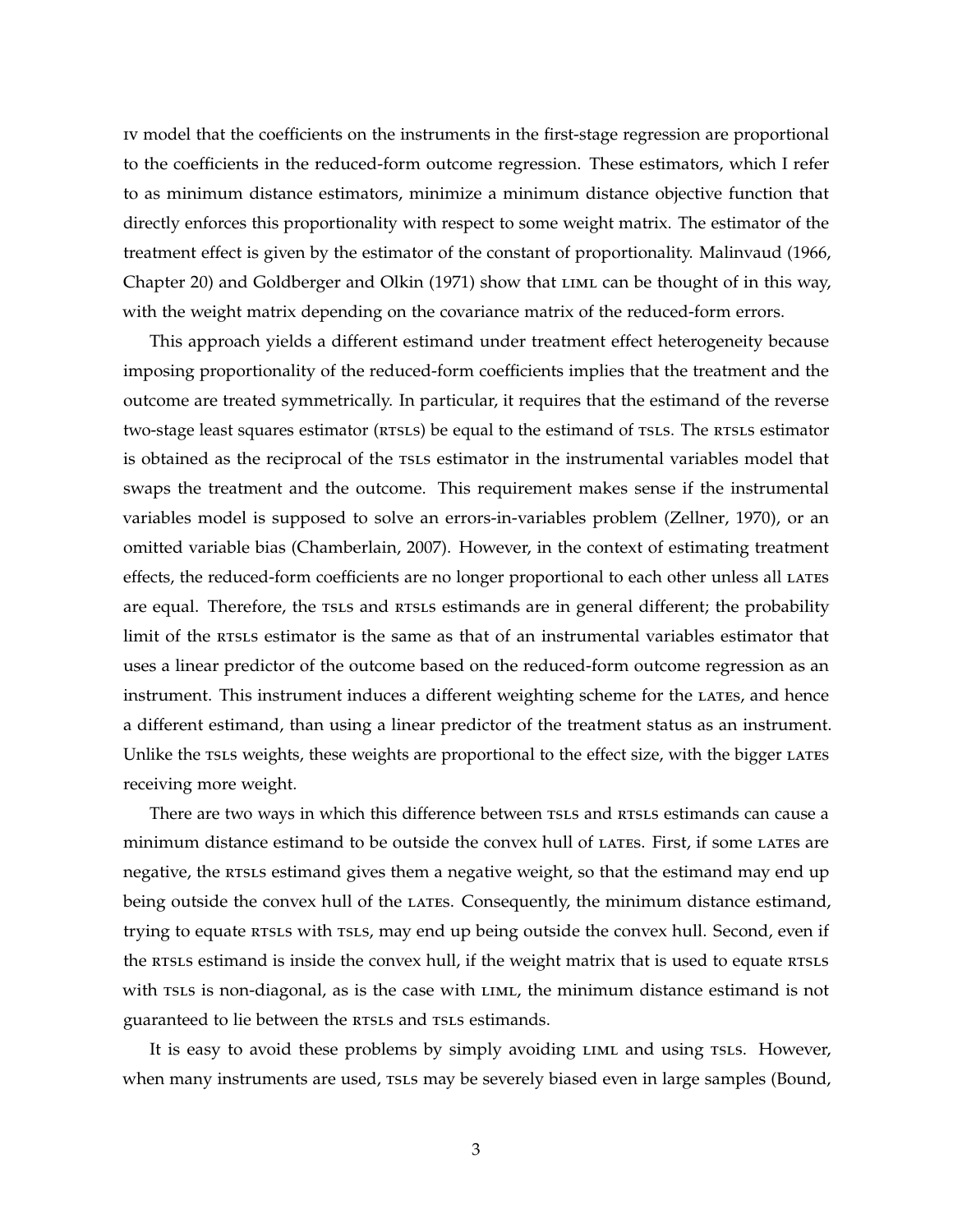<span id="page-3-0"></span>[Jaeger and Baker,](#page-42-2) [1995\)](#page-42-2), and it is inconsistent under the many instrument asymptotic sequence of [Kunitomo](#page-44-2) [\(1980\)](#page-44-2), [Morimune](#page-44-3) [\(1983\)](#page-44-3), and [Bekker](#page-42-3) [\(1994\)](#page-42-3). Therefore, when the number of instruments is large, the standard recommendation has been to use LIML, which is not only consistent under many instrument asymptotics, but also efficient among rotation invariant estimators and homoscedasticity [\(Chioda and Jansson,](#page-43-3) [2009;](#page-43-3) [Anderson, Kunitomo and Mat](#page-42-4)[sushita,](#page-42-4) [2010\)](#page-42-4). Recently, other estimators have been proposed that behave better than LIML under heteroscedasticity. [Hausman, Newey, Woutersen, Chao and Swanson](#page-43-4) [\(2012\)](#page-43-4) propose a [Fuller](#page-43-5) [\(1977\)](#page-43-5) type modification to a jackknife version of LIML (HLIM). [Bekker and Crudu](#page-42-5) [\(2012\)](#page-42-5) propose a similar estimator, which they call symmetric jackknife. However, all of these estimators are minimum distance estimators, and therefore not likely to work well under treatment effect heterogeneity.

The second contribution of this paper is to propose a new estimator in the two-step iv class, the unbiased jackknife iv estimator (ujive), that remains consistent for a convex combination of lates even under many instrument asymptotics and heteroscedasticity. This estimator is similar to the jackknife instrumental variables estimator (jive, [Phillips and Hale,](#page-44-4) [1977;](#page-44-4) [Angrist,](#page-42-6) [Imbens and Krueger,](#page-42-6) [1999\)](#page-42-6) in that it also uses a "leave-one-out" jackknife-type predictor of the treatment in the first stage, but differs from jive in the way it deals with covariates. In particular, in constructing the single instrument in the two-step iv procedure, we need to partial out the effect of covariates on the treatment. Suppose, for example, that the instruments are classroom indicators, and the covariates are school indicators (school "fixed effects"). Then the jive estimate of the effect of covariates on the treatment status of individual *i* is given by an average treatment status of individuals in the same school as individual *i*. With a finite number of observations in each school, this estimate is noisy, and since it depends on the treatment status of individual *i*, the estimation error is correlated with the outcome. Therefore, the single constructed instrument is also correlated with the outcome, causing jive to be biased when the number of covariates is large [\(Ackerberg and Devereux,](#page-42-7) [2009\)](#page-42-7). In contrast, the ujive estimate of the effect of the covariates is given by a sample average that excludes individual *i*, which guarantees that the prediction error will be uncorrelated with the outcome. As a result, unlike jive, ujive is consistent for a convex combination of lates even when we let the number of covariates, in addition to the number of instruments, increase in proportion to the sample size, as in [Anatolyev](#page-42-8) [\(2011\)](#page-42-8) and [Kolesár, Chetty, Friedman, Glaeser and Imbens](#page-44-5) [\(2011\)](#page-44-5).

The estimand of two-step iv estimators can be seen as one way of summarizing the effect of the treatment on outcome. For particular policy questions, however, we might be interested in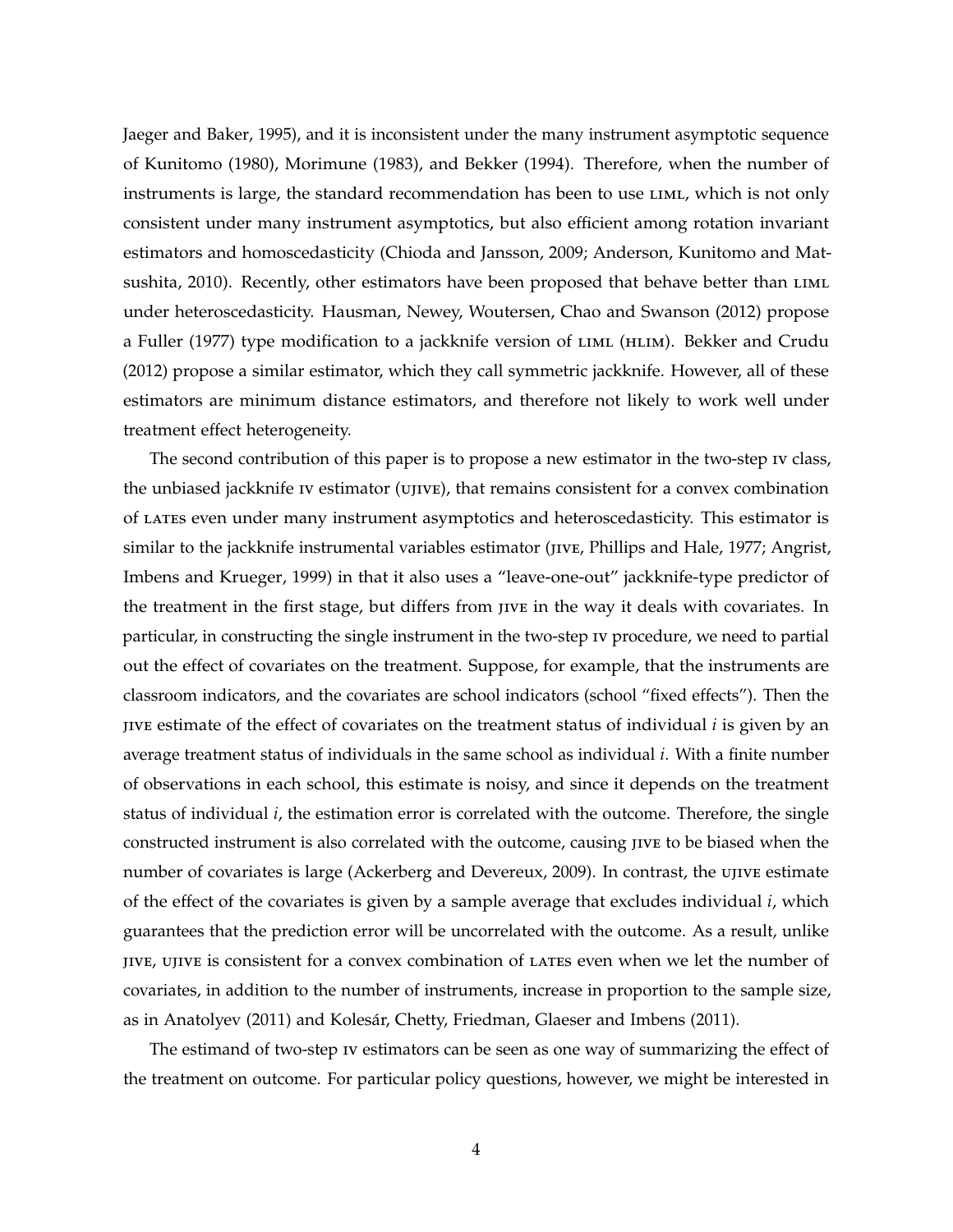<span id="page-4-1"></span>a weighting scheme that is different than the one used by these estimators. For this purpose, a number of alternative approaches, not based on the classic iv model, have been proposed in the literature. For example, [Frölich](#page-43-6) [\(2007\)](#page-43-6) derives a non-parametric estimator for the largest subpopulation of compliers for which a treatment effect can be identified. When the instrument is binary, [Abadie](#page-42-9) [\(2003\)](#page-42-9) works out a semi-parametric approach to approximating a treatment response function, and [Hirano, Imbens, Rubin and Zhou](#page-43-7) [\(2000\)](#page-43-7) and [Yau and Little](#page-44-6) [\(2001\)](#page-44-6) use a parametric approach to estimate a late that does not condition on covariates. Alternatively, instead of focusing on the LATES, one might be interested in other features of the distribution of the potential outcomes, such as the average treatment effect. Although such features are not point-identified, [Balke and Pearl](#page-42-10) [\(1997\)](#page-42-10), [Kitagawa](#page-44-7) [\(2009\)](#page-44-7), and [Machado, Shaikh and Vytlacil](#page-44-8) [\(2013\)](#page-44-8) derive informative bounds for such parameters. To keep the paper focused, I do not try to compare the classic iv estimators with these alternative approaches.

The rest of the paper is organized as follows. In Section [2,](#page-4-0) I set up the problem of estimating causal effects in a potential outcomes framework. In Section [3,](#page-7-0) I review assumptions underlying the classic linear iv model, and I introduce the classes of two-step iv and minimum distance estimators that are based on this model. In Section [4,](#page-14-0) I introduce the local average treatment effects framework of [Imbens and Angrist](#page-43-0) [\(1994\)](#page-43-0). In Section [5,](#page-16-0) I derive the first main result of the paper, the estimands of two-step iv and minimum distance estimators under the LATE assumptions. In Section [6,](#page-22-0) I derive the second main result of the paper that ujive is consistent for a convex combination of lates under many instrument asymptotics. Section [7](#page-28-0) illustrates the results from Sections [5](#page-16-0) and [6](#page-22-0) with a Monte Carlo experiment. Section [8](#page-32-0) concludes. The Appendix contains proofs and an extension of the results to the case when the treatment is multi-valued.

### <span id="page-4-0"></span>**2 Potential outcomes framework**

Using a random sample of *n* individuals indexed by  $i = 1, \ldots, n$ , we want to learn about the causal effect of a treatment  $T_i \in \mathcal{T}$  on some outcome of interest. For clarity of exposition, I focus on the case when the treatment  $T_i$  is binary, so that  $\mathcal{T} = \{0,1\}$ . I discuss the extension to multi-valued treatment in Appendix [A.](#page-33-0) Let  $Y_i(1)$  and  $Y_i(0)$  denote the potential outcomes in the treated and untreated states. The treatment effect for individual *i* is then given by  $\tau_i = Y_i(1) - Y_i(0).$ 

The fundamental problem is that for each individual, we only observe the potential outcome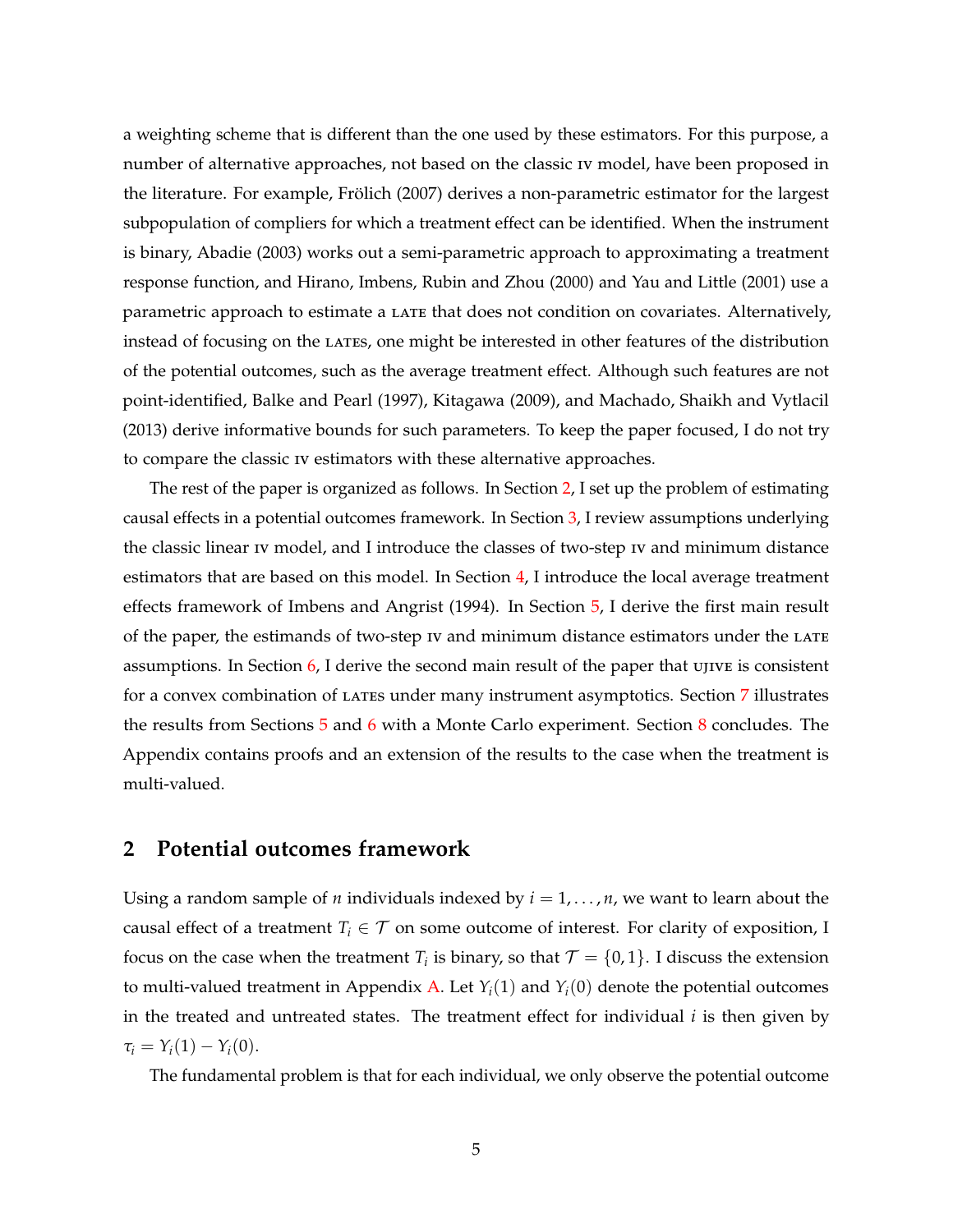corresponding to the observed treatment state,  $Y_i = Y_i(T_i)$ . Therefore, we cannot compute  $\tau_i$ directly for any individual. Moreover, there is a concern that anticipated potential outcomes affect selection into treatment, so that comparing the average outcome of the subsample of individuals who are treated in our sample with those who are not is likely to lead to a biased estimate of the population average treatment effect  $\mathbb{E}[\tau_i].$ 

We do, however, observe instruments  $Q_i$  with support  $Q$  that help to identify average treatment effects for at least some subpopulations. For each possible realization  $q \in \mathcal{Q}$ , let  $T_i(q)$ denote the potential treatment variable that equals one if individual *i* would receive treatment if their instrument value was changed to  $Q_i = q$ , and equals zero if they would not receive treatment. The observed treatment status is given by  $T_i = T_i(Q_i)$ ; the other potential treatments are not observed.

We also observe a vector of covariates  $X_i$  with support  $\mathcal X$ . I include these covariates explicitly for two related reasons. First, in many empirical applications the identification assumptions that underlie the instrumental variables framework may only be plausible conditional on *X<sup>i</sup>* . One simple approach in this case is to carry out the analysis separately for all values of the covariates. However, when the covariate set is detailed so that the support  $\mathcal X$  is rich, this approach is unlikely to be satisfactory. Second, even when the identification assumptions are plausible unconditionally, inference without covariates might not be precise enough. A common solution to both of these problems in practice is to estimate a single model with covariates. It is therefore important to understand how the presence of covariates affects inference.

In summary, the observed data vector for each individual is given by  $(Y_i, T_i, Q_i, X_i)$ .

Two important functions of the distribution of the observed data are given by the two regression functions

<span id="page-5-1"></span><span id="page-5-0"></span>
$$
r(q, x) = \mathbb{E}[Y_i \mid Q_i = q, X_i = x], \tag{1}
$$

$$
p(q, x) = \mathbb{E}[T_i | Q_i = q, X_i = x].
$$
 (2)

With binary treatment,  $p(q, x)$  equals the conditional treatment probability,  $P(T_i = 1 | Q_i =$  $q$ ,  $X_i = x$ ), also known as the propensity score. When viewed as a random variable, I will denote it by  $P_i = p(Q_i, X_i)$ . Similarly,  $r(q, x)$  denotes the conditional expectation of the outcome, and I denote it by  $R_i = r(Q_i, X_i)$  when viewed as a random variable. Without further assumptions, these regression function are not directly informative about the objects of interest—the treatment effects. They are therefore known as the reduced form equations.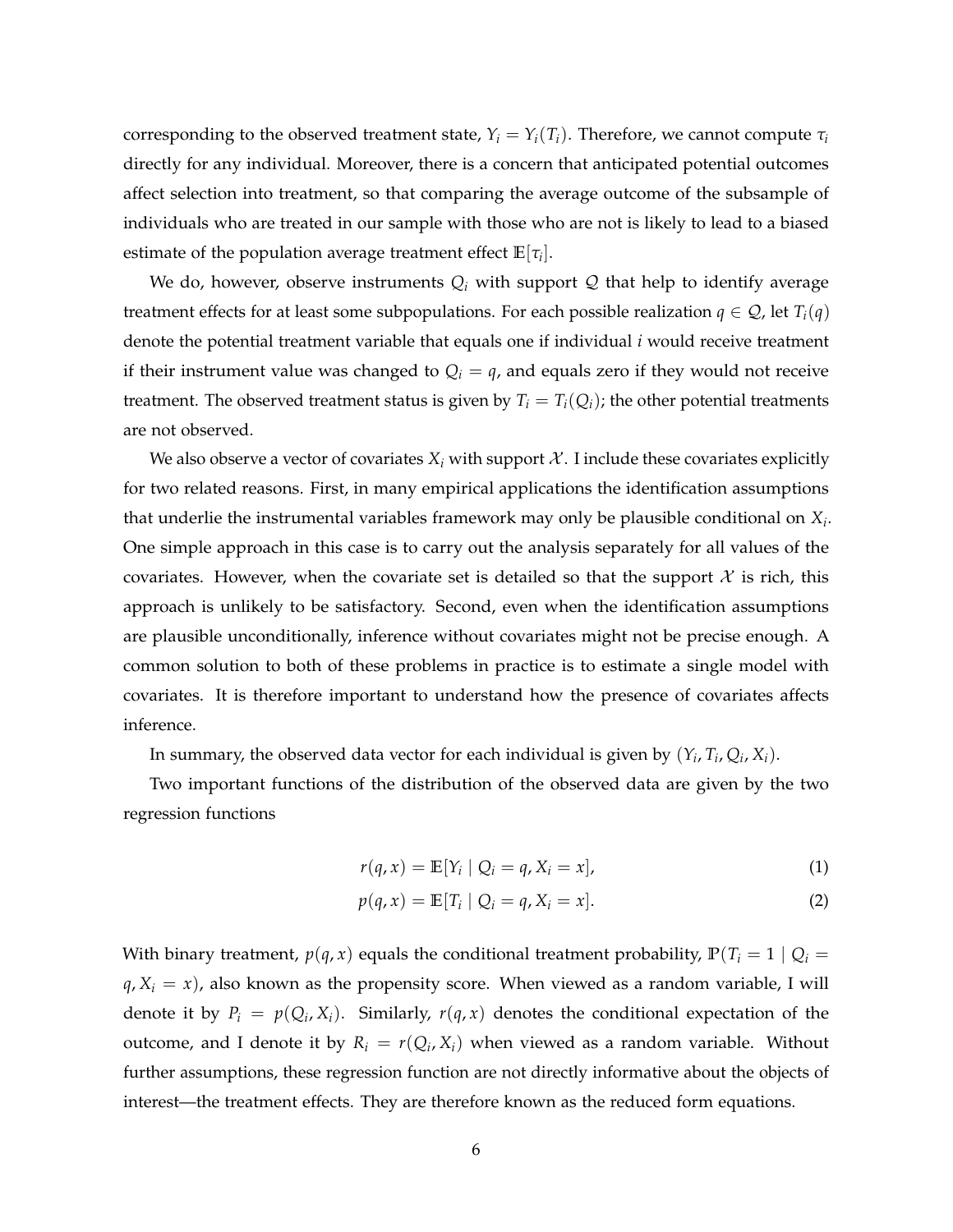<span id="page-6-2"></span>In general, both reduced form equations will be non-linear. The linear iv estimators that I will consider are based on a linear approximation to the true non-linear reduced form

<span id="page-6-1"></span><span id="page-6-0"></span>
$$
R_i^L = \mathbb{E}^*[Y_i \mid Z_i, W_i] = Z_i' \pi_1 + W_i' \psi_1, \tag{3}
$$

$$
P_i^L = \mathbb{E}^*[T_i \mid Z_i, W_i] = Z_i^{\prime} \pi_2 + W_i^{\prime} \psi_2, \tag{4}
$$

where  $\mathbb{E}^*$  denotes population (minimum mean-squared-error) linear projection<sup>1</sup>, and  $Z_i =$  $z(Q_i, X_i)$  and  $W_i = w(X_i)$  are expansions of the original instruments and covariates, with  $dim(Z_i) = K$  and  $dim(W_i) = L$ . I assume that  $W_i$  spans a column of ones. The estimators that I will consider will use these constructed instruments and covariates.

For example, in [Angrist and Krueger](#page-42-11) [\(1991\)](#page-42-11), the basic instruments *Q<sup>i</sup>* were three quarter of birth indicators, and the constructed instruments *Z<sup>i</sup>* were obtained by interacting *Q<sup>i</sup>* with year of birth and state of birth indicators. A similar specification was used in [Dobbie and Fryer](#page-43-8) [\(2011\)](#page-43-8), who study the effect of Harlem Children Zone (hcz) charters on educational outcomes. In particular, [Dobbie and Fryer](#page-43-8) [\(2011\)](#page-43-8) construct *Z<sup>i</sup>* by interacting an indicator for living within HCZ,  $Q_i$ , with cohort, so that  $Z_{i,\ell} = Q_i \mathbb{1}_{X_i=\ell}$ , where  $\ell$  indexes cohorts,  $\ell \in \{1,\ldots,L\}$ . If we also set  $W_{i\ell} = \mathbb{1}_{X_i = \ell}$ , and cohort is the only covariate that we observe, then the linear approximation is exact, and  $P_i = P_i^L$ . With continuous instruments and covariates, we could use series expansions to construct  $Z_i$  and  $W_i$ . Of course, we can also simply set  $z(Q_i, X_i) = Q_i$  and  $w(X_i) = X_i$ . I make the distinction between the original instruments and covariates,  $(Q_i, X_i)$ , and the constructed ones,  $(Z_i, W_i)$ , because it will matter for the estimands of these estimators under treatment effect heterogeneity how exactly the instruments were constructed.

I use matrix notation to help keep the definitions and results compact. I denote the *n*component vector with *i*th element  $Y_i$  by  $Y$ . Similarly, let **T**,  $W$ ,  $Z$ ,  $P$ ,  $P^L$ ,  $R$  and  $R^L$  denote vectors and matrices with rows  $T_i$ ,  $W'_i$ ,  $Z'_i$ ,  $P_i$ ,  $P_i^L$ ,  $R_i$  and  $R_i^L$ . For any full-rank  $n \times m$  matrix  $A$ , let  $\mathbf{H}_\mathbf{A} = \mathbf{A} (\mathbf{A}'\mathbf{A})^{-1}\mathbf{A}'$  denote the associated  $n \times n$  projection matrix (also known as the hat matrix), and let  $D_A$  be an  $n \times n$  diagonal matrix with  $(H_A)_{ii}$  on the diagonal. Let  $I_m$  denote the  $m \times m$  identity matrix, and let  $M_A = I_n - H_A$  denote the annihilator matrix. Let  $A_\perp = M_W A$ denote the residual from the sample projection of **A** onto **W**, and let  $\tilde{A}_i = A_i - \mathbb{E}^* [A_i \mid W_i]$ denote the residual from the population projection of *A<sup>i</sup>* onto *W<sup>i</sup>* . Also, let a.s. denote almost surely (i.e. with probability one).

<sup>&</sup>lt;sup>1</sup>In other words, the linear projection of  $A_i$  onto  $B_i$ ,  $\mathbb{E}^*[A_i \mid B_i] = B'_i \gamma$ , minimizes  $\min_{\gamma} \mathbb{E}[(A_i - B'_i \gamma)^2]$ . If the covariance matrix of  $B_i$  is non-singular so that  $\mathbb{E}[B_i B_i']$  is invertible, then the solution is uniquely given by  $\gamma = \mathbb{E}[B_i B'_i]^{-1} \mathbb{E}[B_i A_i].$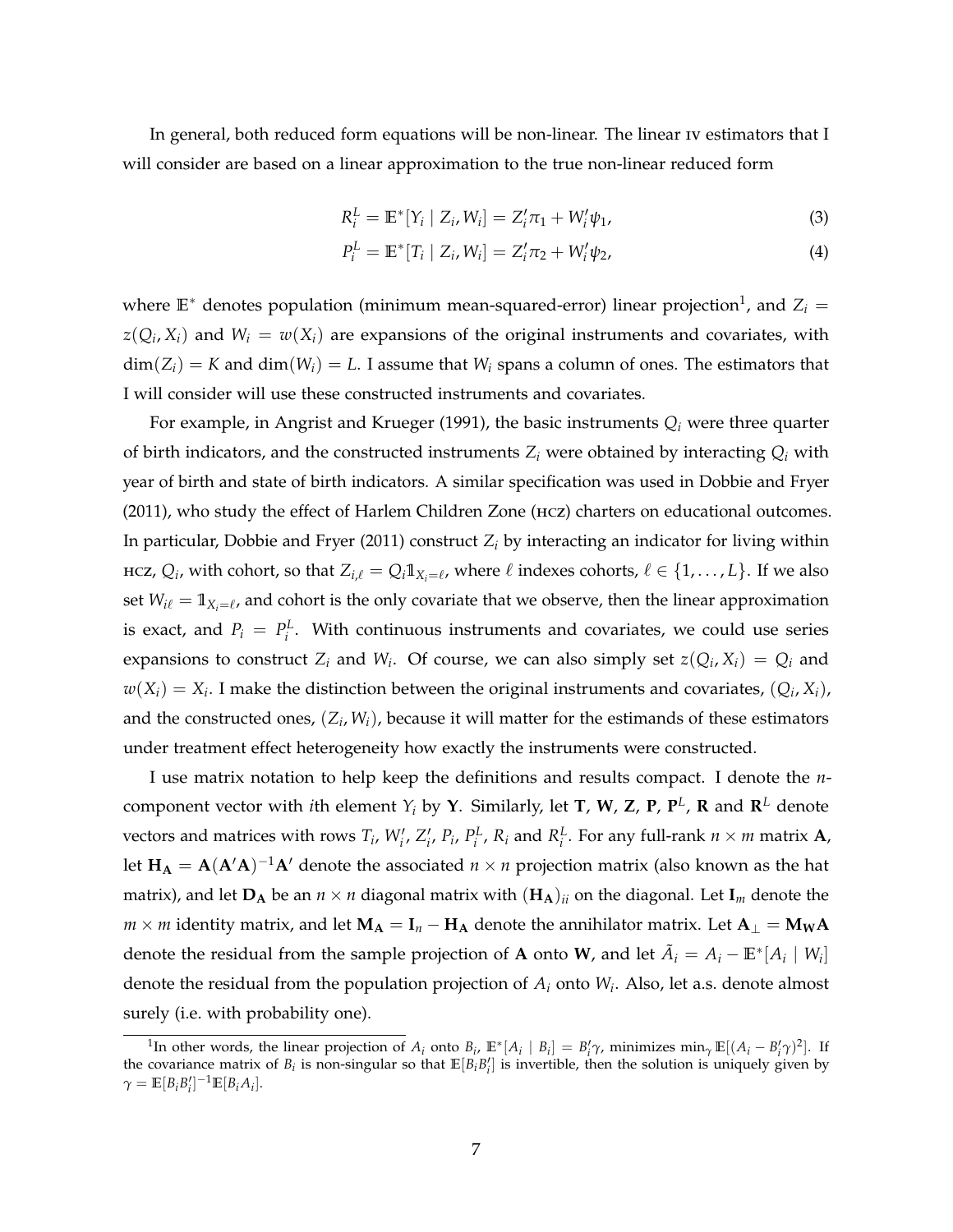### <span id="page-7-4"></span><span id="page-7-0"></span>**3 Classic linear IV model and estimators**

The classic linear iv model is usually defined in terms of a structural equation (see, for example [Wooldridge,](#page-44-9) [2002,](#page-44-9) Chapter 5)

<span id="page-7-2"></span><span id="page-7-1"></span>
$$
Y_i = T_i \beta + W'_i \delta + \epsilon_i,
$$
\n<sup>(5)</sup>

where the covariates  $W_i$  and the instruments  $Z_i$  are assumed to be uncorrelated with the structural error *e<sup>i</sup>* :

$$
\mathbb{E}[\epsilon_i W_i] = 0, \qquad \qquad \mathbb{E}[\epsilon_i Z_i] = 0. \tag{6}
$$

The second assumption is that the instruments are relevant in the sense that the coefficient  $\pi_2$ in Equation [\(4\)](#page-6-0) is non-zero. The parameter of interest is  $β$ , and it represents the causal effect of  $T_i$  on  $Y_i$ . Equations [\(5\)](#page-7-1) and [\(6\)](#page-7-2) can be compactly written as a moment condition

<span id="page-7-3"></span>
$$
\mathbb{E}^*[Y_i - T_i \beta - W_i' \delta \mid Z_i, W_i] = 0. \tag{7}
$$

In this section, I use the potential outcomes framework to formulate assumptions that deliver the moment condition [\(7\)](#page-7-3) and that give *β* a direct causal interpretation as the population average treatment effect. This allows me to more easily link the classic IV model to the LATE framework of [Imbens and Angrist](#page-43-0) [\(1994\)](#page-43-0). Second, I define three classes of estimators of *β*: the class of two-step iv estimators (that includes the two-stage least squares estimator), the class of reverse two-step iv estimators (that includes the reverse two-stage least squares estimator), and finally the class of minimum-distance estimators (that includes LIML). This classification will be more useful when considering the behavior of the classic IV estimators under the LATE framework than the traditional division into estimators that fit into the *k*-class [\(Nagar,](#page-44-10) [1959;](#page-44-10) [Theil,](#page-44-11) [1961,](#page-44-11) [1971\)](#page-44-12), and estimators that do not.

#### **3.1 Assumptions underlying the classic linear IV model**

Interpreting *β* in the moment condition [\(7\)](#page-7-3) as the population average treatment effect requires three assumptions that correspond to Assumptions [IV,](#page-8-0) [CTE](#page-8-1) and [L](#page-9-0) below.

First, the instruments need to be valid in the sense that they only affect potential outcomes through their effect on the treatment. To formalize this notion, we need to include *Q* in the definition of potential outcomes. Let  $Y_i(t, q)$  be the potential outcome when individual *i* receives treatment *t* and instrument *q*, so that the observed outcome is given by  $Y_i = Y_i(T_i, Q_i)$ .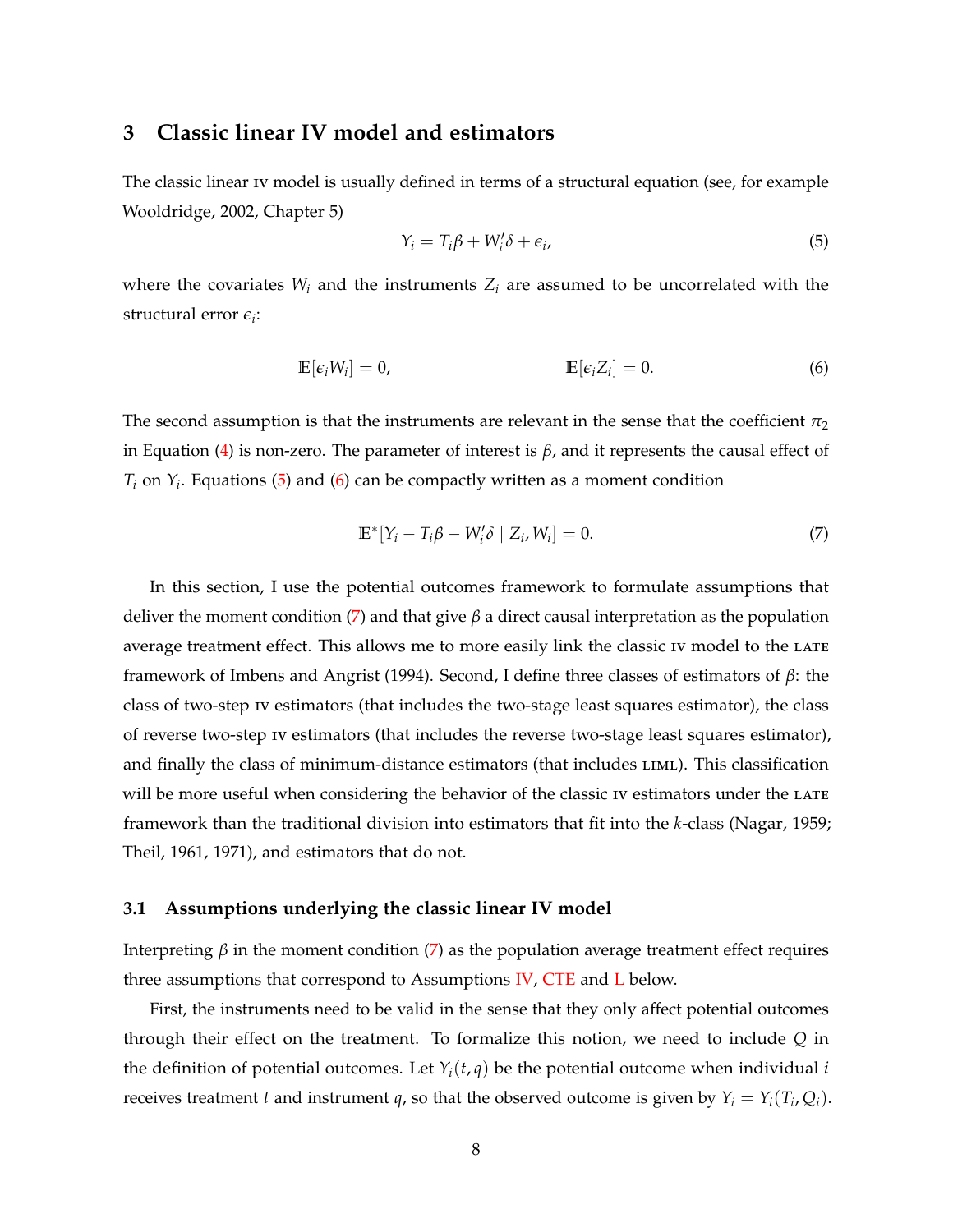#### <span id="page-8-5"></span><span id="page-8-2"></span><span id="page-8-0"></span>**Assumption IV.**

- **(i)** (Random assignment)  $\{Y_i(t,q), T_i(q)\}_{t \in \mathcal{T}, q \in \mathcal{Q}} \perp \mathcal{Q}_i \mid X_i;$
- <span id="page-8-3"></span>(ii) (Exclusion restriction)  $\mathbb{P}(Y_i(t,q) = Y_i(t,q') | X_i) = 1$  for all  $(t, q, q')$  a.s.; and
- <span id="page-8-4"></span>**(iii)** (Relevance) The distribution of  $P_i^L$  conditional on  $X_i$  is non-degenerate with positive probability.

Part [\(i\)](#page-8-2) requires that conditional on covariates, the instruments are as good as randomly assigned in the sense that they are independent of potential outcomes and potential treatments. Part [\(ii\)](#page-8-3) requires that the instruments only affect outcomes through their effect on the treatment. This assumption justifies writing the potential outcomes as functions of the treatment only, so that  $Y_i(t) = Y_i(t, q)$ . Finally, Part [\(iii\)](#page-8-4) is a rank condition—requires that the constructed instruments *Z<sup>i</sup>* have a non-zero effect on the treatment, at least for some values of covariates; it ensures that the coefficient  $\pi_2$  in Equation [\(4\)](#page-6-0) is non-zero. Since  $Z_i = z(Q_i, X_i)$ , a necessary condition is that the original instruments  $Q_i$  have a non-zero effect on the treatment.

<span id="page-8-1"></span>The second assumption restricts treatment effect heterogeneity:

**Assumption CTE (Constant Average Treatment Effects).** For all  $(t_1, t_0, t, q, x) \in \mathcal{T}^3 \times \mathcal{Q} \times \mathcal{X}$ ,  $\mathbb{E}[Y_i(t_1) - Y_i(t_0) | Q_i = q, T_i = t, X_i = x] = (t_1 - t_0)\beta.$ 

Assumption [CTE](#page-8-1) restricts the treatment effects in two ways. First, although it allows the individual treatment effects to vary, it requires that the source of heterogeneity in the individual treatment effects be unrelated to observables. In other words, it imposes that  $\mathbb{E}[Y_i(t_1) - Y_i(t_0)]$  $Q_i = q$ ,  $T_i = t$ ,  $X_i = x$ ] =  $\mathbb{E}[Y_i(t_1) - Y_i(t_0)]$ . In particular, it does not allow individuals' treatment status to be correlated with gains from treatment, ruling out what [Heckman, Urzúa](#page-43-9) [and Vytlacil](#page-43-9) [\(2006\)](#page-43-9) call essential heterogeneity, or sorting on gains from treatment. This makes it implausible in many empirical applications—I will relax it in the next section when I introduce the LATE framework of [Imbens and Angrist](#page-43-0) [\(1994\)](#page-43-0).

Second, it restricts the treatment effect to be linear, so that  $\mathbb{E}[Y_i(t_1) - Y_i(t_0)] = (t_1 - t_0)\beta$ . This linearity condition is only restrictive when the treatment is multi-valued (see [A](#page-33-0)ppendix A for discussion of this case). With binary treatment, the condition is moot. The parameter *β* now corresponds to the population average treatment effect.

Some textbook discussions of the classic linear iv model [\(Wooldridge,](#page-44-9) [2002;](#page-44-9) [Angrist and](#page-42-12) [Pischke,](#page-42-12) [2009\)](#page-42-12) use a stronger version of this assumption by imposing  $Y_i(t_1) - Y_i(t_0) = (t_1 - t_0)\beta$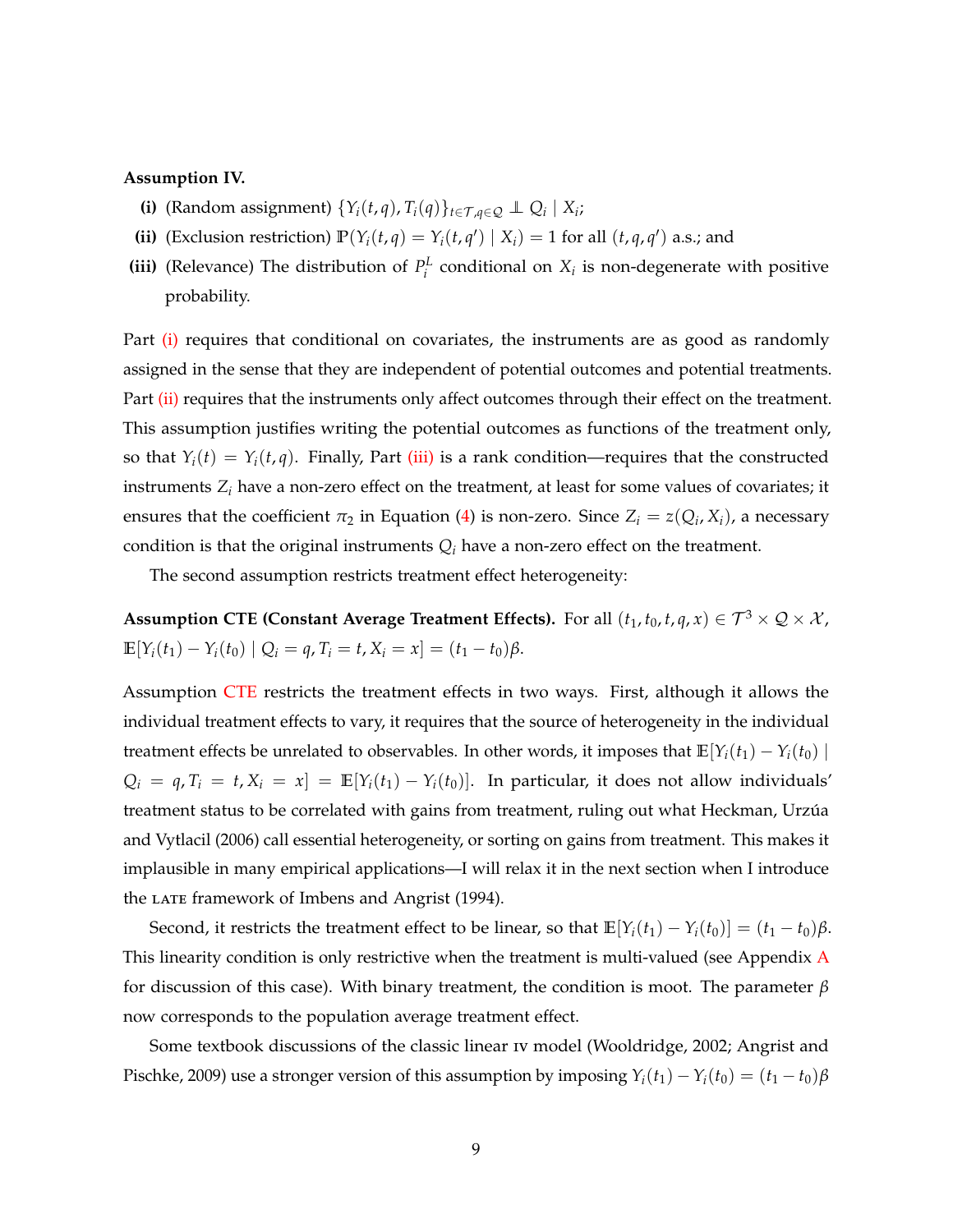<span id="page-9-3"></span>for all *i*, ruling out *any* heterogeneity in the treatment effect, but such restrictive assumption is not needed.

Assumption [CTE](#page-8-1) implies that

<span id="page-9-1"></span>
$$
0 = \mathbb{E}[Y_i(t) - Y_i(0) - t\beta | Q_i = q, T_i = t, X_i = x]
$$
  
=  $\mathbb{E}[Y_i(T_i) - Y_i(0) - T_i\beta | Q_i = q, T_i = t, X_i = x]$   
=  $\mathbb{E}[Y_i - Y_i(0) - T_i\beta | Q_i = q, X_i = x],$  (8)

where the last line follows the Law of iterated expectations. To turn Equation [\(8\)](#page-9-1) into the moment condition [\(7\)](#page-7-3), we need that

<span id="page-9-2"></span><span id="page-9-0"></span>
$$
\mathbb{E}^*[Y_i(0) | Z_i, W_i] = \mathbb{E}^*[Y_i(0) | W_i].
$$
\n(9)

If there are no covariates beyond the intercept, so that  $W_i = 1$ , then this equality holds automatically. However, since Assumption  $\overline{IV}$  $\overline{IV}$  $\overline{IV}$  allows for cases in which the assignment of instrument is only random conditional on covariates, it only implies that  $\mathbb{E}[Y_i(0) | Z_i, X_i] =$  $\mathbb{E}[Y_i(0) \mid X_i]$ . If the conditional expectation  $\mathbb{E}[Y_i(0) \mid X_i]$  is not linear in  $W_i$ , then controlling for  $W_i$  in a linear way does not fully control for the effect of the covariates on  $Y_i(0)$ . Consequently,  $\tilde{Z}_i = Z_i - \mathbb{E}^*[Z_i \mid W_i]$  (part of  $Z_i$  orthogonal to  $W_i$ ) may be correlated with  $Y_i(0) - \mathbb{E}^*[Y_i(0) \mid W_i]$ , and the coefficient on  $Z_i$  on the left-hand side of  $(9)$  may be non-zero. Therefore, some textbook discussions [\(Wooldridge,](#page-44-9) [2002;](#page-44-9) [Angrist and Pischke,](#page-42-12) [2009\)](#page-42-12) make the assumption that  $\mathbb{E}[Y_i(0) | X_i] = W'_i \delta$ , so that controlling for  $W_i$  in a linear way controls fully for the effect of the covariates on  $Y_i(0)$ . Unfortunately, this assumption has the undesirable implication that, in principle, sufficient variation in the covariates alone is enough to identify *β* since non-linear functions of *W<sup>i</sup>* , such as squares of *W<sup>i</sup>* , are valid instruments. Moreover, since it involves potential, rather than observed outcomes, it is not directly testable.

Here I focus on the other way we can ensure that  $\tilde{Z}_i$  is not correlated with  $Y_i(0) - \mathbb{E}^* [Y_i(0)]$ *W*<sub>*i*</sub></sub> $\rightarrow$  *W*<sub>*i*</sub> estricting the expectation of *Z*<sup>*i*</sup> conditional on *X*<sup>*i*</sup> to be linear in *W*<sup>*i*</sup><sup>2</sup>

Assumption L (Linearity).  $\mathbb{E}[Z_i | X_i] = \mathbb{E}^*[Z_i | W_i].$ 

Assumption [L](#page-9-0) ensures that controlling for the effect of covariates on the instruments by a linear projection on  $W_i$  is as good as conditioning on  $X_i$ . There are three important special cases

<sup>&</sup>lt;sup>2</sup>By the residual regression formula [\(9\)](#page-9-2) holds iff  $\mathbb{E}[Y_i(0)\tilde{Z}_i] = 0$ . Assumption **[L](#page-9-0)** implies that  $\mathbb{E}[\tilde{Z}_i | X_i] = 0$ . Therefore, by the law of iterated expectations, we have  $\mathbb{E}[Y_i(0)\tilde{Z}_i | X_i] = \mathbb{E}[\mathbb{E}[Y_i(0) | X_i, Z_i]\mathbb{E}[\tilde{Z}_i | X_i, Z_i] | X_i] =$  $\mathbb{E}[Y_i(0) | X_i] \mathbb{E}[\tilde{Z}_i | X_i] = 0$  where the second equality follows from Assumption [IV.](#page-8-0)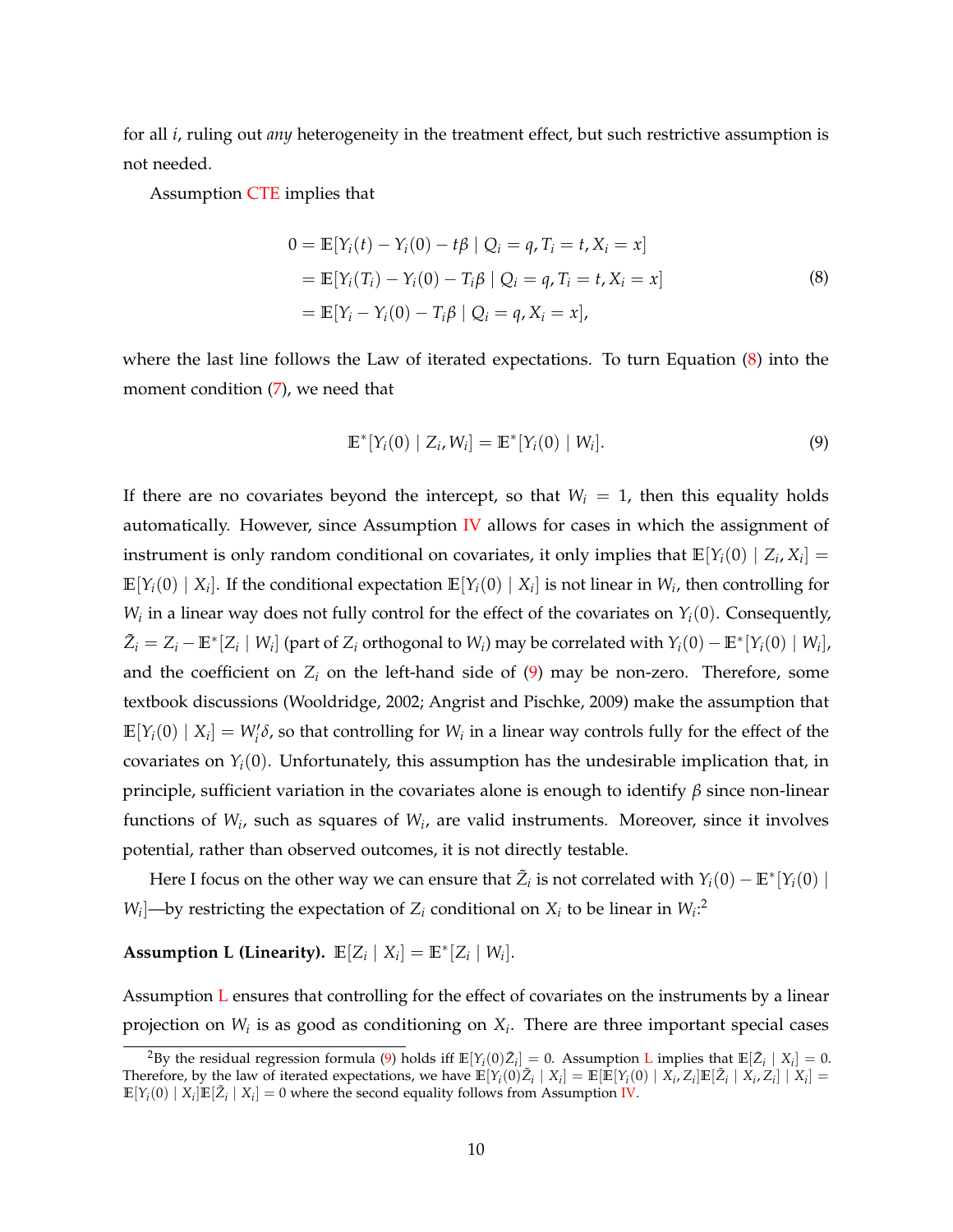<span id="page-10-1"></span>in which Assumption  $\tt L$  $\tt L$  holds automatically. First, if there are no covariates. Second, if  $X_i$  is discrete and  $W_i$  is saturated, consisting of dummies for different values of  $X_i$ . Third, if  $Z_i$  is a function of  $Q_i$  only, and  $Q_i$  is independent of  $X_i$ , in which case  $\mathbb{E}[Z_i \mid X_i] = \mathbb{E}[Z_i]$ . This happens, for example, when  $Q_i$  is some randomly assigned encouragement to take the treatment, and the covariates are added after the randomization to increase precision of inference.

[Abadie](#page-42-9) [\(2003\)](#page-42-9) shows that another consequence of Assumption [L](#page-9-0) is that the parameter  $\delta$  in Equation [\(7\)](#page-7-3) can now be interpreted as providing the best linear approximation to  $\mathbb{E}[Y_i(0) \mid X_i]$ in the sense of minimizing the mean-square error  $\mathbb{E}[(\mathbb{E}[Y_i(0) | X_i] - W'_i \delta)^2]$ .

#### **3.2 Two-step IV estimators**

An implication of the moment condition [\(7\)](#page-7-3) is that *β* can be identified using a single instrument  $\tilde{P}_i^L = \mathbb{E}^*[T_i \mid Z_i, W_i] - \mathbb{E}^*[T_i \mid W_i] = \tilde{Z}_i'\pi_2$ , the linear approximation to the propensity score [\(4\)](#page-6-0) with the covariates partialled out.  $\tilde{P}^L_i$  can be thought of as an approximation to  $\mathbb{E}[T_i \mid$  $Q_i$ ,  $X_i$ ] –  $\mathbb{E}[T_i \mid X_i] = P_i - \mathbb{E}[P_i \mid X_i]$ , which measures how strong the instrument assigned to individual *i* is (in terms of how likely it is to induce an individual into taking the treatment), relative to other instruments they could have been assigned, holding the covariates fixed. Since  $\tilde{P}^L_i$  is linear in  $Z_i$  and  $W_i$ , the moment condition implies that

$$
0 = \mathbb{E}^*[Y_i - W'_i \delta - T_i \beta \mid \tilde{P}_i^L] = \mathbb{E}^*[Y_i - T_i \beta \mid \tilde{P}_i^L],
$$

where the second equality follows from  $\mathbb{E}[W_i \tilde{P}_i^L] = 0$ . Rearranging this expression, we obtain

$$
\beta = \frac{\mathbb{E}[\tilde{P}_i^L Y_i]}{\mathbb{E}[\tilde{P}_i^L T_i]},
$$

so that the 1v estimator that uses  $\tilde P_i^L$  as a single instrument,  $\hat \beta_{\rm IV}=\sum_i \tilde P_i^L Y_i/\sum_i \tilde P_i^L T_i$ , is consistent for  $\beta$ . Moreover, if the error  $\epsilon_i = Y_i - W'_i \delta - T_i \beta$  is homoscedastic, so that  $var(\epsilon_i^2 \mid X_i, Q_i) = \sigma^2$ , then this estimator is asymptotically efficient.

Since  $\tilde{P}^L_i$  is not directly observed, such an estimator is not feasible. Two step iv estimators implement a feasible version of  $\hat{\beta}_{\text{IV}}$ . In the first-step, they construct an estimate  $\hat{P}_i$  of  $\tilde{P}_i^L$ . In the second step, an iv estimator that uses this constructed instrument as a single instrument is used to estimate the treatment effect:

<span id="page-10-0"></span>
$$
\hat{\beta}_{\hat{\mathbf{P}}} = \frac{\hat{\mathbf{P}}' \mathbf{Y}}{\hat{\mathbf{P}}' \mathbf{T}}.
$$
\n(10)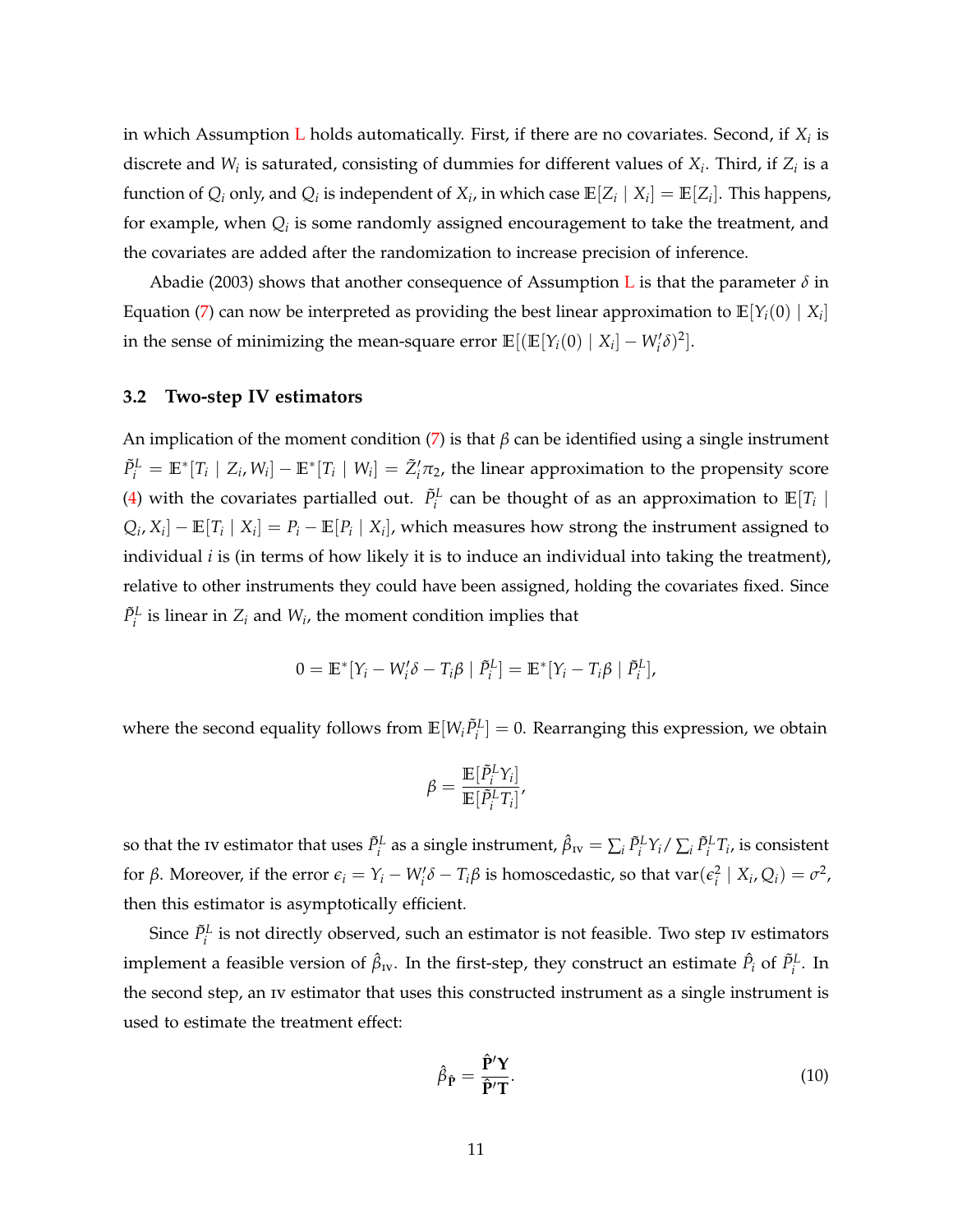<span id="page-11-0"></span>The class of two-step iv estimators is given by all estimators that admit this representation, where  $\hat{P}$  is a function of **T**, **W** and **Z**, including:

- The two-stage least squares (rsLs) estimator, which replaces  $\pi_2$  and  $\psi_2$  in [\(4\)](#page-6-0) by their least-squares estimates, leading to  $\hat{P} = H_{Z}$  T;
- The bias-corrected two-stage least squares estimator [\(Nagar,](#page-44-10) [1959;](#page-44-10) [Donald and Newey,](#page-43-10) [2001\)](#page-43-10), which adjusts the  $\texttt{TSLS}$  propensity score estimator to  $\mathbf{\hat{P}} = ((1-k)\mathbf{M_W}+k\mathbf{H_{Z_\perp}})\mathbf{T}$  to improve its finite-sample properties, where  $k = 1/(1 - (K - 2)/n)$ ;
- The jackknife instrumental variables estimator [\(Phillips and Hale,](#page-44-4) [1977;](#page-44-4) [Angrist](#page-42-6) *et al.*, [1999\)](#page-42-6), with  $\hat{\mathbf{P}} = \mathbf{M_W} (\mathbf{I}_n - (\mathbf{I}_n - \mathbf{D}_{(\mathbf{Z}, \mathbf{W})})^{-1} \mathbf{M}_{(\mathbf{Z}, \mathbf{W})}) \mathbf{T}.$

Under regularity conditions, the estimation error in the first step does not matter, and all of these estimators are consistent for *β*, and asymptotically efficient under homoscedasticity.

#### **3.3 Reverse two-step IV estimators**

The classic linear iv model is symmetric in *Y* and *T*; instead of instrumenting for *T* in Equation [\(7\)](#page-7-3) like two-step estimators do, we can multiply the moment condition by 1/*β* (provided  $\beta \neq 0$ ), instrument for *Y*, and take the reciprocal of the resulting estimator.

All (forward) two-step iv estimators have reverse counterparts. In particular, we can swap the role of the outcome and the treatment in the first step to obtain an estimate  $\hat{\mathbf{R}}$  of  $\tilde{R}_i^L = \mathbb{E}^*[Y_i \mid Z_i, W_i] - \mathbb{E}^*[Y_i \mid W_i] = \tilde{Z}_i' \pi_1$ , is the linear approximation to [\(3\)](#page-6-1) with the covariates partialled out. In the second step, we use  $\hat{R}$  to instrument for the outcome, and take the reciprocal, obtaining

$$
\hat{\beta}_{\hat{\boldsymbol{R}}, \text{reverse}} = \left(\frac{\hat{\boldsymbol{R}}'\boldsymbol{T}}{\hat{\boldsymbol{R}}'\boldsymbol{Y}}\right)^{-1}.
$$

For example, the reverse two-stage least squares estimator ( $RTSLS$ ) uses  $R_{RTSLS} = H'_{Z_{\perp}} Y$  in the first step. Under regularity conditions, this class of estimators is also asymptotically efficient for *β* under homoscedasticity.

Although it is rarely used in practice, this class will prove useful in understanding the behavior of the minimum distance class of estimators, which I introduce next, under treatment effect heterogeneity.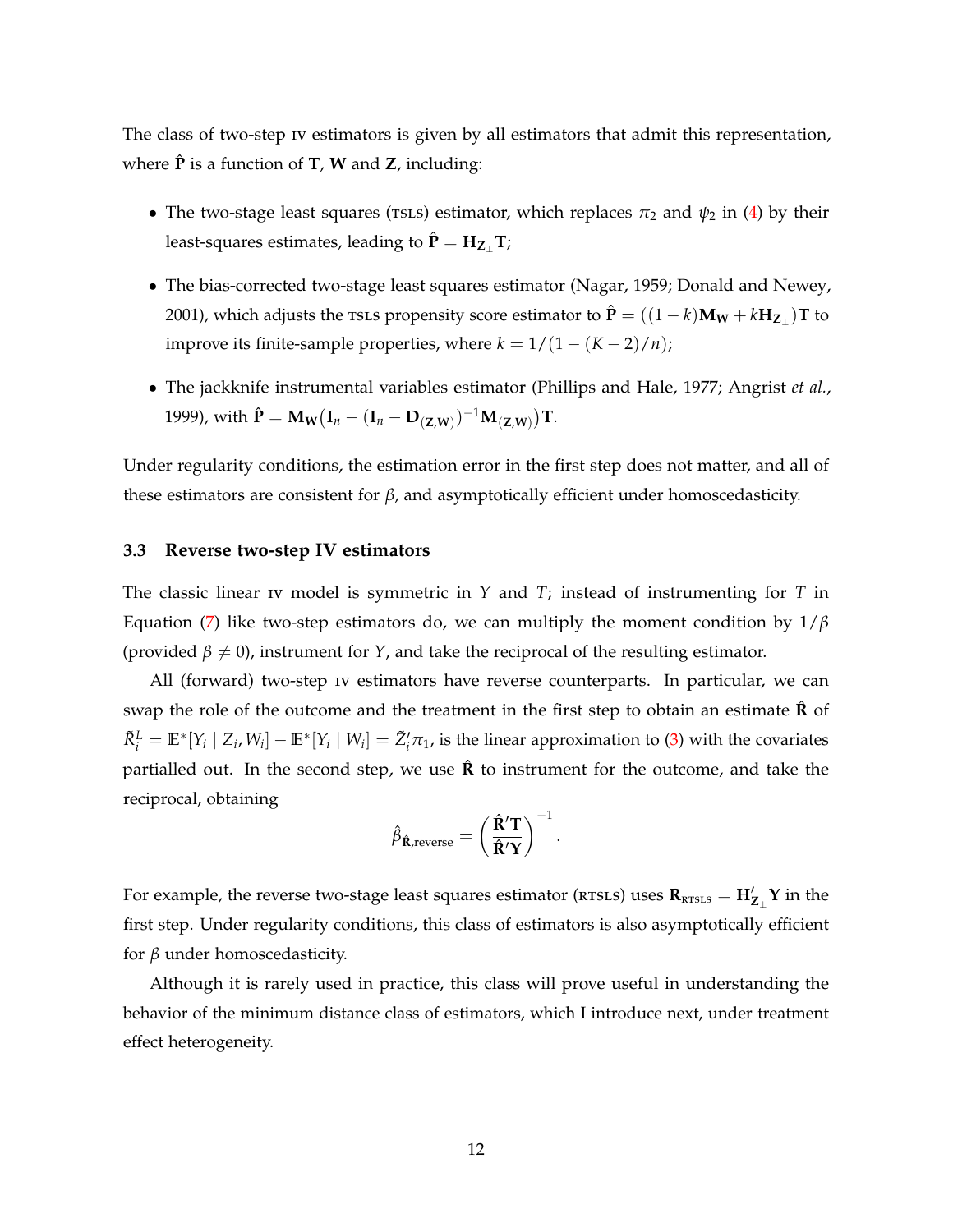#### <span id="page-12-3"></span>**3.4 Minimum distance estimators**

Another implication of the conditional moment restriction [\(7\)](#page-7-3) is that if we project *Y<sup>i</sup>* and *T<sup>i</sup>* onto *Z<sup>i</sup>* and *W<sup>i</sup>* , the coefficients on *Z<sup>i</sup>* will be proportional to each other. To see this, by linearity of linear projections, we obtain:

<span id="page-12-0"></span>
$$
\mathbb{E}^*[Y_i \mid Z_i, W_i] = W_i' \delta + \mathbb{E}^*[T_i \mid Z_i, W_i] \beta.
$$
 (11)

Therefore, the coefficients in the linear projections [\(3\)](#page-6-1)–[\(4\)](#page-6-0) are related to the coefficients ( $\beta$ ,  $\delta$ ) by  $δ = ψ<sub>1</sub> - ψ<sub>2</sub>β$ , and

$$
\pi_1 = \pi_2 \beta. \tag{12}
$$

 $\sqrt{2}$ 

This proportionality restriction can be imposed directly in estimation of *β* by using a minimum distance objective function

<span id="page-12-1"></span>
$$
(\text{vec}(\hat{\Pi}) - a \otimes \pi_2)' \hat{\Phi}(\text{vec}(\hat{\Pi}) - a \otimes \pi_2), \qquad a = \begin{pmatrix} \beta \\ 1 \end{pmatrix}, \qquad (13)
$$

where  $\hat{\Pi}=(\mathbf{Z}'_\perp\mathbf{Z}_\perp)^{-1}\mathbf{Z}'_\perp(\mathbf{Y},\mathbf{T})$  is an unrestricted least-squares estimator of  $\Pi=(\pi_1,\pi_2)$ , and  $\hat{\Phi}$  is some weight matrix. [Malinvaud](#page-44-0) [\(1966,](#page-44-0) Chapter 20) and [Goldberger and Olkin](#page-43-2) [\(1971\)](#page-43-2) show that the limited information maximum likelihood (LIML) estimator minimizes this objective function if the weight matrix is given by

$$
\hat{\Phi} = \hat{\Omega}^{-1} \otimes \mathbf{Z}'_{\perp} \mathbf{Z}_{\perp}/n, \qquad \hat{\Omega} = \left(\mathbf{\Upsilon} \mathbf{T}\right)' \mathbf{M}_{(\mathbf{Z}, \mathbf{W})} \left(\mathbf{\Upsilon} \mathbf{T}\right) / (n - K - L).
$$

Here  $\hat{\Omega}$  an estimator of the covariance matrix of the reduced-form errors  $V_{1i} = Y_i - \mathbb{E}^* [Y_i \mid$  $Z_i$ ,  $W_i$  and  $V_{2i} = T_i - \mathbb{E}^*[T_i \mid Z_i, W_i]$  based on the unrestricted least-squares residuals. To understand the sensitivity of minimum distance estimators to departures from the assumption of constant treatment effects (Assumption [CTE\)](#page-8-1), it is helpful to work with a slightly different minimum distance objective function. Define a 2-by-2 matrix

<span id="page-12-2"></span>
$$
\Xi = \Pi' \mathbb{E} \left[ \tilde{Z}_i \tilde{Z}'_i \right] \Pi. \tag{14}
$$

In Section [5,](#page-16-0) I will show that this matrix plays a key role in understanding the behavior of classic linear iv estimators under the LATE framework. The proportionality restriction [\(12\)](#page-12-0) implies a rank restriction on Ξ, namely that  $\Xi = \Lambda a a'$ , where  $\Lambda = \Xi_{22} = \pi'_2 \mathbb{E} [\tilde{Z}_i \tilde{Z}'_i] \pi_2$ . This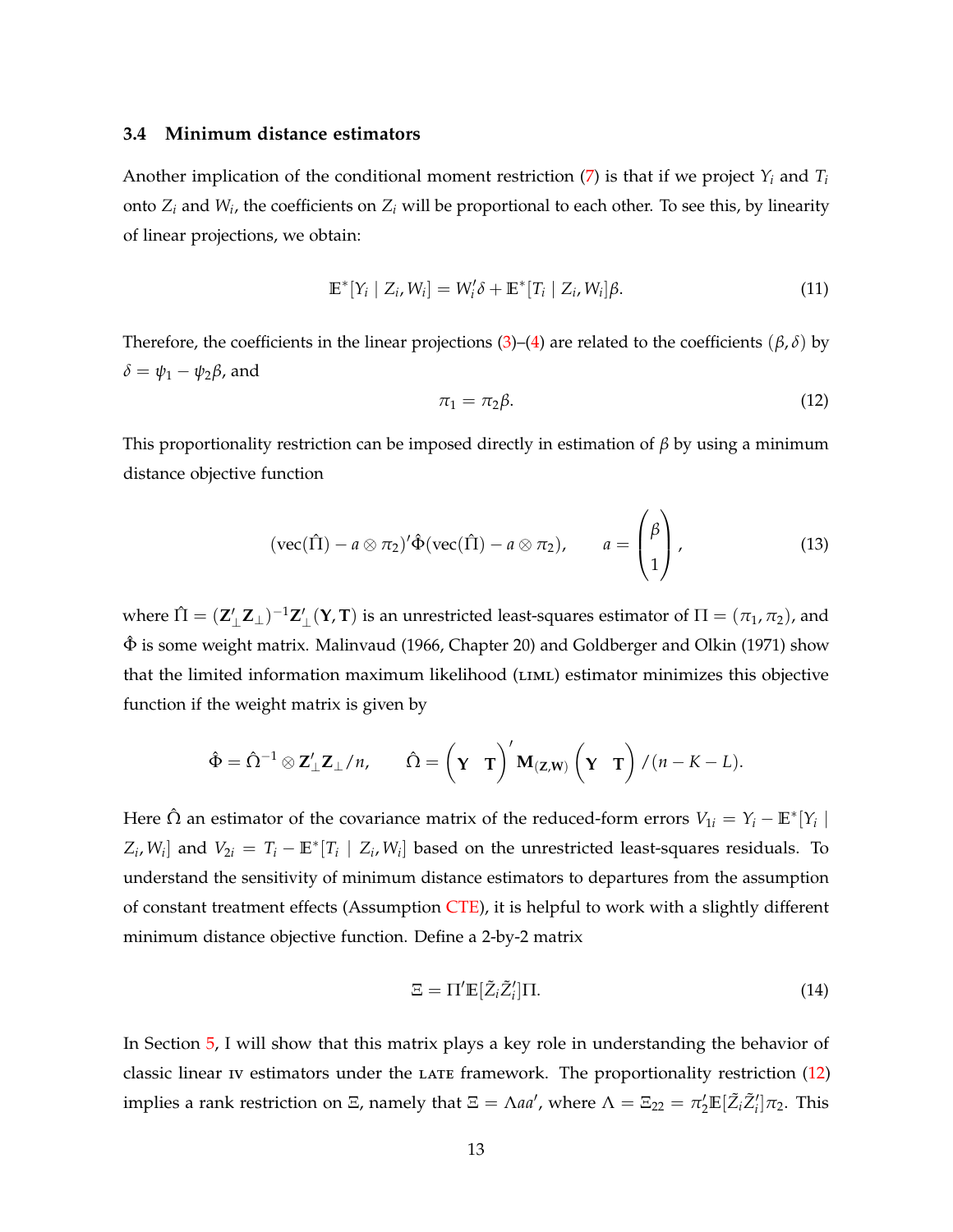<span id="page-13-2"></span>restriction is essentially a restriction on the second moments of  $\hat{\Pi}$  if  $\mathbb{E}[\tilde{Z}_i\tilde{Z}_i']$  is proportional to the identity matrix. If the weight matrix  $\hat{\Phi}$  has a Kronecker structure,  $\hat{\Phi} = \hat{S}^{-1} ⊗ \mathbf{Z}'_\perp \mathbf{Z}_\perp / n$  for some positive definite matrix  $\hat{S} \in \mathbb{R}^{2 \times 2}$ , minimizing the objective function [\(13\)](#page-12-1) yields the same estimator of  $\beta$  as a minimum distance estimator based on the rank-restriction on  $\Xi$  given by<sup>3</sup>

$$
\hat{\mathcal{D}}(\beta,\Lambda) = \text{vec}(\hat{\Xi} - \Lambda a a')'(\hat{S}^{-1} \otimes \hat{S}^{-1}) \text{vec}(\hat{\Xi} - \Lambda a a'),\tag{15}
$$

where  $\hat{\Xi} = (\mathbf{Y}, \mathbf{T})' \mathbf{H}_{\mathbf{Z}_{\perp}}(\mathbf{Y}, \mathbf{T}) / n = \hat{\Pi}'(\mathbf{Z}_{\perp}' \mathbf{Z}_{\perp}/n) \hat{\Pi}$  is an unrestricted estimator of Ξ. The class of minimum distance estimators is given by all estimators that minimize the objective function [\(15\)](#page-13-0) for some unrestricted estimator  $\hat{\Xi}$  of  $\Xi$  and some weight matrix  $\hat{S}^{-1}\otimes\hat{S}^{-1}.$  These estimators can be written as

<span id="page-13-1"></span><span id="page-13-0"></span>
$$
\hat{\beta}_{\hat{\Xi},\hat{S}} = \frac{\hat{\Xi}_{12} - \hat{S}_{12} \text{ min } \text{eig}(\hat{S}^{-1}\hat{\Xi})}{\hat{\Xi}_{22} - \hat{S}_{22} \text{ min } \text{eig}(\hat{S}^{-1}\hat{\Xi})}.
$$
\n(16)

Apart from LIML, the class of minimum distance estimators includes:

- Ω-class estimators of [Keller](#page-44-13) [\(1975\)](#page-44-13), which, like LIML, set  $\hat{\Xi} = (\Upsilon, T)'H_{\mathbf{Z}_\perp}(\Upsilon, T)/n$ , but *S* is free to be any positive definite matrix. The choice  $\hat{S} = I_2$  leads to the symmetrically normalized two-stage least squares estimator studied in [Keller](#page-44-13) [\(1975\)](#page-44-13), [Hillier](#page-43-11) [\(1990\)](#page-43-11) and [Alonso-Borrego and Arellano](#page-42-13) [\(1999\)](#page-42-13).
- The symmetric jackknife estimator of [\(Bekker and Crudu,](#page-42-5) [2012\)](#page-42-5), which sets

$$
\hat{\Xi} = \frac{1}{n} \left( \mathbf{\Upsilon} \mathbf{T} \right)' \left( \mathbf{H}_{\mathbf{Z}_{\perp}} - \frac{1}{2} \left( \mathbf{H}_{\mathbf{Z}_{\perp}} \mathbf{C} + \mathbf{C}' \mathbf{H}_{\mathbf{Z}_{\perp}} \right) - \frac{1}{4} \mathbf{C}' \mathbf{H}_{\mathbf{W}} \mathbf{C} \right) \left( \mathbf{\Upsilon} \mathbf{T} \right),
$$
\n
$$
\hat{S} = \frac{1}{n - K - L} \left( \mathbf{\Upsilon} \mathbf{T} \right)' \mathbf{M}_{(\mathbf{Z}, \mathbf{W})} \mathbf{D}_{(\mathbf{Z}, \mathbf{W})} (\mathbf{I}_n - \mathbf{D}_{(\mathbf{Z}, \mathbf{W})})^{-1} \mathbf{M}_{(\mathbf{Z}, \mathbf{W})} \left( \mathbf{\Upsilon} \mathbf{T} \right),
$$

 $\mathbf{w} = \mathbf{D}(\mathbf{Z}, \mathbf{w}) \left( \mathbf{I}_n - \mathbf{D}(\mathbf{Z}, \mathbf{w}) \right)^{-1} \mathbf{M}(\mathbf{Z}, \mathbf{w}).$ 

• If there are no covariates  $W_i$ , then the  $H_{\text{LIM}}$  estimator of [Hausman](#page-43-4) *et al.* [\(2012\)](#page-43-4) also admits this minimum distance representation, with

$$
\hat{\Xi} = \frac{1}{n} \left( \mathbf{Y} \mathbf{T} \right)' (\mathbf{H_Z} - \mathbf{D_Z}) \left( \mathbf{Y} \mathbf{T} \right), \quad \hat{S} = \frac{1}{n - K} \left( \mathbf{Y} \mathbf{T} \right)' (\mathbf{M_Z} + \mathbf{D_Z}) \left( \mathbf{Y} \mathbf{T} \right).
$$

Under homoscedasticity, any weight matrix *S* produces an asymptotically efficient estimator [\(Alonso-Borrego and Arellano,](#page-42-13) [1999\)](#page-42-13). Consequently all of these estimators are asymptotically

<sup>&</sup>lt;sup>3</sup>See [Kolesár](#page-44-14) [\(2013\)](#page-44-14) for derivation.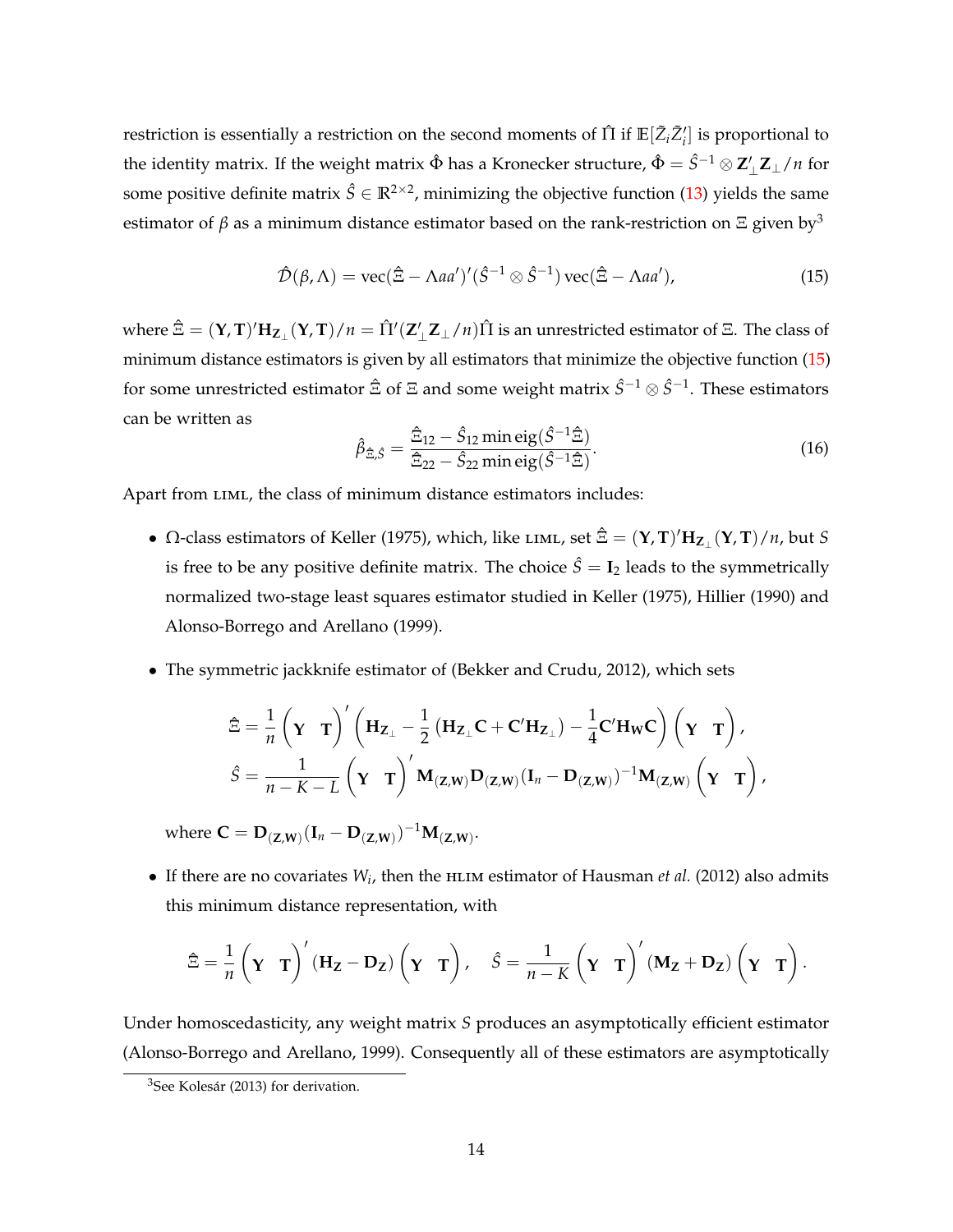<span id="page-14-4"></span>efficient under these conditions, and first-order asymptotically equivalent to the optimal forward and reverse two-step iv estimators.

## <span id="page-14-0"></span>**4 Local average treatment effects approach**

Instead of restricting treatment effect heterogeneity, the local average treatment effects frame-work of [Imbens and Angrist](#page-43-0) [\(1994\)](#page-43-0) replaces Assumption [CTE](#page-8-1) by a monotonicity assumption that restricts how a treatment response to changing the value of the instrument may vary *across* people:

<span id="page-14-1"></span>**Assumption M (Monotonicity).** For all  $q, q' \in \mathcal{Q}$  either  $\mathbb{P}(T_i(q) \geq T_i(q') | X_i) = 1$  or  $\mathbb{P}(T_i(q) \leq T_i(q') | X_i) = 1$  a.s.

This assumption maintains that changing the instruments from  $q$  to  $q'$  affects all individuals with the same value of  $X_i$  in the same direction—it rules out situations in which, in response to a change in  $Q_i$ , some people drop out of treatment and others select into it. If  $Q_i$  is an encouragement to take the treatment, for example, then monotonicity requires that encouraging people to take the treatment makes everyone more likely to take it. [Vytlacil](#page-44-15) [\(2002\)](#page-44-15) shows that Assumption  $M$  is equivalent to assuming a latent index model as first proposed by [Heckman](#page-43-12) [\(1976\)](#page-43-12), in which selection into the treatment is modeled by a latent index crossing a threshold.<sup>4</sup>

<span id="page-14-2"></span>For each value  $x \in \mathcal{X}$  and for each pair  $(q, q')$ , define a local average treatment effect (LATE):

$$
\tau(q, q'; x) = \mathbb{E}[Y_i(1) - Y_i(0) | T_i(q) \neq T_i(q'), X_i = x]. \tag{17}
$$

This is the treatment effect averaged over individuals with  $X_i = x$  who change their treatment status if we change their instrument from  $q$  to  $q'$ . [Angrist, Imbens and Rubin](#page-42-14) [\(1996\)](#page-42-14) refer to this set of individuals as compliers. [Imbens and Angrist](#page-43-0) [\(1994\)](#page-43-0) show that under Assumptions [IV](#page-8-0) and [M,](#page-14-1) so long as  $\mathbb{P}(T_i(q) \neq T_i(q') \mid X_i = x) > 0$ , these local average treatment effects can be identified from the reduced form regressions:

<span id="page-14-3"></span>
$$
\tau(q, q'; x) = \frac{r(q, x) - r(q', x)}{p(q, x) - p(q', x)}.
$$
\n(18)

If  $\mathbb{P}(T_i(q) \neq T_i(q') \mid X_i = x) = 0$ , then the set of compliers that the local average treatment effect [\(17\)](#page-14-2) conditions on is empty,  $p(q, x) = p(q', x)$ , and  $\tau(q, q'; x)$  is not identified. Since

<sup>&</sup>lt;sup>4</sup>In the [Heckman](#page-43-12) [\(1976\)](#page-43-12) model, the index is given by  $T_i^* = p(Q_i, X_i) - U_i$ , where  $U_i$  is an unobserved random variable, distributed independently of  $(Q_i, X_i)$ .  $T_i^*$  is interpreted as the expected net utility of selecting into treatment, so that  $T_i = 1$  if  $T_i^* \geq 0$ .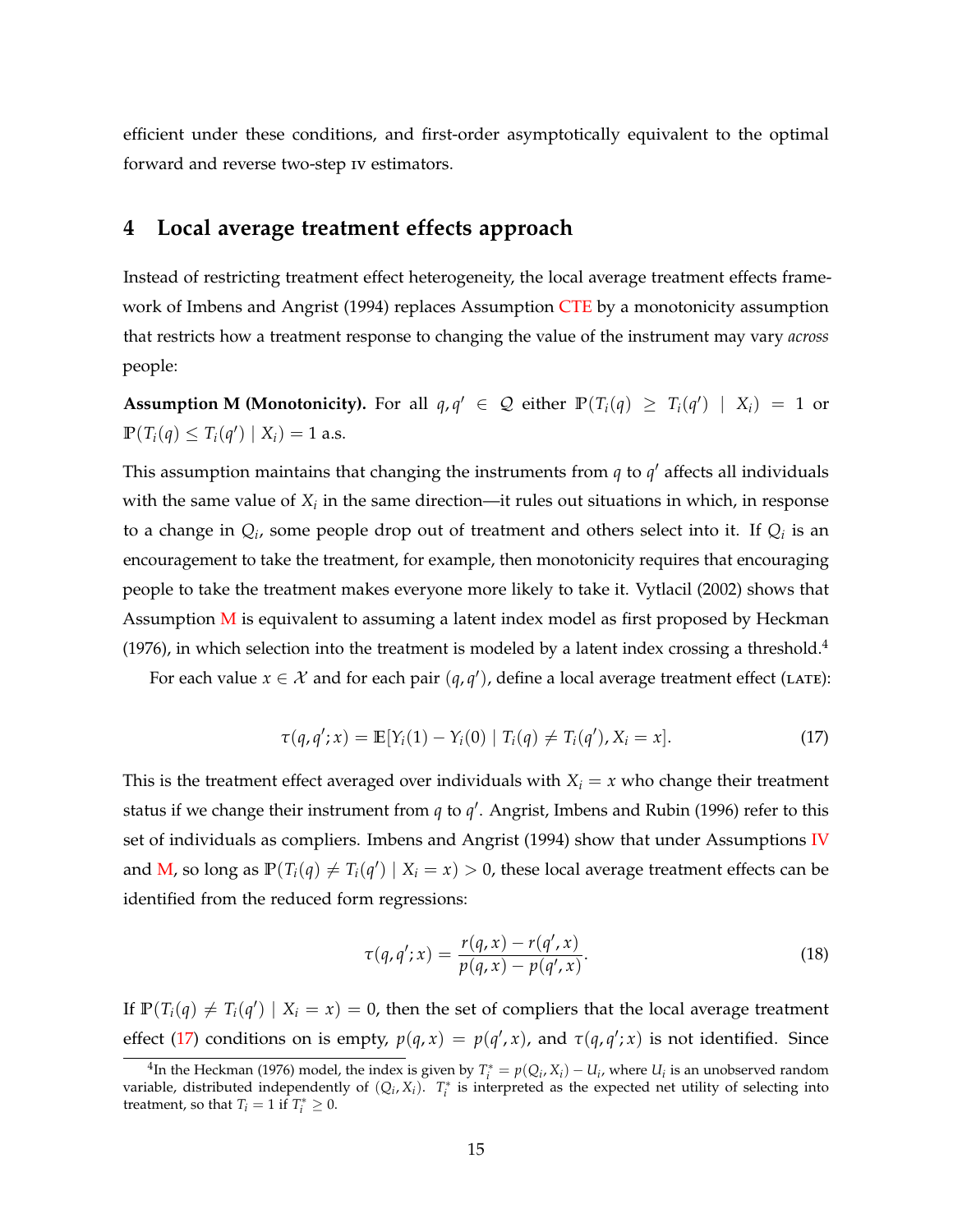<span id="page-15-2"></span>Assumption [IV](#page-8-0) [\(iii\)](#page-8-4) implies that the distribution of  $P_i$  conditional on  $X_i$  is non-degenerate with positive probability, it ensures that at least some local average treatment effects are identified. On the other hand, the population average treatment effect  $\mathbb{E}[\tau_i]$  is no longer identified once Assumption [CTE](#page-8-1) is dropped unless the instrument  $Q_i$  is sufficiently strong to change everyone's treatment status (known as "identification at infinity"). The reason is that without restricting treatment effect heterogeneity, we have no way of computing the treatment effect for individuals who don't change their treatment status in response to a change in *Q<sup>i</sup>* .

To facilitate expressing estimands or estimators based on the linear iv model in terms of local average treatment effects, it will be useful to write  $\tau(q,q';x)$  in terms of functions of the propensity score. Because of the equivalence between monotonicity and single index models, the instruments *Q<sup>i</sup>* enter the model only through the propensity score [\(Heckman and Vytlacil,](#page-43-13) [1999;](#page-43-13) [Heckman](#page-43-9) *et al.*, [2006\)](#page-43-9). Therefore,  $r(q, x) = \mathbb{E}[Y_i | P_i = p(q, x), X_i = x]$ . Let  $\mathcal{P}_x$  be the support of  $P_i$  conditional on  $X_i = x$ . Suppose that  $Q_i$  is discrete, so that  $\mathcal{P}_x$  has finitely many support points. Let *J<sub>x</sub>* be the number of support points, with  $\mathcal{P}_x = \{p_{1,x} < \ldots < p_{J_x,x}\}\.$  Define a *marginal* local average treatment effect:

<span id="page-15-0"></span>
$$
\alpha(p_{j,x}; x) = \frac{\mathbb{E}[Y_i \mid P_i = p_{j+1,x}, X_i = x] - \mathbb{E}[Y_i \mid P_i = p_{j,x}, X_i = x]}{p_{j+1,x} - p_{j,x}}, \qquad j = 1, ..., J_x - 1. \tag{19}
$$

 $\alpha(p_{i,x}; x)$  is the is the local average treatment effect for individuals who get treated when the instrument they receive corresponds to propensity score with rank higher than *j* but not otherwise. We can express every local average treatment effect [\(17\)](#page-14-2) for which the set of compliers is non-empty in terms of these marginal LATES. In particular, let  $p(q, x) = p_{j,x}$  and that  $p(q', x) = p_{j',x}$ , and suppose that  $j > j'$ . Then we obtain:

<span id="page-15-1"></span>
$$
\tau(q,q';x) = \frac{\sum_{m=j'}^{j-1} (\mathbb{E}[Y_i \mid P_i = p_{m+1,x}, X_i = x] - \mathbb{E}[Y_i \mid P_i = p_{m,x}, X_i = x])}{p_{j,x} - p_{j',x}}
$$
\n
$$
= \sum_{m=j'}^{j-1} \frac{p_{m+1,x} - p_{m,x}}{p_{j,x} - p_{j',x}} \alpha(p_m; x).
$$
\n(20)

If  $j' = j - 1$ , then  $\tau(q, q'; x) = \alpha(p_{j'}; x)$ .

If the support of  $\mathcal{P}_x$  is continuous, with  $\mathcal{P}_x = [p_x, \bar{p}_x]$ , a similar result obtains if we replace the marginal LATES  $\alpha(p_{j,x}; x)$  by their limit as  $q \to q'$ , the marginal treatment effect [\(Heckman,](#page-43-1)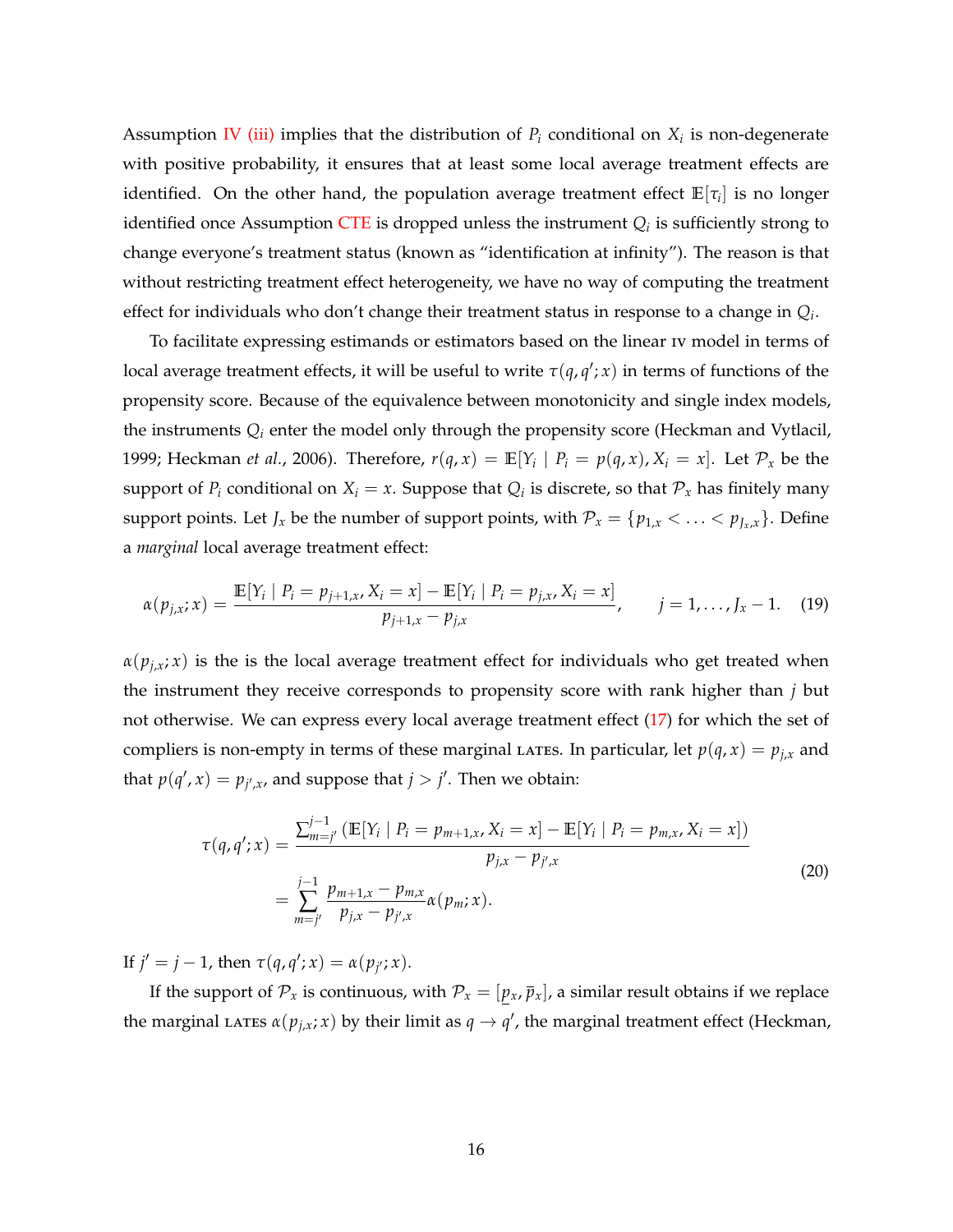[1997\)](#page-43-1):

$$
\tau(q,q';x)=\frac{1}{p(q,x)-p(q',x)}\int_{p(q',x)}^{p(q,x)}\mathrm{mte}(p;x)\,dp,\qquad\mathrm{mte}(p;x)=\frac{\partial}{\partial p}\mathbb{E}[Y_i\mid P_i=p,X_i=x],
$$

where the equality follows from Equation [\(18\)](#page-14-3) and the fundamental theorem of calculus. To keep the exposition simple, I will focus on the case with discrete instruments and finite support  $\mathcal{P}_x$ . The results in this paper generalize easily to the continuous case by replacing  $\alpha(p_m; x)$ with the marginal treatment effect,  $(p_{m+1,x} - p_{m,x})$  with dp, and replacing sums with integrals.

## <span id="page-16-0"></span>**5 Estimands under the LATE framework**

This section presents the first main result of the paper: the estimands of two-step iv estimators and minimum distance estimators when we do not restrict treatment effect heterogeneity.

I derive this result in two steps. First, in Lemma [1](#page-16-1) below, express their probability limits in terms of the reduced-form parameter  $\Xi$ , defined in Equation [\(14\)](#page-12-2)—this result does not require any modeling assumptions. Second, I assume the local average treatment effects framework, and I express these reduced-form limits in terms of local average treatment effects.

#### **5.1 Reduced-form limits**

<span id="page-16-1"></span>**Lemma 1.** Suppose that the data  $\{Y_i, T_i, Q_i, Z_i, X_i, W_i\}_{i=1}^n$  are i.i.d with finite second moments.

<span id="page-16-2"></span>(i) Consider a two-step  $s estimator  $\hat{\beta}_{\mathbf{\hat{p}}}$  that satisfies  $\mathbf{\hat{P}}'\mathbf{Y}/n \stackrel{p}{\to} \mathbb{E}[\tilde{P}_i^L\Upsilon_i]$  and  $\mathbf{\hat{P}}'\mathbf{T}/n \stackrel{p}{\to} \mathbb{E}[\tilde{P}_i^L T_i] \neq 0$ ,$ *where*  $\tilde{P}_{i}^{L} = \mathbb{E}^{*}[T_{i} | Z_{i}, W_{i}] - \mathbb{E}^{*}[T_{i} | W_{i}]$ . Then:

$$
\hat{\beta}_{\hat{\mathbf{P}}} \stackrel{p}{\rightarrow} \frac{\mathbb{E}[\tilde{P}_i^L Y_i]}{\mathbb{E}[\tilde{P}_i^L T_i]} = \frac{\Xi_{12}}{\Xi_{22}}.
$$

<span id="page-16-3"></span>(ii) Consider a reverse two-step  $s aquares estimator  $\hat{\beta}_{\bf \hat{R}, reverse}$  that satisfies  $\hat{\bf R}'{\bf Y}/n\stackrel{p}{\to}\mathbb{E}[\tilde{R}^L_iY_i]$  and$  $\hat{\mathbf{R}}'\mathbf{T}/n \stackrel{p}{\to} \mathbb{E}[\tilde{R}_i^L T_i] \neq 0$ . Then:

$$
\hat{\beta}_{\hat{\mathbf{R}}, \text{reverse}} \xrightarrow{p} \frac{\mathbb{E}[\tilde{R}_i^L Y_i]}{\mathbb{E}[\tilde{R}_i^L T_i]} = \frac{\Xi_{11}}{\Xi_{12}},
$$

 $w$ *here*  $\tilde{R}_i^L = \mathbb{E}^* [Y_i \mid Z_i, W_i] - \mathbb{E}^* [Y_i \mid W_i].$ 

<span id="page-16-4"></span>*(iii)* Consider a minimum distance estimator  $\hat{\beta}_{\hat{\Xi},\hat{S}}$  that satisfies  $\hat{S} \stackrel{p}{\to} S$  for some positive definite matrix  $S$ , and  $\hat{\Xi} \stackrel{p}{\to} \Xi$ . Suppose that  $\Xi_{22} \neq \min \text{eig}(S^{-1}\Xi)S_{22}$ . Then  $\hat{\beta}_{\hat{\Xi},\hat{S}} \stackrel{p}{\to} \beta_S$ , where  $\beta_S$  minimizes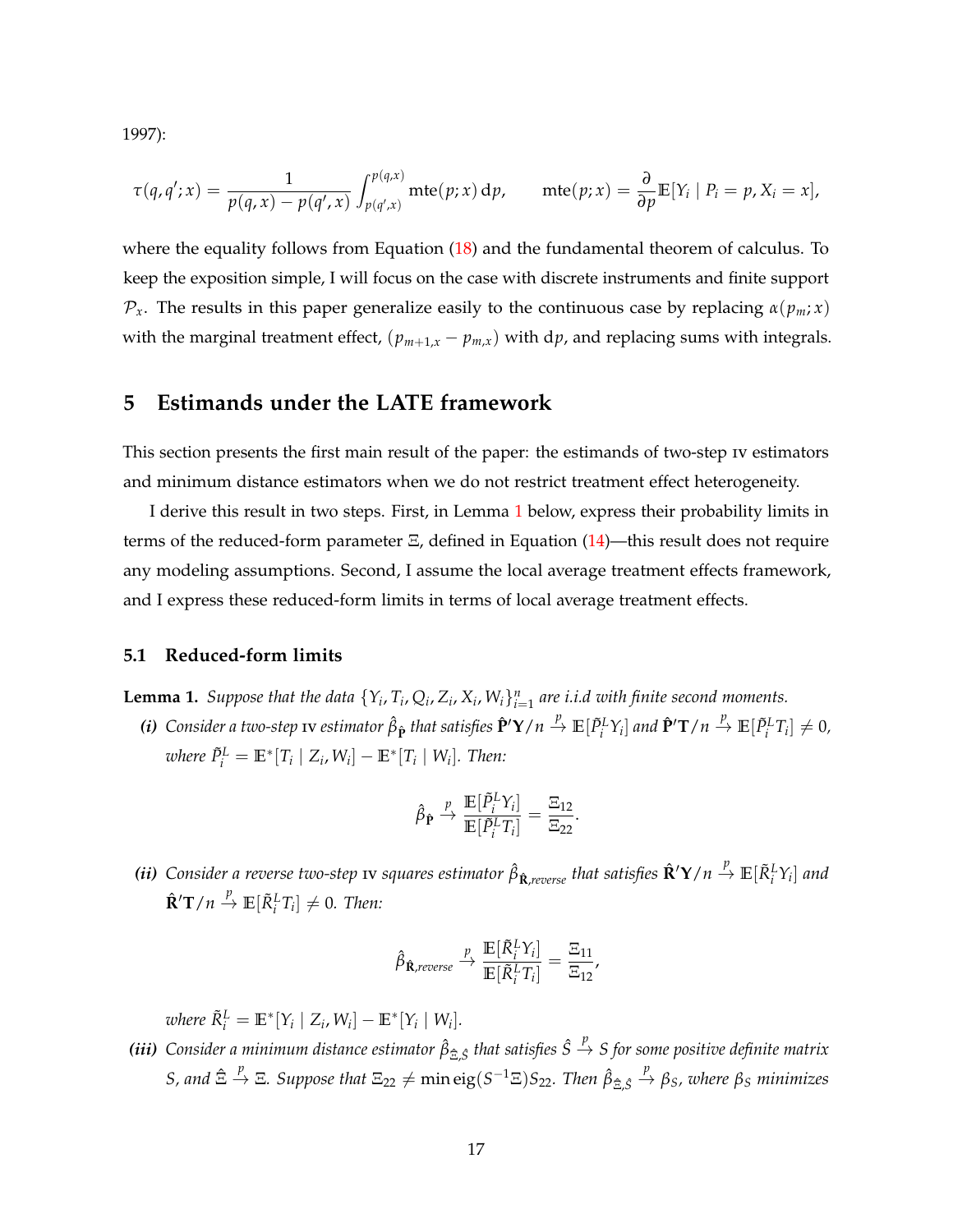*the objective function*

<span id="page-17-0"></span>
$$
\mathcal{D}_S(\beta, \Lambda) = \text{vec}(\Xi - aa'\Lambda)'(S^{-1} \otimes S^{-1})\,\text{vec}(\Xi - aa'\Lambda),\tag{21}
$$

*and it is given by*

$$
\beta_S = \frac{\Xi_{12} - S_{12} \min \text{eig}(S^{-1}\Xi)}{\Xi_{22} - S_{22} \min \text{eig}(S^{-1}\Xi)}.
$$

Lemma [1](#page-16-1) shows that understanding how the reduced-form parameter Ξ relates to local average treatment effects is the key to understanding the properties of estimators based on the classic linear iv model.

In particular, Part [\(i\)](#page-16-2) shows that the probability limit of TSLS and other two-step IV estimators is simply given by  $\Xi_{12}/\Xi_{22}$ , the estimand of an IV estimator that uses the linear predictor of the treatment (with the effect of the covariates partialled out),  $\tilde{P}^L_i$ , as a single instrument. It makes a high-level assumption that the first-step estimator  $\hat{P}_i$  converges to its population target,  $\tilde{P}^L_i$ . The primitive conditions for this depend on the estimator, but for TSLS, a sufficient condition is that  $\mathbb{E}[(Z_i, W_i)(Z_i, W_i)']$  is full rank.

Part [\(ii\)](#page-16-3) shows that the probability limit of the reverse two-step IV estimators is given by  $\Xi_{11}/\Xi_{12}$ , the estimand of an IV estimator that uses the linear predictor of the outcome (again with the covariates partialled out),  $\tilde{R}^L_i$ , as a single instrument.

Part [\(iii\)](#page-16-4) shows that one that one way of thinking about what a minimum distance estimand tries to do is to think of it as trying to be close to both  $\Xi_{12}/\Xi_{22}$  and  $\Xi_{11}/\Xi_{12}$ , using the weight matrix *S* as a distance metric. The regularity condition  $\Xi_{22}\neq \min \mathrm{eig}(S^{-1}\Xi)S_{22}$  ensures that the limiting objective function has a well-defined minimum. Again, the primitive conditions for  $\hat{\Xi} \stackrel{p}{\to} \Xi$  depend on the estimator, but for LIML, a sufficient condition is that  $\mathbb{E}[(Z_i, W_i)(Z_i, W_i)']$ is full rank.

The rationale for trying to equate the two-step iv estimand  $\Xi_{12}/\Xi_{22}$  with the resus estimand  $\Xi_{11}/\Xi_{12}$  is that the classic linear iv model is symmetric in *Y* and *T*. Both rsls and RTSLS converge to the same probability limit, equal to the population average treatment effect, so that  $\Xi_{11}/\Xi_{12} = \Xi_{12}/\Xi_{22} = \beta$ . As a result,  $\Xi$  is reduced rank, and there are no trade-offs in how close we can be to  $\Xi_{12}/\Xi_{22}$  and  $\Xi_{11}/\Xi_{12}$ ; the weight matrix *S* does not matter, min eig $(S^{-1}\Xi)=0$ for any positive-definite weight matrix *S* and all minimum distance estimators converge to the population average treatment effect *β*. By pooling the information about *β* contained in TSLS with the information contained in RTSLS, minimum distance estimators have more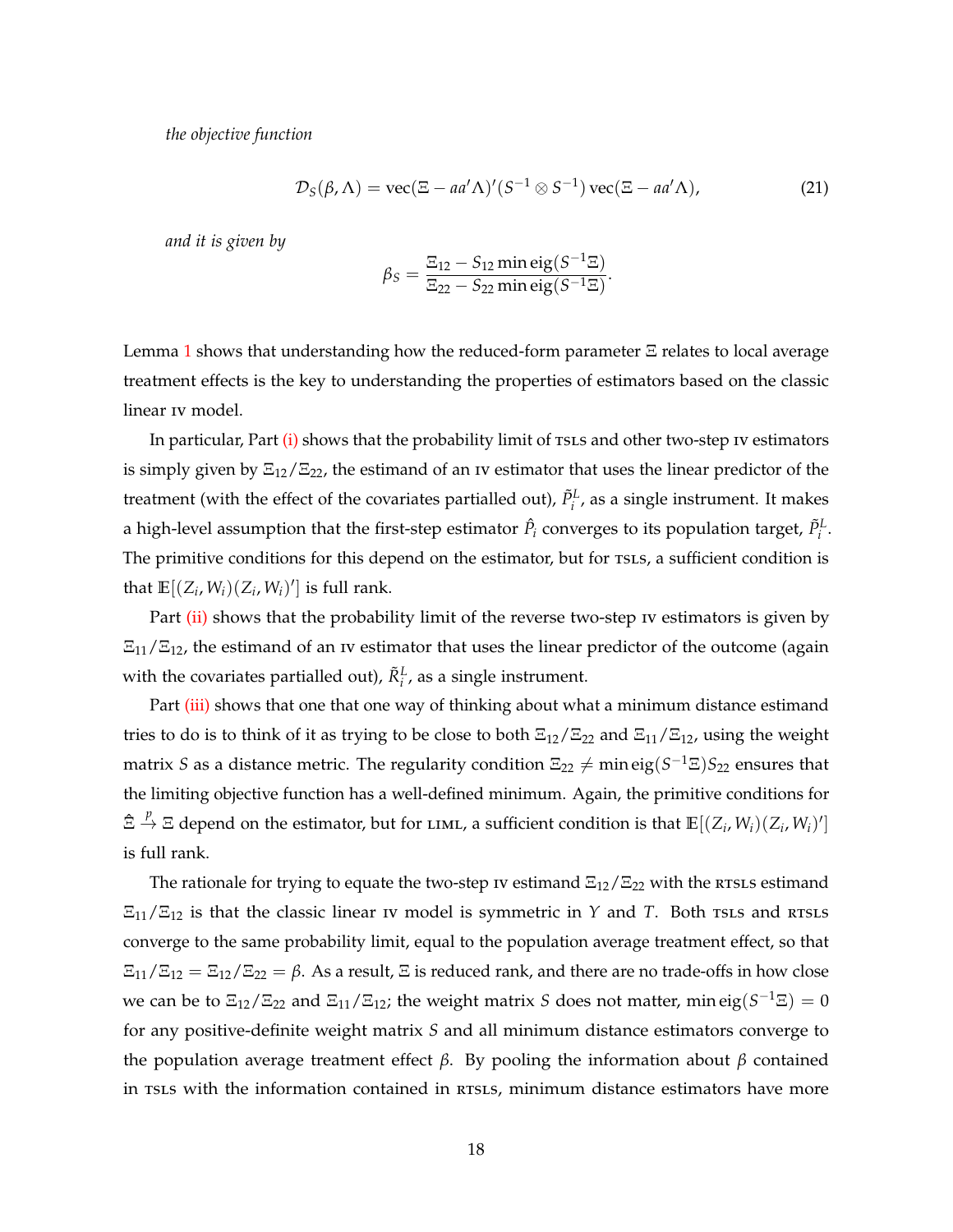<span id="page-18-1"></span>attractive finite sample properties in classic iv model than two-step iv estimators, which don't use information about *β* contained in *RTSLS* [\(Phillips,](#page-44-16) [1983;](#page-44-16) [Hillier,](#page-43-11) [1990\)](#page-43-11). They are also more efficient under many instrument asymptotics [\(Hausman](#page-43-4) *et al.*, [2012\)](#page-43-4).

#### **5.2 Interpreting the reduced-form limits under the LATE framework**

The key question is how the interpretation of two-step  $\kappa$ ,  $\kappa$  rsing, and minimum distance estimands changes under the LATE framework when Assumption [CTE](#page-8-1) in the classic IV model is replaced by Assumption  $M$ . I first answer this question for two-step  $I$  and  $R$ rs $L$ s estimands in Theorem [1](#page-19-0) and Corollary 1 below by expressing the two ratios  $\Xi_{11}/\Xi_{12}$  and  $\Xi_{12}/\Xi_{22}$  in terms of the marginal local average treatment effects *α*(·) defined in Equation [\(19\)](#page-15-0).

**Theorem 1.** *Suppose that Assumptions [IV,](#page-8-0) [L](#page-9-0) and [M](#page-14-1) hold. Let F <sup>X</sup> denote the distribution of X<sup>i</sup> . Then*

<span id="page-18-0"></span>
$$
\frac{\Xi_{12}}{\Xi_{22}} = \int \sum_{j=1}^{J_x-1} \frac{\theta_j(x)}{\int \sum_{j=1}^{J_x-1} \theta_j(x) dF^X(x)} \alpha(p_{j,x}; x) dF^X(x),
$$

*and, if*  $\Xi_{12} \neq 0$ 

$$
\frac{\Xi_{11}}{\Xi_{12}} = \int \sum_{j=1}^{J_x-1} \frac{\zeta_j(x)}{\int \sum_{j=1}^{J_x-1} \zeta_j(x) dF^X(x)} \alpha(p_{j,x}; x) dF^X(x),
$$

*where*

$$
\theta_j(x) = (p_{j+1,x} - p_{j,x}) \mathbb{P}(P_i > p_{j,x} \mid X_i = x) \mathbb{E}[\tilde{P}_i^L \mid X_i = x, P_i > p_{j,x}],
$$
  

$$
\zeta_j(x) = (p_{j+1,x} - p_{j,x}) \mathbb{P}(P_i > p_{j,x} \mid X_i = x) \mathbb{E}[\tilde{R}_i^L \mid X_i = x, P_i > p_{j,x}].
$$

Theorem [1](#page-18-0) shows that both  $\Xi_{12}/\Xi_{22}$  and  $\Xi_{11}/\Xi_{12}$  can be expressed as an affine combination of (marginal) local average treatment effects (the weights integrate to one, but are not necessarily positive).

For the two-step iv weights  $\theta_j(x) / \int \sum_{i=1}^{J_x-1}$ *j*=1 *θj*(*x*) d*F <sup>X</sup>*(*x*) to be positive, we need that the single instrument  $\tilde{P}_i^L$  is monotone in the propensity score  $P_i$ . This ensures that the last term  $\mathbb{E}[\tilde{P}^L_i \mid X_i = x, P_i > p_{j,x}]$  is always positive. In other words, we need the linear approximation  $P_i^L$  to the true propensity score  $P_i$  to be good enough in the sense that changing the value of  $\tilde{P}_i^L$ does not induce two-way flows in and out of treatment (see [Heckman and Vytlacil](#page-43-14) [\(2005\)](#page-43-14) and [Heckman](#page-43-9) *et al.* [\(2006\)](#page-43-9) for discussion of this issue). If the linear approximation to the propensity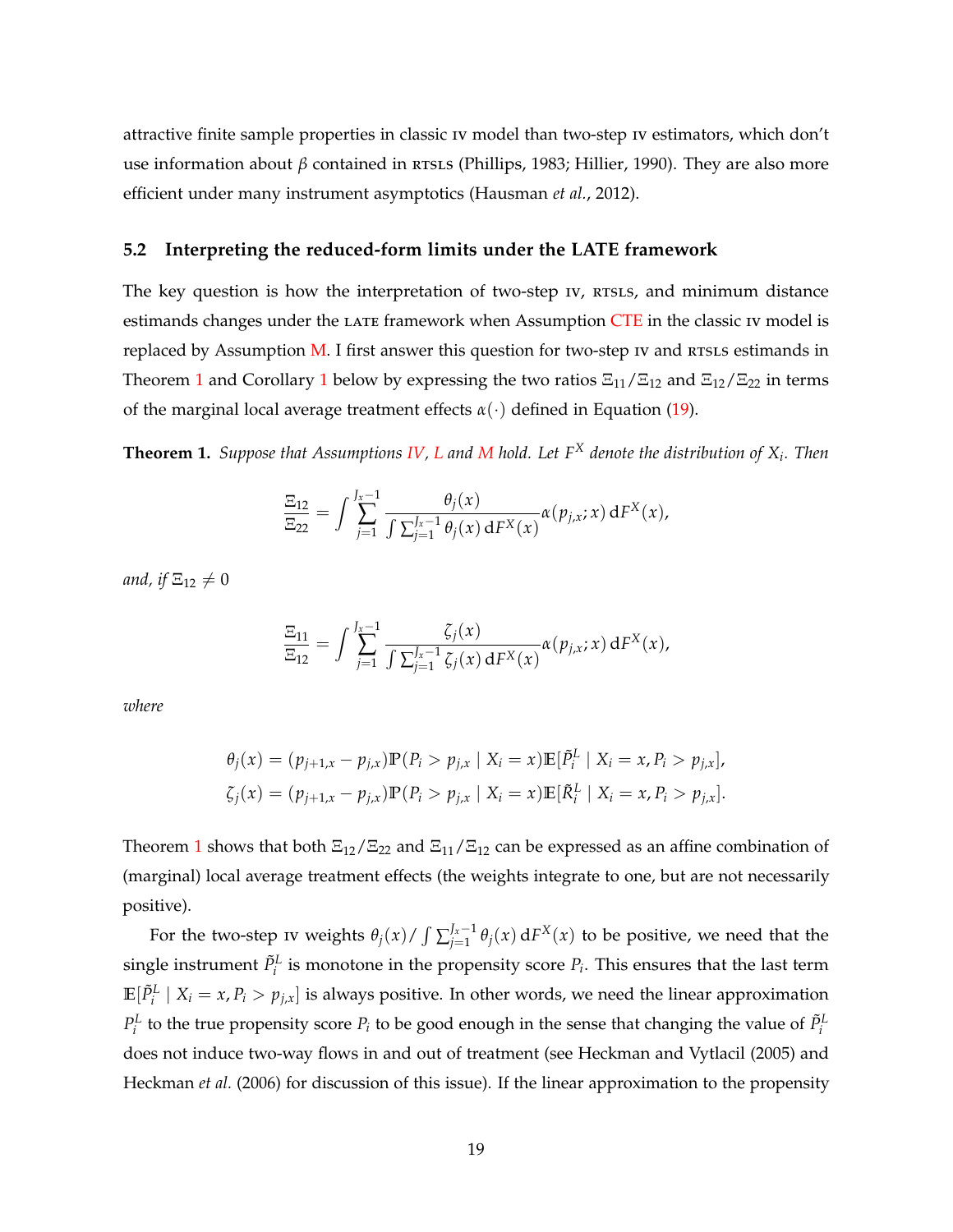<span id="page-19-1"></span>score is exact, so that  $P_i = P_i^L$ , then the weights are guaranteed to be positive. A leading case in which this condition holds automatically is when  $Q_i$  and  $X_i$  are both finite, and we estimate a saturated model in which the instruments *Z<sup>i</sup>* are generated by interacting indicators for different values of *Q<sup>i</sup>* with indicators for different values of *X<sup>i</sup>* . In this case, [Angrist and](#page-42-15) [Imbens](#page-42-15) [\(1995\)](#page-42-15) obtain a similar expression for the weights  $\theta_j(x) / \int \sum_{i=1}^{J_x-1}$  $\int_{j=1}^{J_x-1} \theta_j(x) dF^X(x)$ .

Similarly, the <code>RTSLS</code> weights  $\zeta_j(x)$  /  $\int \sum_{j=1}^{J_x-1}$  $J_{j=1}^{J_x-1}\zeta_j(x)\,\mathrm{d}F^X(x)$  are positive if the single instrument  $\tilde{R}_i^L = \mathbb{E}^* [Y_i \mid W_i, Z_i] - \mathbb{E}^* [Y_i \mid W_i]$  used by rtsls is monotone in the propensity score  $P_i$ . The next corollary gives a necessary and sufficient condition for this condition to hold if the linear approximations  $(3)$ – $(4)$  are exact.

**Corollary 1.** Suppose that the linear approximations [\(3\)](#page-6-1)–[\(4\)](#page-6-0) are exact, so that  $\mathbb{E}[Y_i | Q_i, X_i] = \mathbb{E}^*[Y_i |$  $Z_i$ ,  $W_i]$  and  $\mathbb{E}[T_i\mid Q_i$ ,  $X_i]=\mathbb{E}^*[T_i\mid Z_i$ ,  $W_i]$ , and that Assumptions [IV,](#page-8-0) [L](#page-9-0) and [M](#page-14-1) hold. Then the weights  $\theta_j(x)$  /  $\int \sum_{i=1}^{J_x-1}$  $J^{I_x-1}_{j=1}$   $\theta_j(x)$  d $F^X(x)$  are positive, and the weights  $\zeta_j(x)$  /  $\int \sum_{j=1}^{J_x-1}$  $j_{j=1}^{J_x-1}\zeta_j(x)\,\mathrm{d}F^X(x)$  are positive if *all marginal* LATES  $\{\alpha(p_j(x); x)\}$  *have the same sign. In the special case that*  $J_x = 2$  *for all x*,

<span id="page-19-0"></span>
$$
\theta_1(x) = \text{var}(P_i \mid X_i = x), \qquad \zeta_1(x) = \text{var}(P_i \mid X_i = x) \alpha(p_{1,x}; x).
$$

The proof relies on the fact that if the linear approximations  $(3)$ – $(4)$  are exact, then the conditional expectation of  $R_i = R_i^L$  can be decomposed as

$$
\mathbb{E}[R_i^L | P_i = p_{j,x}, X_i = x] = \mathbb{E}[R_i^L | P_i = p_{1,x}, X_i = x] + \sum_{j'=1}^{j-1} \alpha(p_{j',x}; x)(p_{j'+1,x} - p_{j',x}),
$$

so that  $R_i^L$  is only monotone in the propensity score if the marginal LATES  $\alpha(\cdot)$  all have the same sign. The other implication of this decomposition is that it demonstrates that the conditional expectation of the instrument  $R_i^L$ , and hence the term  $\mathbb{E}[\tilde{R}_i^L | X_i = x, P_i > p_{j,x}]$  depend on the size of the marginal treatment effects  $\alpha(\cdot)$ . In the special case that  $Q_i$  is binary, so that  $J_x = 2$ , and the instruments  $Z_i$  are generated by interacting  $Q_i$  with the covariates, this results in the weights *ζ* to be exactly equal to the product of the marginal treatment effect with the two-step iv weights *θ*. Therefore, larger local average treatment effects receive more weight, and negative local average treatment effects receive a negative weight in this case.

Taken together, Lemma [1,](#page-16-1) Theorem [1](#page-18-0) and Corollary [1](#page-19-0) show that under Assumptions [IV,](#page-8-0) [L](#page-9-0) and [M,](#page-14-1) two-step IV estimators estimate a convex combination of local average treatment effects, so long as the linear approximation  $P_i^L$  to the true propensity score  $P_i$  is monotone in  $P_i$ . In the special case with a binary *Q<sup>i</sup>* , Corollary [1](#page-19-0) shows that these weights are given by the variance of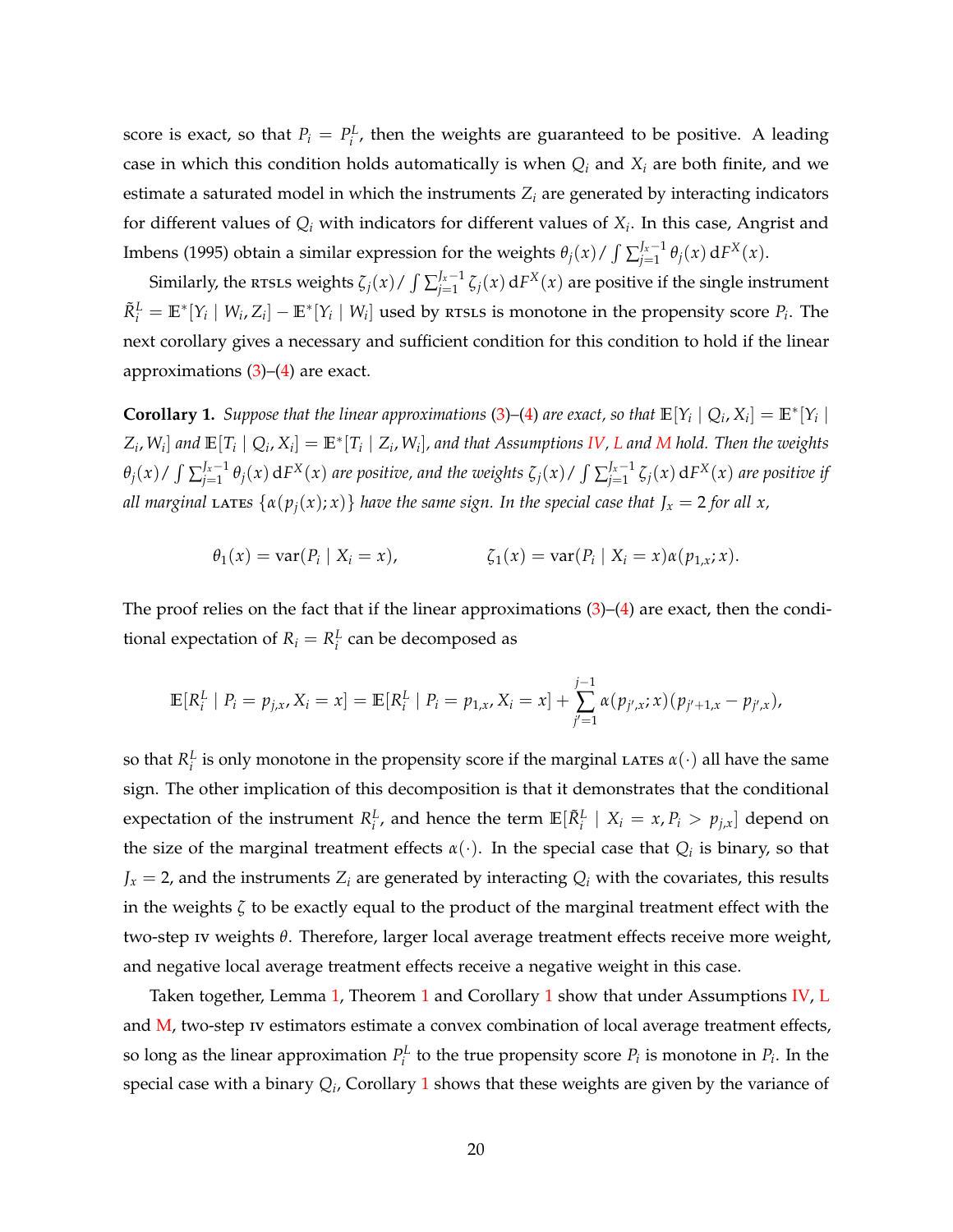<span id="page-20-0"></span>the propensity score, so that better identified LATES receive more weight. If in fact all LATES are equal, then this weighting scheme ensures that under homoscedasticity, asymptotic variance of two-step IV estimators is minimized. On the other hand, the weighting used by the RTSLS estimand is different, depends on the size of the local average treatment effects, and may result in an estimand outside of the convex hull of LATES if some LATES are positive and some are negative.

Because it gives more weight to larger LATES, the RTSLS estimand will always be larger than the two-step iv estimand. This result holds in general by the Cauchy-Schwarz inequality since  $\Xi$  is a covariance matrix of  $(\tilde{R}_i^L, \tilde{P}_i^L)$ ,

$$
\Xi = \mathbb{E}[(\tilde{R}_i^L, \tilde{P}_i^L)'(\tilde{R}_i^L, \tilde{P}_i^L)],
$$

so that  $\Xi_{11}\Xi_{22}\geq\Xi_{12}^2$ . Hence,  $|\Xi_{11}/\Xi_{12}|\geq|\Xi_{12}/\Xi_{22}|$ , with equality only if  $\tilde{P}_i^L$  is perfectly correlated with  $\tilde{R}_{i}^{L}$ , in which case the RTSLS weights are proportional to the two-step IV weights. There are only two ways how this can happen: either all local average treatment effects are equal, or else the dimension of  $Z_i$  is one, so that the  $i$  model  $(7)$  is exactly identified. In general with more than one instrument, it will be the case that  $\Xi_{11}/\Xi_{12} > \Xi_{12}/\Xi_{22}$ .

The result that the RTSLS estimand is in general different from the two-step IV estimand has important implications for minimum distance estimators. On the one hand, combining RTSLS with rsLs leads to more attractive properties of minimum distance estimators in the classic IV model under which  $\Xi_{11}/\Xi_{12} = \Xi_{12}/\Xi_{22}$ . On the other hand, trying to equate RTSLS and TSLS when their estimands are in fact different makes minimum distance estimators unattractive under treatment effect heterogeneity; as I discuss next, it may cause the minimum distance estimands to no longer correspond to a causal effect.

If the local average treatment effects are not all equal, then  $\Xi_{11}/\Xi_{12}\neq \Xi_{12}/\Xi_{22}$ , and the probability limit of a minimum distance estimator depends on the weight matrix *S*. If the weight matrix is diagonal, then the minimum distance estimand lies between TSLS and RTSLS estimands—this was first shown in [Zellner](#page-44-1) [\(1970\)](#page-44-1) in an errors-in-variables context. Therefore, the symmetrically normalized two-stage least squares estimator (see page [14](#page-13-1) for definition), for example, which uses the identity matrix as a weight matrix will always lie between two-step iv and resls estimands. The relative weight given to the resls and rsls estimands depends on the ratio  $S_{11}/S_{22}$ . In particular if the ratio  $S_{11}/S_{22}$  is small, then the penalty from being far away from  $\Xi_{11}/\Xi_{12}$  is large, so the minimum distance estimand will be close to the RTSLS estimand. On the other hand, if  $S_{11}/S_{22}$  is large, then the minimum distance estimand will be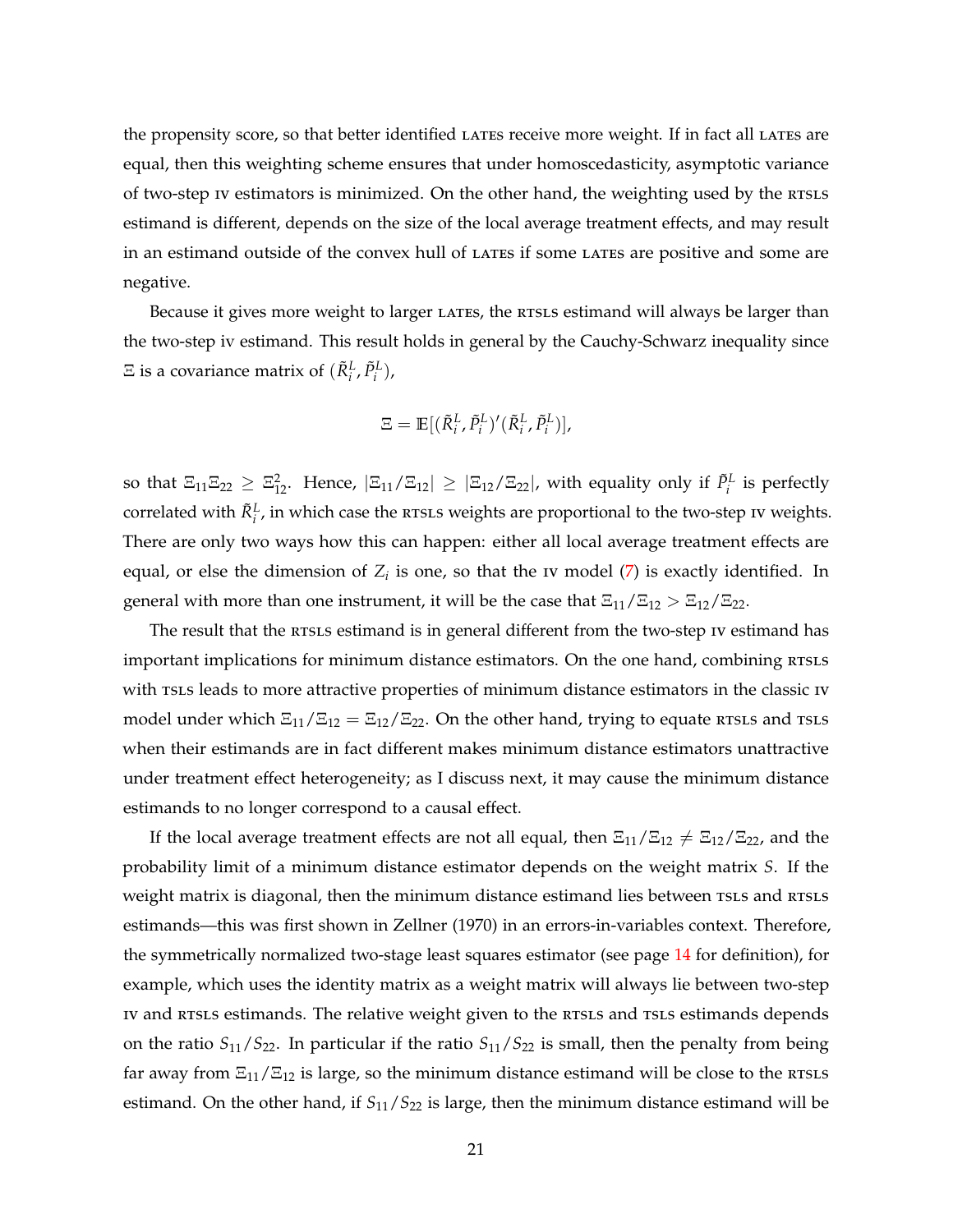<span id="page-21-0"></span>close to the two-step iv estimand (see [Zellner](#page-44-1) [\(1970\)](#page-44-1) and [Keller](#page-44-13) [\(1975\)](#page-44-13) for a detailed discussion). Heuristically, if we concentrate Λ out of the objective function  $\mathcal{D}_S(\beta,\Lambda)$  given in [\(21\)](#page-17-0), we obtain that

$$
\beta_S = \underset{\beta}{\text{argmin}} \frac{\Xi_{22}\beta^2 - 2\Xi_{12}\beta + \Xi_{11}}{S_{11} + S_{22}\beta^2}.
$$

Now, if we set  $S_{22} = 0$ , then  $\beta_S = \frac{E_{12}}{E_{22}}$ , and if we set  $S_{11} = 0$ , then we obtain  $\beta_S = \frac{E_{11}}{E_{12}}$ .

If *S* is non-diagonal, however, then the minimum distance estimand may lie outside the interval formed by the two-step iv and RTSLS estimands. This is typically the case for LIML, for which *S* equals the covariance matrix of the reduced-form errors, which is typically nondiagonal. To see how this may happen, consider a simple model in which we observe draws of a vector  $A_i$ , distributed according to the bivariate Normal distribution with mean  $(\mu_1, \mu_2)'$  and covariance matrix Ω. If  $\mu_1 = \mu_2$ , and Ω is known, then the optimal estimator is given by:

$$
\hat{\mu} = \frac{\iota' \Omega^{-1} \overline{A}}{\iota' \Omega^{-1} \iota'}, \qquad \iota = \begin{pmatrix} 1 \\ 1 \\ 1 \end{pmatrix},
$$

where  $\overline{A} = n^{-1} \sum_{i=1}^{n} A_i$ . The probability limit of this estimator is given by

$$
\mu_{\Omega} = \frac{(\Omega_{22} - \Omega_{12})\mu_1 + (\Omega_{11} - \Omega_{12})\mu_2}{\Omega_{22} + \Omega_{11} - 2\Omega_{12}}.
$$

If  $\Omega_{12} = 0$ , then  $\mu_{\Omega}$  lies between  $\mu_1$  and  $\mu_2$ . If, however,  $\Omega$  is non-diagonal, then this may no longer be the case—if, for example,  $\mu_2 = 0$  and  $\mu_1$  is positive, then  $\mu_\Omega$  will be negative if  $Ω<sub>22</sub> < Ω<sub>12</sub>$ .

There are two ways, therefore, in which a minimum distance estimand may end up being outside of the convex hull of lates. First, if some lates are positive and some are negative, and the rests estimand is outside of the convex hull, then so long as the weight matrix *S* gives sufficient weight to RTSLS, the minimum distance estimand will also be outside of the convex hull. Second, even if the RTSLS estimand lies inside the convex hull, if the weight matrix S is non-diagonal, the minimum distance estimand may end up being outside of the convex hull. These possibilities make LIML and other minimum distance estimators an unattractive estimator choice in settings with possible treatment effect heterogeneity.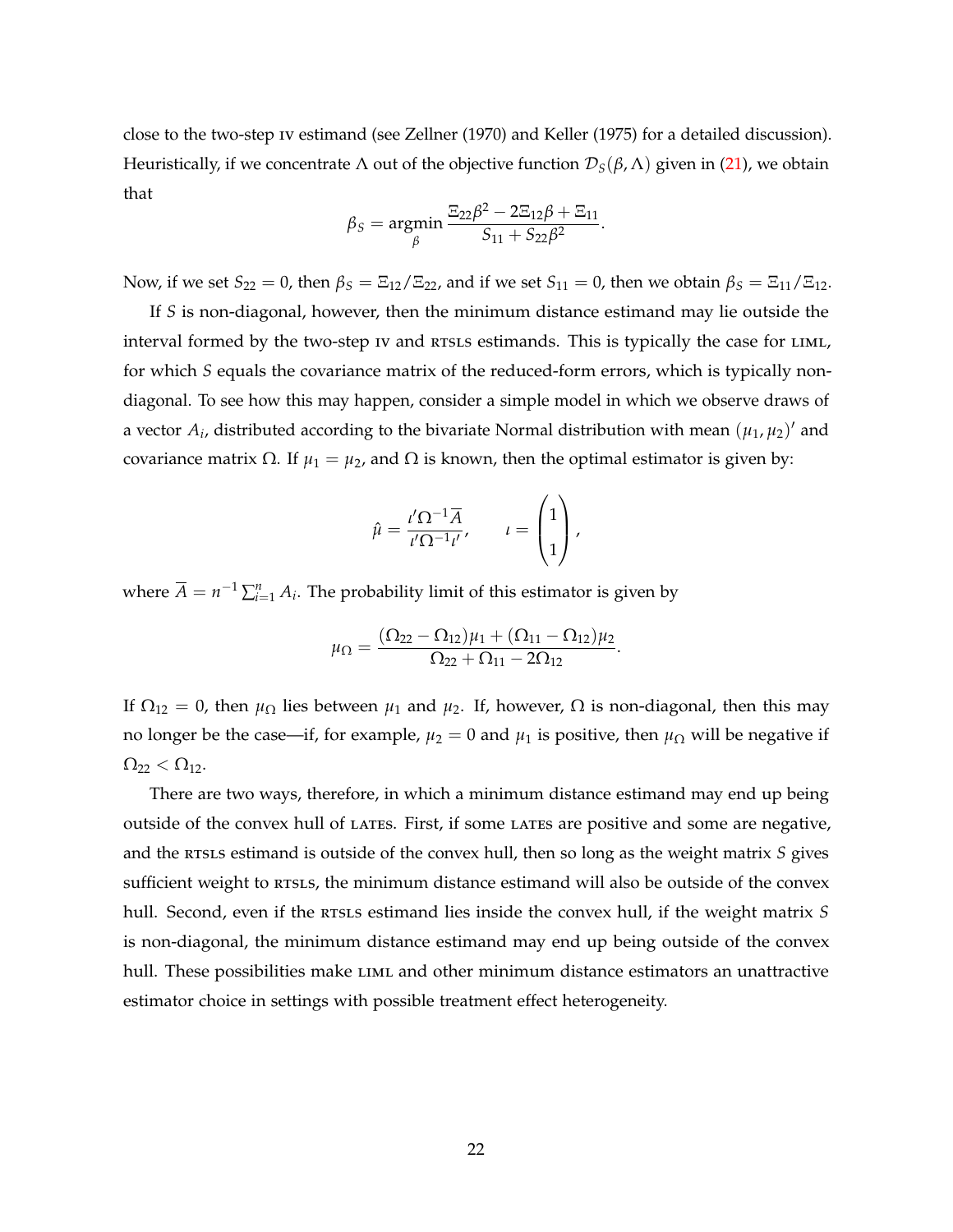### <span id="page-22-1"></span><span id="page-22-0"></span>**6 Estimation with many instruments**

In this section, I derive the second main result of the paper that a version of the jackknife instrumental variables estimator, the unbiased jackknife instrumental variables estimator (ujive), is consistent for a convex combination of lates under a many instrument asymptotic sequence in which both the number of instruments and the number of covariates is allowed to increase in proportion with the sample size. In settings with many instruments and treatment effect heterogeneity,  $UJIVE$  is therefore a more attractive estimator than TSLS, which is inconsistent under many instrument asymptotics. It is also more attractive than liml, the standard alternative to rsls when many instruments are used, since, as shown in Section [5,](#page-16-0) liml may converge to a quantity outside of the convex hull of local average treatment effects even under standard asymptotics.

To illustrate the issues that arise with a large number of instruments, as well as to motivate UJIVE, I first discuss a simple example in which the instruments  $Z_i$  are indicators for group membership. I then give the general consistency theorem.

#### **6.1 A simple example with groups as instruments**

Consider the special case in which the instruments are indicators for group membership,  $Z_{ik} = 1\!\!1_{Q_i=k}$ , where  $Q_i \in \{1,\ldots,K+1\}$  indexes groups ( $Z_i$  omits the indicator for the last group so that we can include the intercept).

For instance, the instruments could be judge indicators as in [Aizer and Doyle, Jr.](#page-42-16) [\(2011\)](#page-42-16) and [Nagin and Snodgrass](#page-44-17) [\(2011\)](#page-44-17) to instrument for length of sentence or incarceration. The identification strategy in these papers relies on the fact that cases are randomly assigned to judges who vary in their sentencing severity. $^5$  . In this context, the monotonicity assumption requires that the judges can be ordered in terms of how strict they are. The local average treatment effects are defined for each pair of judges and correspond to the average treatment effect for individuals who would get incarcerated if assigned to the stricter judge of the two, but would not get incarcerated if assigned to the more lenient judge. If the effect of incarceration for more serious offenders (who get incarcerated unless assigned to the most lenient judges) is different from the effect for individuals who committed less serious crimes (who only get incarcerated if assigned to the strictest judges), then these LATES will differ.

In the absence of covariates (beyond the intercept), the propensity score for individual *i*

 $5A$  similar strategy is also used in [Dobbie and Song](#page-43-15) [\(2012\)](#page-43-15), who study the effect of being granted bankruptcy protection on subsequent earnings, using judge indicators as instruments.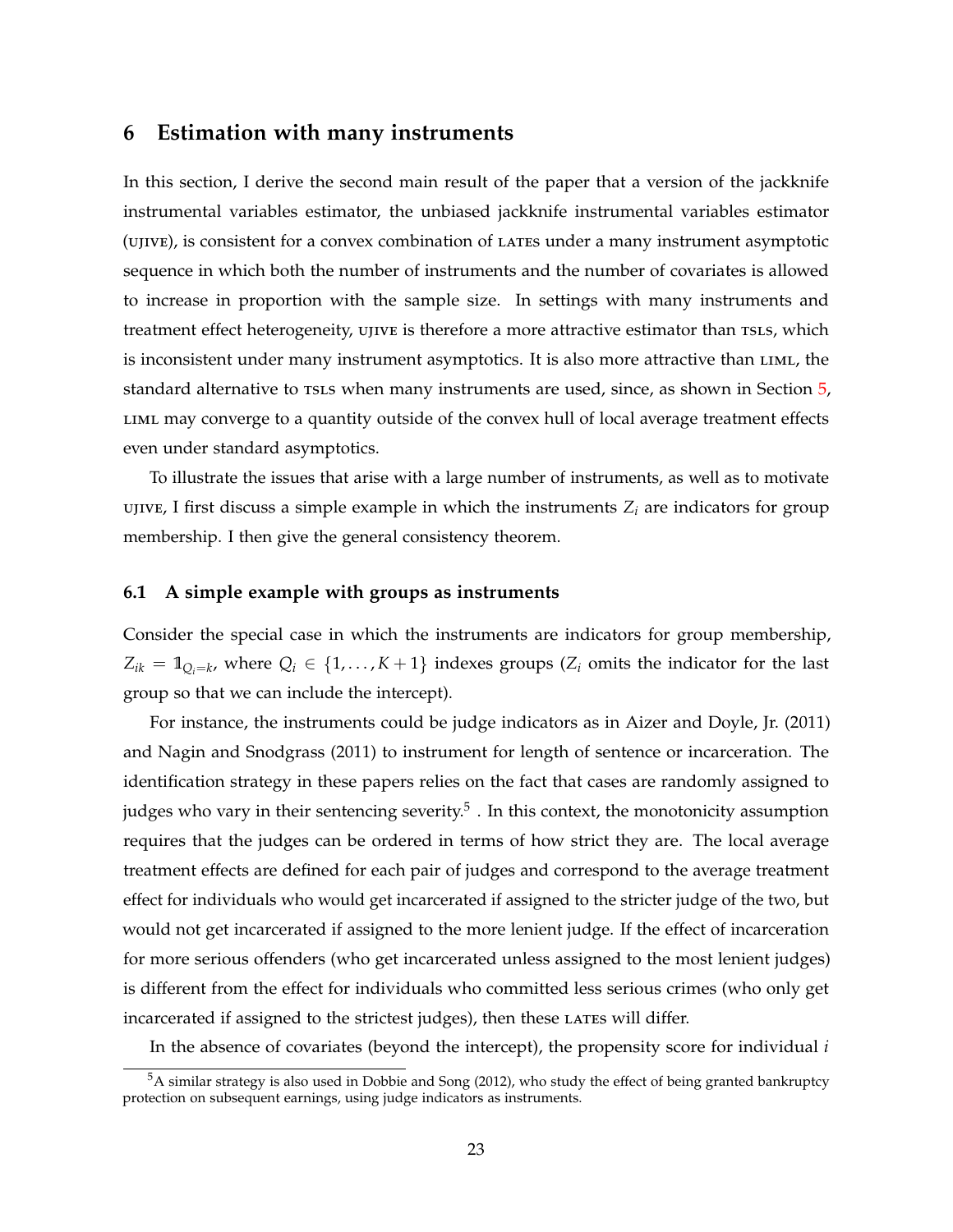<span id="page-23-1"></span>is given by  $P_i = \mathbb{E}[T_i \mid Q_i]$ . Because the first stage is saturated, the linear approximation [\(4\)](#page-6-0) is exact, and  $\tilde{P}_i^L = \tilde{P}_i - \mathbb{E}[P_i]$ . In the judges example,  $\tilde{P}_i$  measures how strict the judge assigned to individual *i* is compared to other judges.

Let  $J_k$  denote the number observations in group  $k$ . The two-stage least squares estimator of  $\hat{P}_{i,\texttt{TSLS}} = (\mathbf{H}_{\mathbf{Z}_{\perp}}\mathbf{T})_i$  of  $\tilde{P}_i$  can be written as

$$
\hat{P}_{i,\text{TSLS}} = \hat{T}_{i,\text{TSLS}} - n^{-1} \sum_{j=1}^{n} \hat{T}_{j,\text{TSLS}} = \hat{T}_{i,\text{TSLS}} - n^{-1} \sum_{j=1}^{n} T_{j},
$$

where  $\hat{T}_{i,\text{TSLS}} = J_{O_i}^{-1}$  $\sum_{Q_i}^{I-1} \sum_{j: |Q_j = Q_i} T_j$  is the predictor of  $T_i$  based on least-squares estimation of the first-stage  $(4)$ , and it is the simplest estimator of  $P_i$ . The resulting rsLs estimator is given by

<span id="page-23-0"></span>
$$
\hat{\beta}_{\text{TSLS}} = \frac{n^{-1} \sum_{i} \hat{P}_{i,\text{TSLS}} Y_i}{n^{-1} \sum_{i} \hat{P}_{i,\text{TSLS}} T_i}.
$$
\n(22)

There are two basic ways of doing asymptotics in this setting. The first option is to let the number of observations per group grow to infinity while keeping the number groups fixed. This corresponds to the standard asymptotics. As  $J_{Q_i}$  increases,  $\hat{T}_{i,\text{rss}} \stackrel{p}{\to} P_i$ , and the numerator and the denominator in [\(22\)](#page-23-0) converge to  $\mathbb{E}[\tilde{P}_i Y_i]$  and  $\mathbb{E}[\tilde{P}_i T_i]$ , respectively. By Lemma [1](#page-16-1) and Theorem [1,](#page-18-0)  $\hat{\beta}_{\text{TSLS}}$  therefore converges to a weighted average of local average treatment effects. However, with a large number of groups and a small number of observations per group, these asymptotics do not capture the finite-sample properties of the estimator very well.

The other possibility is to keep *J<sub>k</sub>* fixed, and let the number of groups  $K \to \infty$ . This corresponds to the many instrument asymptotics [\(Kunitomo,](#page-44-2) [1980;](#page-44-2) [Morimune,](#page-44-3) [1983;](#page-44-3) [Bekker,](#page-42-3) [1994\)](#page-42-3) that let the dimension of  $Z_i$  increase in proportion with the sample size. Under these asymptotics, *P<sup>i</sup>* can no longer be consistently estimated, and so the exact way in which it is estimated will matter. The problem with the  $\text{tsls}$  estimator  $\hat{T}_{i,\text{tsls}}$  is that since it includes own observation  $T_i$ , its estimation error is correlated with  $Y_i$  and  $T_i$ . As a result, the numerator and the denominator in [\(22\)](#page-23-0) no longer converge to  $\mathbb{E}[\tilde{P}_i Y_i]$  and  $\mathbb{E}[\tilde{P}_i T_i]$ . To see this, let  $V_{1,i} = Y_i - R_i$ and  $V_{2,i} = T_i - P_i$  denote errors in the reduced form [\(1\)](#page-5-0)–[\(2\)](#page-5-1), and let  $K/n \to \kappa > 0$ . Then we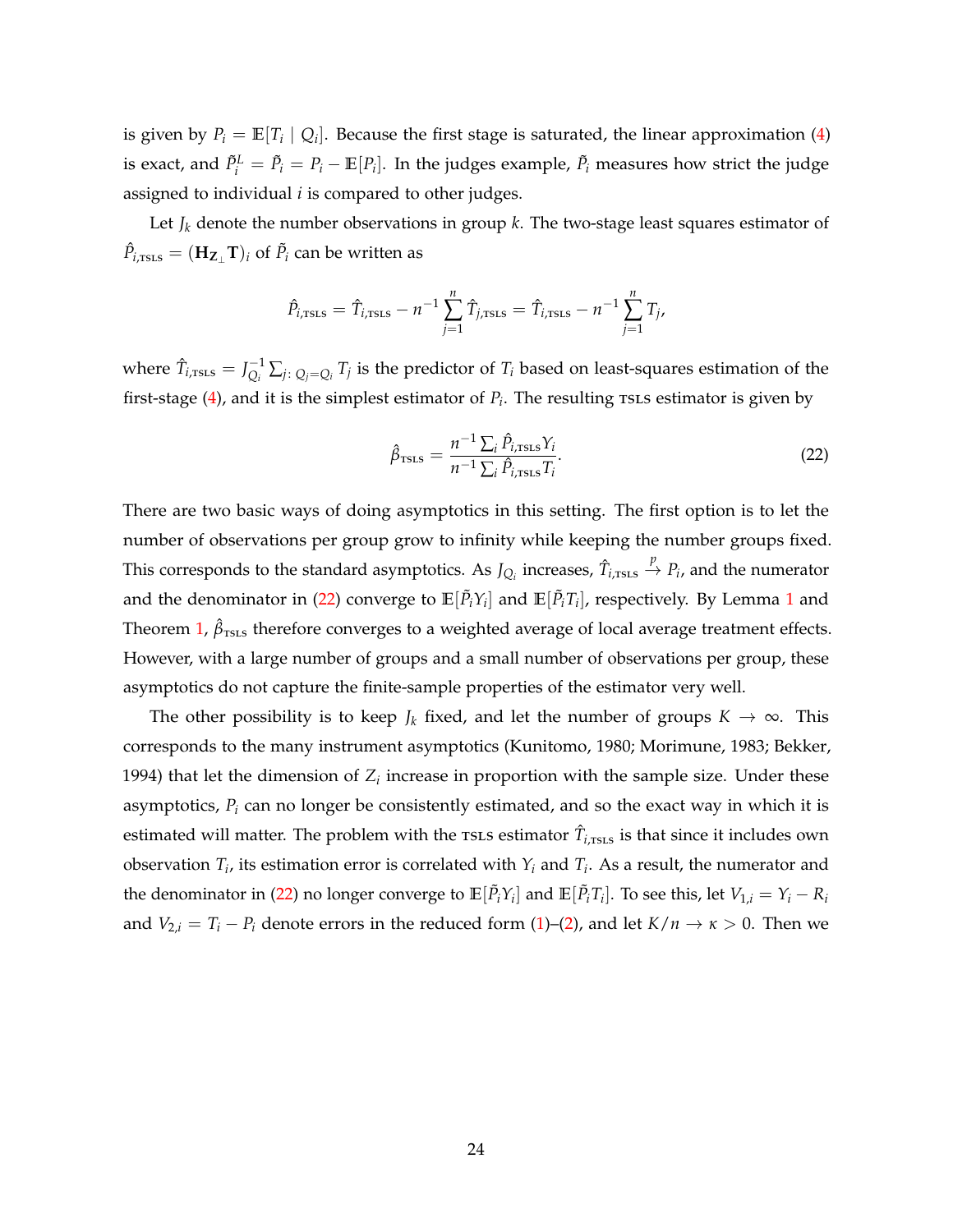<span id="page-24-1"></span> $\text{can write } \hat{T}_{i,\text{TSLS}} = P_i + J_{O_i}^{-1}$  $\sum_{Q_i}^{-1} \sum_j \sum_j Q_j = Q_i$   $V_{2,j}$ . We have

<span id="page-24-0"></span>
$$
\frac{1}{n}\sum_{i}\hat{P}_{i,\text{TSLS}}Y_{i} = \frac{1}{n}\sum_{i}\hat{T}_{i,\text{TSLS}}Y_{i} - \frac{1}{n^{2}}\sum_{i}\sum_{j}T_{j}Y_{i}
$$
\n
$$
= \frac{K}{n}\left(\frac{1}{K}\sum_{k}\frac{1}{J_{k}}\sum_{j:\ Q_{j}=k}V_{2,j}\sum_{i:\ Q_{i}=k}Y_{i}\right) + \left(\frac{1}{n}\sum_{i}P_{i}Y_{i}\right) - \left(\frac{1}{n}\sum_{j}T_{j}\right)\left(\frac{1}{n}\sum_{i}Y_{i}\right)
$$
\n
$$
\xrightarrow{P} \kappa \text{ cov}(V_{2,i}, V_{1,i}) + \mathbb{E}[Y_{i}\tilde{P}_{i}],
$$
\n(23)

where the last line follows from the law of large numbers applied to all four expressions in parentheses, and the fact that  $\mathbb{E}[\frac{1}{J_k}\sum_{j\colon Q_j=k}V_{2,j}\sum_{i\colon Q_i=k}Y_i]=\mathbb{E}[V_{2,i}Y_i]=\mathbb{E}[V_{2,i}V_{1,i}].$  Similarly, for the denominator,  $n^{-1}\sum_i \hat{P}_{i,\text{TSLS}}T_i\overset{p}{\to}\kappa \text{var}(V_{2,i})+\mathbb{E}[T_i\tilde{P}_i].$  Therefore, rsls is inconsistent for its target,  $\mathbb{E}[\tilde{P}_i Y_i]/\mathbb{E}[\tilde{P}_i T_i].$ 

There are two basic ways of adjusting the TSLS estimator to make it work under many instruments. First is to estimate the unconditional covariance matrix of  $V_i = (V_{1,i}, V_{2,i})$  and subtract an estimate of the bias. This is exactly the idea behind the bias-corrected two-stage least squares estimator of [Nagar](#page-44-10) [\(1959\)](#page-44-10) and [Donald and Newey](#page-43-10) [\(2001\)](#page-43-10). Unfortunately, the estimator of the bias is only consistent under homoscedasticity [\(Bekker and van der Ploeg,](#page-42-17) [2005;](#page-42-17) [Ackerberg and Devereux,](#page-42-7) [2009\)](#page-42-7), and it is unclear how to estimate var $(V_i)$  consistently when  $var(V_i | Q_i, X_i)$  is heteroscedastic.

The second approach is to change the estimator of  $P_i$  so that it does not include own observation *T<sup>i</sup>* . This is the idea behind the (leave-one-out) jackknife instrumental variables estimator (jive, [Phillips and Hale,](#page-44-4) [1977;](#page-44-4) [Angrist](#page-42-6) *et al.,* [1999\)](#page-42-6). It replaces  $\hat T_{i,\rm{ISLS}}$  with  $\hat T_{i,\rm{JIVE}}=$  $(J_{Q_i} - 1)^{-1} \sum_{j: Q_j = Q_i, j \neq i} T_j$ . The jive estimator of  $\tilde{P}_i$  is given by

$$
\hat{P}_{i,\text{JIVE}} = \hat{T}_{i,\text{JIVE}} - n^{-1} \sum_{j=1}^{n} \hat{T}_{j,\text{JIVE}} = \hat{T}_{i,\text{JIVE}} - n^{-1} \sum_{j=1}^{n} T_j.
$$
\n(24)

The estimation error  $P_i - \hat{T}_{i, \text{JIVE}} = \sum_{j: Q_j = Q_i, j \neq i} V_j$  is no longer correlated with  $T_i$  or  $Y_i$ , and the jive estimator is consistent for a convex combination of lates under both types of asymptotics.

So far, the discussion has abstracted from the presence of covariates. In the judges example, however, the judges are only randomly assigned at the county level. Therefore, with data from several counties, we need to include county indicators (sometimes called "fixed effects") as covariates. With *L* counties,  $dim(W_i) = L$ , and  $W_{i\ell} = \mathbb{1}_{X_i = \ell}$ , where  $X_i$  indexes counties. The propensity score *P<sup>i</sup>* still corresponds to the incarceration propensity of judge *Q<sup>i</sup>* . However, we now have  $\tilde{P}^L_i = \tilde{P}_i - \mathbb{E}[P_i \mid X_i]$ , so that  $\tilde{P}_i$  measures how strict judge  $Q_i$  is compared to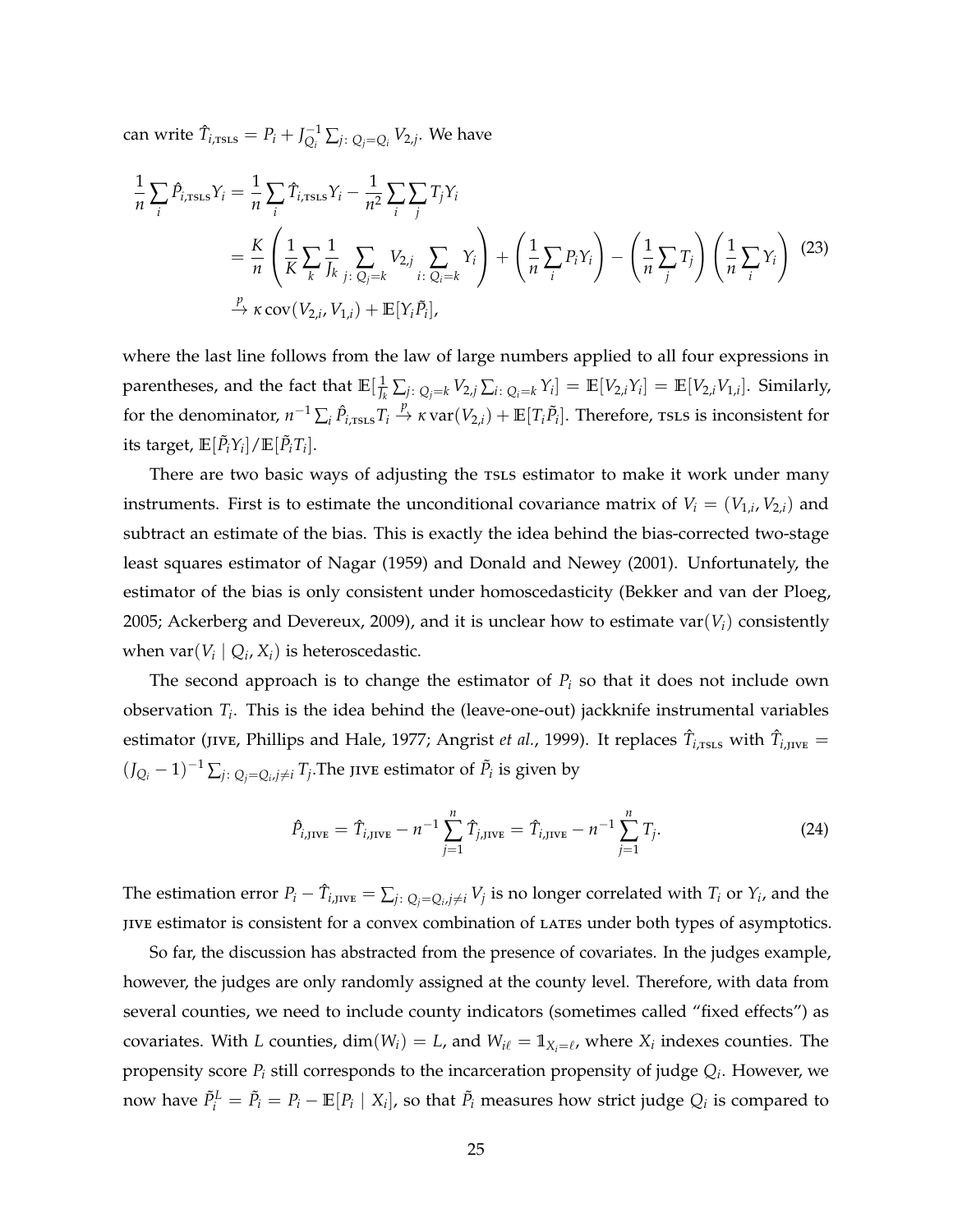<span id="page-25-0"></span>other judges that individual *i* could have been assigned in the county.

The jive estimator of  $P_i$  now becomes

$$
\hat{P}_{i,\text{JIVE}} = \hat{T}_{i,\text{JIVE}} - m_{X_i}^{-1} \sum_{j \colon X_j = X_i} \hat{T}_{j,\text{JIVE}} = \hat{T}_{i,\text{JIVE}} - m_{X_i}^{-1} \sum_{j \colon X_j = X_i} T_{j},
$$

where  $m_\ell$  is the number of cases in county  $\ell$ . With a large number of counties, a natural way of thinking about the sampling is to let the number of counties  $L \rightarrow \infty$ , while keeping the number of judges per county and the number of cases per judge fixed. This is similar to the many instrument asymptotics in that the number of judges increases in proportion to the sample size,  $K/n \to \kappa > 0$ , except that instead of keeping the number of counties fixed, we also let them to grow in proportion with sample size, so that  $L/n \to \lambda$ . This modification of the many instrument asymptotic sequence was proposed by [Anatolyev](#page-42-8) [\(2011\)](#page-42-8) and [Kolesár](#page-44-5) *et al.* [\(2011\)](#page-44-5), and it is also used in [Chetty, Friedman, Hilger, Saez, Schanzenbach and Yagan](#page-43-16) [\(2011\)](#page-43-16).

Under these asymptotics, the jive estimator is biased. The problem is not its estimate of the propensity score—we still have that  $n^{-1}\sum_i \hat{T}_{i,\text{JIVE}}Y_i \overset{p}{\to} \mathbb{E}[P_iY_i]$ , and  $n^{-1}\sum_i \hat{T}_{i,\text{JIVE}}T_i \overset{p}{\to} \mathbb{E}[P_iT_i]$ . Instead, the source of bias comes from its estimate of the average strictness of judges in county  $X_i$ ,  $m_{X_i}^{-1} \sum_{j: \ X_j = X_i} T_j$ . By the same logic as in the case of rsLs with many instruments, the problem is that this estimate includes own observation *T<sup>i</sup>* , so that the estimation error  $\mathbb{E}[P_i\mid X_i] - m_{X_i}^{-1} \sum_{j\colon X_j = X_i} T_j$  is correlated with  $Y_i$  and  $T_i$ . By arguments similar to those used to derive Equation [\(23\)](#page-24-0), we have

$$
\hat{\beta}_{\text{JIVE}} = \frac{n^{-1} \sum_{i} \hat{P}_{i,\text{JIVE}} Y_i}{n^{-1} \sum_{i} \hat{P}_{i,\text{JIVE}} T_i} \xrightarrow{p} \frac{\mathbb{E}[\tilde{P}_i Y_i] - \lambda \text{ cov}(V_{1,i} V_{2,i})}{\mathbb{E}[\tilde{P}_i T_i] - \lambda \text{ var}(V_{2,i})}.
$$
\n(25)

This probability limit may differ substantially from the target  $\mathbb{E}[\tilde{P}_i Y_i]/\mathbb{E}[\tilde{P}_i T_i]$ , especially in settings in which the concentration parameter  $\mathbb{E}[\tilde{P}_i T_i]/\mathop{\rm var}(V_{2,i})$  is small. As a result, jive can be severely biased in finite samples.

The unbiased jackknife instrumental variables estimator (ujive) that I propose solves the bias problem of jive by also leaving out own observation when estimating  $\mathbb{E}[P_i \mid X_i]$ :

$$
\hat{P}_{i,\text{UJIVE}} = \hat{T}_{i,\text{JIVE}} - \frac{1}{m_{X_i} - 1} \sum_{j \colon X_j = X_i, j \neq i} T_j.
$$

Intuitively,  $\hat{P}_i$  is a sample measure of how strict judge  $Q_i$  is relative to other judges in country  $X_i$  in a sample that excludes individual *i*. This estimator of  $\hat{P}_i$  was first used in [Chetty](#page-43-16) *et al.* [\(2011\)](#page-43-16) in a setting with the same formal structure as the current example. In particular, [Chetty](#page-43-16)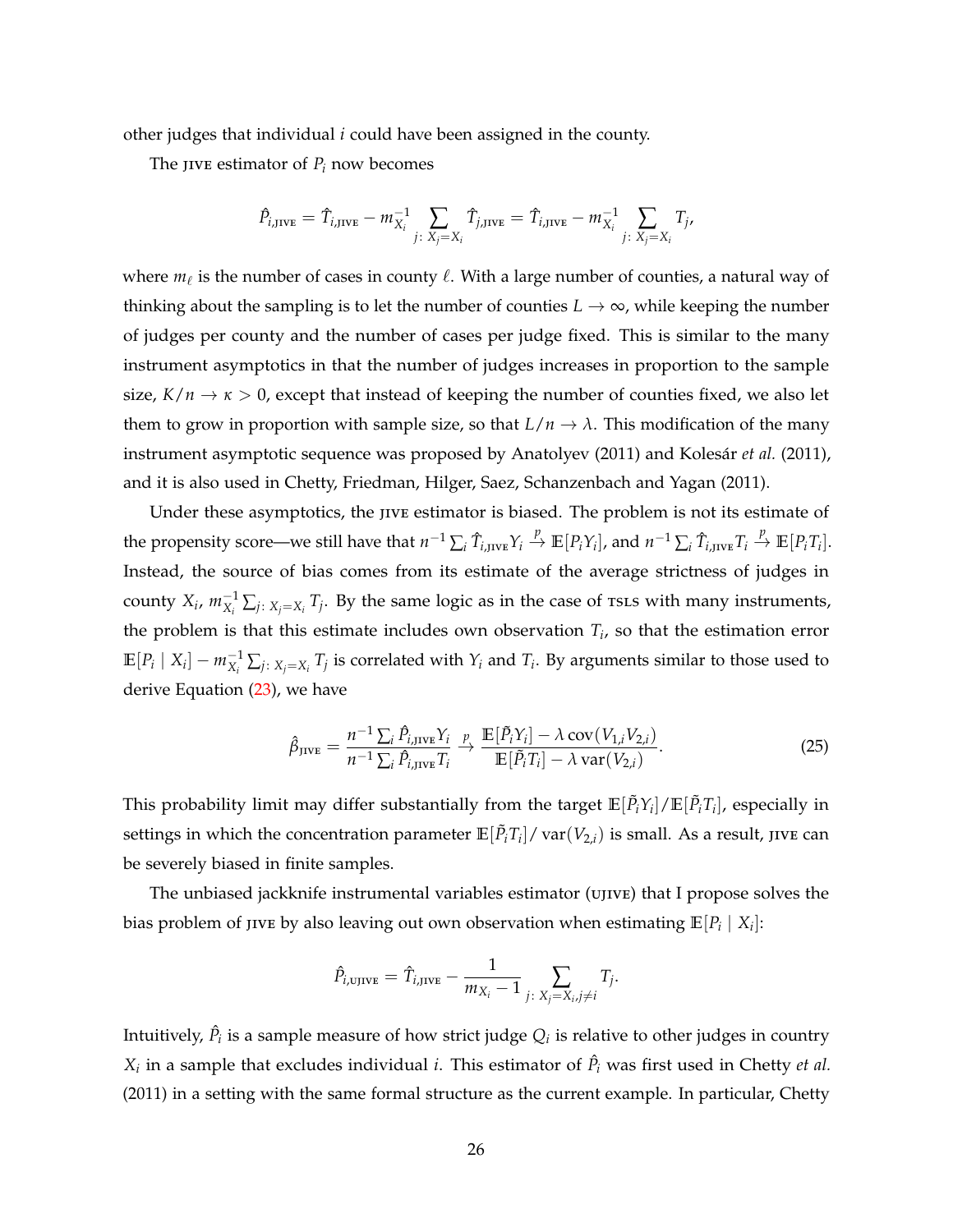*[et al.](#page-43-16)* [\(2011\)](#page-43-16) used classroom indicators as instruments for test score, conditioning on schools. The next subsection gives a general formula for ujive, and proves that it is consistent under many instrument asymptotics that also allow for many covariates.

#### **6.2 Consistency of UJIVE under many instruments**

Consider now the general case. Let  $\phi$  denote the coefficient on  $W_i$  in the linear projection  $\mathbb{E}^*[T_i \mid W_i]$ . To define ujive, decompose  $\tilde{P}^L_i$ , the linear approximation to the propensity score with the effect of covariates partialled out, as

$$
\tilde{P}_i^L = \mathbb{E}^*[T_i \mid Z_i, W_i] - \mathbb{E}^*[T_i \mid W_i]
$$
  
=  $Z_i^{\prime} \pi_2 + W_i^{\prime} \psi_2 - W_i^{\prime} \phi$ .

Let  $\hat{\pi}_{2\backslash i}$  and  $\hat{\psi}_{2\backslash i}$  be the least-squares estimates of  $\pi_2$  and  $\psi_2$  based on a sample with observation *i* removed. Similarly, let  $\hat{\phi}_{\backslash i}$  be the least-squares estimate of  $\phi$  based on a sample with observation *i* removed. The ujive estimator is a two-step iv estimator with the first-step estimator of  $\tilde{P}^L_i$  given by

$$
\hat{P}_{i,\text{UJIVE}} = Z_i' \hat{\pi}_{2\lambda_i} + W_i' \hat{\psi}_{2\lambda_i} - W_i' \hat{\phi}_{\lambda_i}.
$$

In matrix notation

$$
\hat{\mathbf{P}}_{\text{UJIVE}} = \hat{\mathbf{T}}_{\text{UJIVE}} - (\mathbf{I}_n - \mathbf{D_W})^{-1} (\mathbf{H_W} - \mathbf{D_W}) \mathbf{T},
$$

where  $\hat{\mathbf{T}}_{\text{UJIVE}}=(\mathbf{I}_n-\mathbf{D}_{(\mathbf{Z},\mathbf{W})})^{-1}(\mathbf{H}_{(\mathbf{Z},\mathbf{W})}-\mathbf{D}_{(\mathbf{Z},\mathbf{W})})\mathbf{T}.$  Using  $\hat{\mathbf{P}}_{\text{UJIVE}}$  as a single instrument in an iv estimator then yields

$$
\hat{\beta}_{\text{UJIVE}} = \frac{\mathbf{\hat{P}}_{\text{UJIVE}}'\mathbf{Y}}{\mathbf{\hat{P}}_{\text{UJIVE}}'\mathbf{T}}.
$$

In contrast, while the jive estimator of  $\mathbb{E}^*[Y_i\mid Z_i, W_i]$  is identical to  $\hat{\textbf{T}}_{\text{UJIVE}}$ , its estimator of  $\mathbb{E}^* [Y_i \mid W_i]$  is given by a sample projection of  $\mathbf{\hat{T}}_{\text{UJIVE}}$  onto  $\mathbf{W}$ , so that  $\mathbf{\hat{P}}_{\text{JIVE}} = \mathbf{\hat{T}}_{\text{UJIVE}} - \mathbf{H_W} \mathbf{\hat{T}}_{\text{UJIVE}}$ (see the jive formula on page [12\)](#page-10-0).

To formally define the many instrument asymptotic framework, I need to allow the distribution of random variables to change with the sample size. To reflect this, let the random variables be indexed by *n*, so that, for instance,  $\mathbf{Y}_n = (Y_{n,1}, \ldots, Y_{n,n})'$  denotes the vector of observed outcomes when the sample size is *n*. In addition, let  $P_{n,i}^X = \mathbb{E}[T_{n,i} | X_{n,i}]$  and  $R_{n,i}^X = \mathbb{E}[Y_{n,i} | X_{n,i}]$ denote the expectations of  $T_{n,i}$  and  $Y_{n,i}$  conditional on  $X_{n,i}$  only, so that  $P_{n,i}^X = \mathbb{E}[P_{n,i} | X_{n,i}]$  and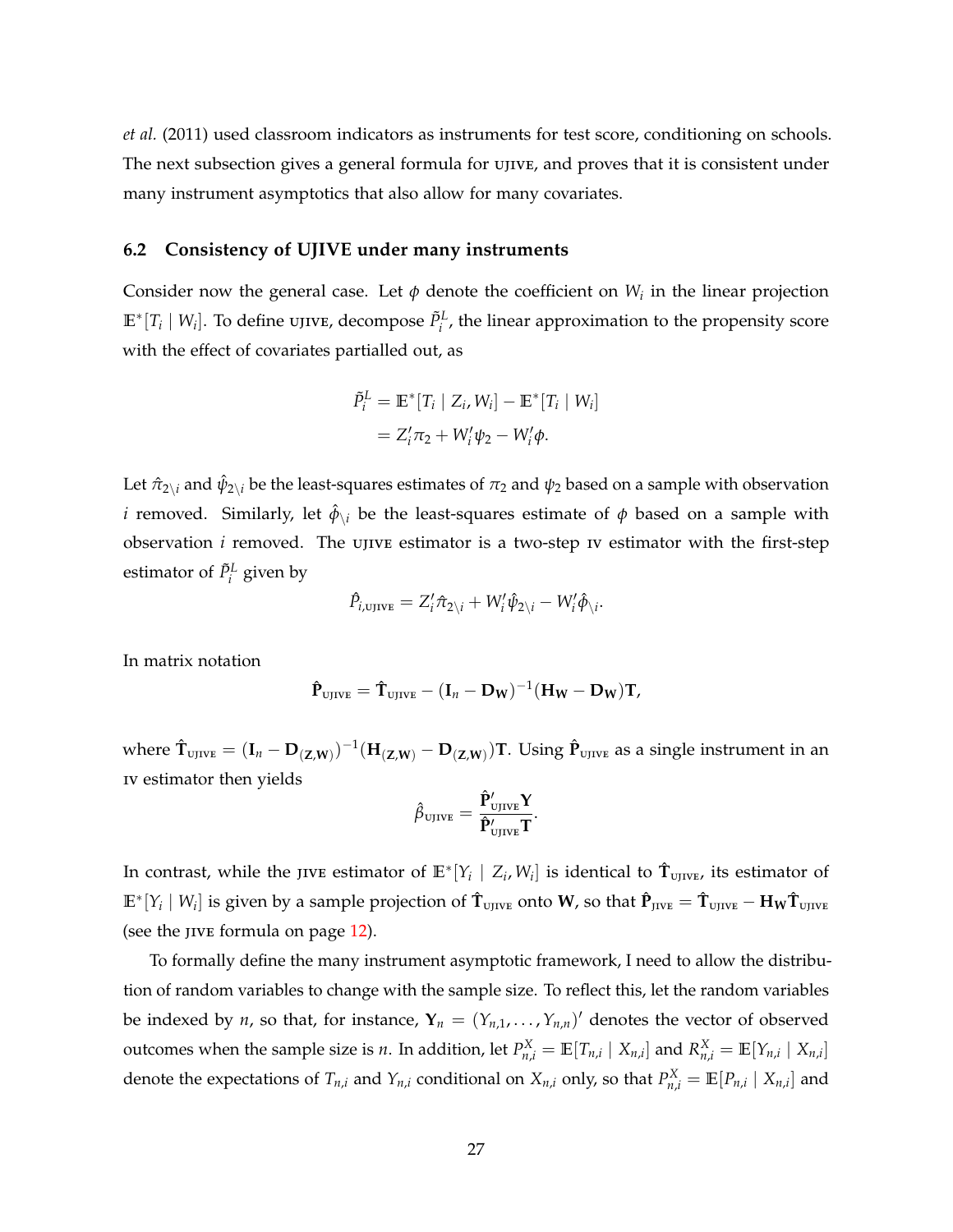<span id="page-27-8"></span><span id="page-27-0"></span> $R_{n,i}^X = \mathbb{E}[R_{n,i} | X_{n,i}]$ . The many instrument asymptotic framework I consider is summarized by the following assumptions:

#### <span id="page-27-1"></span>**Assumption R (Regularity conditions).**

- **(i)**  $\{(Y_{n,i}, T_{n,i}, X_{n,i}, Q_{n,i}) : i = 1, \ldots, n\}_{n \ge 1}$  is a triangular array of i.i.d. random variables, the *n*th row having distribution  $F_n^{Y,T,X,Q}$ .  $F_n^{Y,T,X,Q}$  converges in distribution to  $F^{Y,T,X,Q}$ ;
- <span id="page-27-2"></span>**(ii)** There is a positive constant  $C_1$ , such that  $\sup_n \sup_{i \le n} \text{var}(Y_{n,i} | Q_{n,i}, X_{n,i}) \le C_1$ , and  $\sup_n \sup_{i \le n} \text{var}(Y_{n,i} | X_{n,i}) \le C_1$  a.s. Also, as  $n \to \infty$ ,

$$
\mathbb{E}[(R_{n,i}^2, P_{n,i}^2, |R_{n,i}P_{n,i}|)] \to \mathbb{E}[(R^2, P^2, |RP|] < \infty,
$$
  

$$
\mathbb{E}[((R_{n,i}^X)^2, (P_{n,i}^X)^2, |R_{n,i}^X P_{n,i}^X|)] \to \mathbb{E}[((R^X)^2, (P^X)^2, |R^X P^X|] < \infty,
$$

where  $(R, P, R^X, P^X)$  is distributed according to the limiting distribution  $F^{R, P, R^X, P^X}$ ; and

<span id="page-27-3"></span>**(iii)** rank $(Z_n, W_n) = K + L$  and  $(H_{(Z_n, W_n)})_{ii} < C_2$  for some  $C_2 < 1$  a.s., where  $Z_{n,i} =$  $z(Q_{n,i}, X_{n,i})$  and  $W_{n,i} = w(X_{n,i})$ , with  $dim(Z_{n,i}) = K$  and  $dim(W_{n,i}) = L$ . The functions z and *w* may depend on *n*.

#### <span id="page-27-5"></span><span id="page-27-4"></span>**Assumption MI (Many instruments).** As  $n \to \infty$ :

- **(i)**  $K/n \to \kappa$  and  $L/n \to \lambda$  for some  $\kappa, \lambda \geq 0$ ;
- <span id="page-27-6"></span>**(ii)** ∑<sub>*i*</sub>( $\mathbb{E}[T_{n,i} | X_{n,i}] - \mathbb{E}^*[T_{n,i} | W_{n,i}])^2/n$  → 0 a.s.; and
- <span id="page-27-7"></span>(iii)  $\sum_i (\mathbb{E}[T_{n,i} | Q_{n,i}, X_{n,i}] - \mathbb{E}^*[T_{n,i} | Z_{n,i}, W_{n,i}])^2/n \to 0$  a.s.

Assumption  $R$  [\(i\)](#page-27-1) allows the distribution of the data to change with the sample size, converging to some limiting distribution *F <sup>Y</sup>*,*T*,*X*,*Q*. Part [\(ii\)](#page-27-2) requires that the second moments of conditional expectations of  $Y_{n,i}$  and  $T_{n,i}$  exist and are well-behaved in the limit. It is necessary for sample averages such as  $n^{-1} \sum_{i=1}^{n} R_{n,i}^2$  to have a well-specified probability limit. The restriction  $\text{rank}(\mathbf{Z}, \mathbf{W}) = K + L$  in Part [\(iii\)](#page-27-3) is a normalization. The assumption that  $(\mathbf{H}_{(\mathbf{Z},\mathbf{W})})_{ii} < C_2$ requires that no single observation has too much leverage. If the instruments are group indicators, then we need at least two observations per group. It implies that  $(K + L)/n < C_2$  since  $n^{-1} \sum_i (\mathbf{H}_{(\mathbf{Z},\mathbf{W})})_{ii} = (K+L)/n.$ 

Assumption [MI](#page-27-4) [\(i\)](#page-27-5) generalizes the many instrument asymptotic sequence by also allowing the number of covariates to increase with the sample size. In terms of the incarceration example, the original [Bekker](#page-42-3) [\(1994\)](#page-42-3) many instruments sequence keeps the number of counties as well as the number of cases per judge fixed, and lets the number of judges per county increase to infinity. Under Assumption [MI,](#page-27-4) we can think of generating the data by sampling *L* counties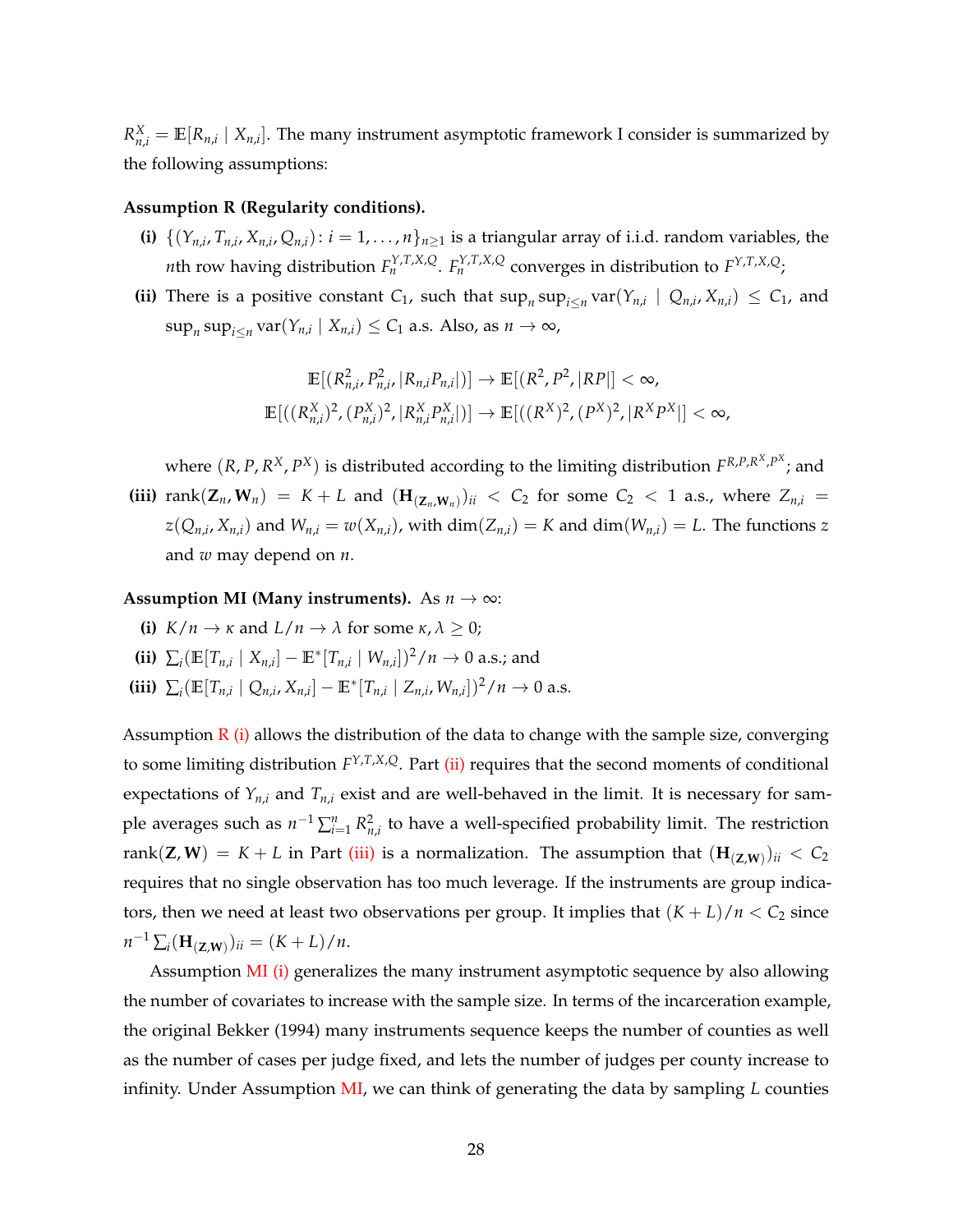<span id="page-28-2"></span>form some large population of counties. In [Angrist and Krueger](#page-42-11) [\(1991\)](#page-42-11), where *Z<sup>i</sup>* is generated by interacting quarter of birth with *L* state of birth and year of birth indicators, Assumption [MI](#page-27-4) [\(i\)](#page-27-5) lets the number of states and years  $L \rightarrow \infty$ , while keeping the number of individuals observed in each state and year fixed. Finally, Assumption [MI](#page-27-4) also accommodates models in which *z* and *w* are some approximating functions, such as splines or polynomials in the basic instruments and covariates *Q<sup>i</sup>* and *X<sup>i</sup>* . This corresponds to fixing the distribution of the data, so that  $F_n^{Y,T,X,Q} = F^{Y,T,X,Q}$ , and letting the number of terms in the approximating functions  $w$  and  $z$ increase with the sample size. Parts [\(ii\)–](#page-27-6)[\(iii\)](#page-27-7) then require that these approximating functions get to their population targets in the limit, and allow me to relax the requirement imposed by Assumption [L](#page-9-0) that expectation of  $Z_i$  conditional on  $X_i$  is exactly linear in  $W_i$  in the sample. These conditions are similar to the assumptions in [Bekker](#page-42-3) [\(1994\)](#page-42-3) and [Hansen, Hausman and](#page-43-17) [Newey](#page-43-17) [\(2008\)](#page-43-17).

Note that I do not make any assumptions about the coefficients on *Zn*,*<sup>i</sup>* and *Wn*,*<sup>i</sup>* in the projections  $\mathbb{E}^*[T_{n,i} \mid W_{n,i}, Z_{n,i}]$  and  $\mathbb{E}^*[T_{n,i} \mid W_{n,i}]$ . Under additional assumptions, such as sparsity (only few coefficients in these linear projections matter), approximations to  $\tilde{P}^L_{n,i}$  other than  $\hat{P}_{n,i,\text{UJIVE}}$  will work (see, for example, [Belloni, Chen, Chernozhukov and Hansen,](#page-42-18) [2012\)](#page-42-18).

<span id="page-28-1"></span>**Theorem 2.** *Suppose that Assumptions [R](#page-27-0) and [MI](#page-27-4) hold, and that the limiting distribution F <sup>Y</sup>*,*T*,*X*,*<sup>Q</sup> of the data satisfies Assumptions [IV](#page-8-0) and [M.](#page-14-1) Then:*

$$
\hat{\beta}_{\text{UJIVE}} \xrightarrow{p} \frac{\mathbb{E}[Y(P - \mathbb{E}[P \mid X])]}{\mathbb{E}[T(P - \mathbb{E}[P \mid X])]}
$$
\n
$$
= \int_{j=1}^{J_x - 1} \frac{\theta_j(x)}{\int \sum_{j=1}^{J_x - 1} \theta_j(x) dF^X(x)} \alpha(p_{j,x}; x) dF^X(x),
$$

*where* (*Y*, *T*, *P*, *X*) *are distributed according to the limiting distribution FY*,*T*,*P*,*X, and*

$$
\theta_j(x) = (p_{j+1,x} - p_{j,x}) \mathbb{P}(P > p_{j,x} | X = x) (\mathbb{E}[P | X = x, P > p_{j,x}] - \mathbb{E}[P | X = x]).
$$

Thus, ujive estimates a convex combination of local average treatment effects. This conclusion is robust to many instruments, many covariates, and heteroscedasticity.

## <span id="page-28-0"></span>**7 A small simulation study**

To illustrate the main implications of the theoretical results, I conducted a small Monte Carlo experiment.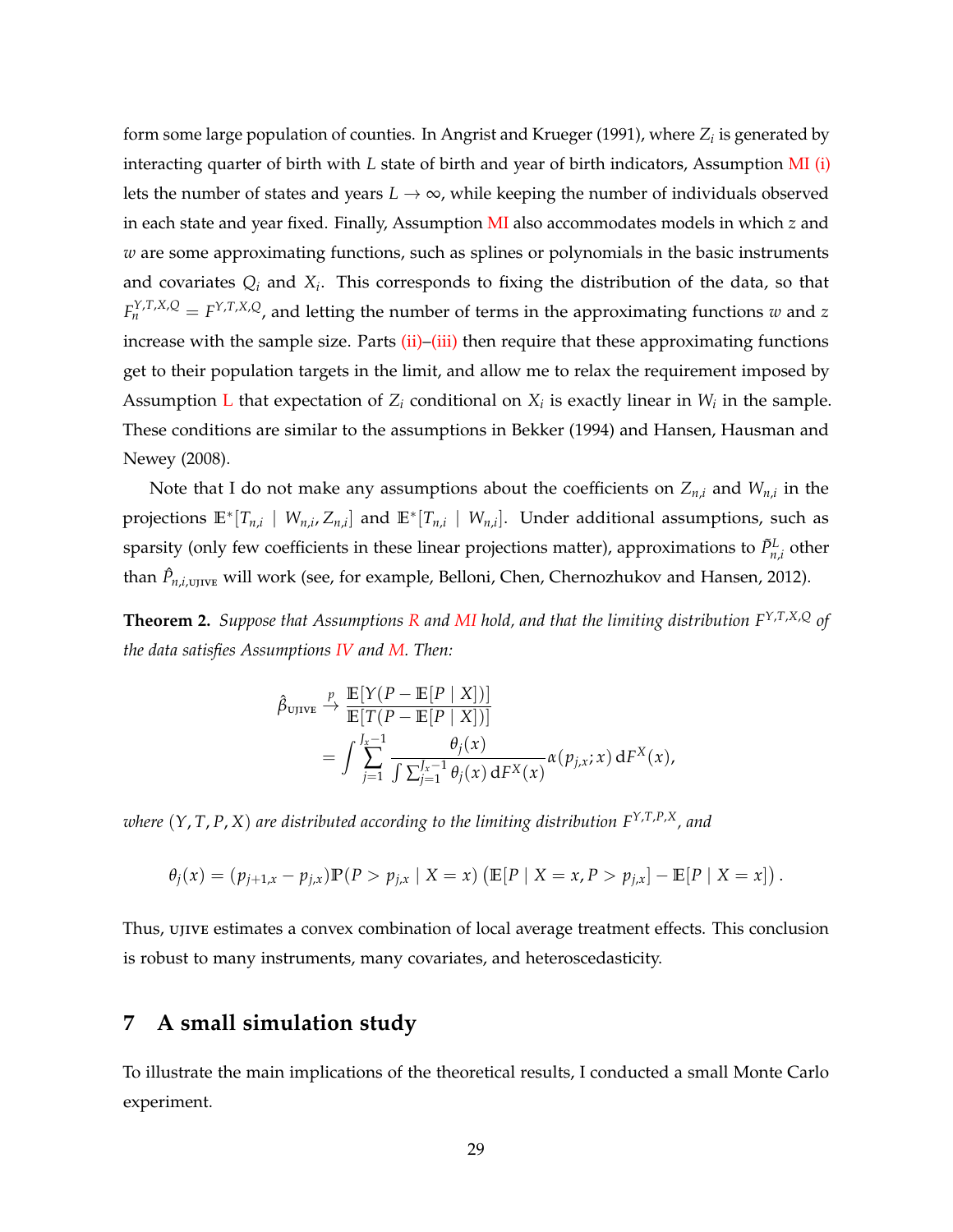<span id="page-29-0"></span>I consider the case in which the covariates are group indicators,  $W_{i\ell} = 1\!\!1_{X_i=\ell}$ , and the basic instrument  $Q_i$  is binary. The constructed instrument  $Z_i$  is given by  $Q_iW_i$ . For example,  $Q_i$ could be quarter of birth indicators and *W<sup>i</sup>* state of birth indicators, as in [Angrist and Krueger](#page-42-11) [\(1991\)](#page-42-11). Alternatively, *Q<sup>i</sup>* could be an indicator for being assigned the first judge in the judges example when there are only two judges per country *X<sup>i</sup>* . In the simulations, half of individuals within each group are assigned  $Q_i = 1$ ; the other half are assigned  $Q_i = 0$ .

The data generating process is given by

$$
Y_i(t) = t\beta_{X_i} + W'_i \delta + \epsilon_i,
$$
  
\n
$$
T_i(q) = qW'_i \pi + W'_i \psi_2 + V_{2i},
$$

with  $(\epsilon_i, V_{2i}) \sim \mathcal{N}_2(0, \left(\frac{1}{0.8} \frac{0.8}{1}\right))$ ,  $\delta = \psi_2 = 0$ , and  $\pi = 1$ . The design is constructed so that it corresponds to a classic linear iv model with the only exception that *β*, the marginal treatment effect, may now vary between covariate groups.

I consider two designs for the instruments. In the first design (few instruments), there are only  $L = 2$  and  $K = 2$  instruments. To create an unbalanced design, I let half of the groups have size  $m_1 = 500$ , and the other half  $m_2 = 100$ , so that the sample size is given by  $n = 600$ . The first-stage *F* statistic equals approximately 76 on average. In this case, the standard asymptotics should perform well. In the second design (many instruments), I let  $L = 20$ ,  $m_1 = 50$ , and  $m_2 = 10$ , so that the sample size is still  $n = 600$ , with *F* now only equal to about 8.5 on average.

I consider six estimators: LIML, the reverse TSLS estimator (RTSLS), and four two-step estimators: TSLS, JIVE, UJIVE, and the bias-corrected TSLS estimator, BTSLS (See Section [3](#page-7-0) for definitions of these estimators).

As a baseline, Table [1](#page-30-0) reports the results for the case when  $\beta$  is constant across groups and equal to 0, so that there is no heterogeneity in the treatment effects. Panel I reports the results for the first instrument design. In this case, all estimators perform well (except RTSLS, which does not converge since  $\Xi_{11} = \Xi_{12} = 0$ ). Panel II reports the result for the second instrument design. The median for the estimators considered is very close to their probability limit under the many-instrument asymptotics. In particular, rsls is (median) biased to due to the presence of many instruments, and jive is biased due to the presence of many covariates. In addition, jive is very dispersed. LIML, BTSLS, and UJIVE all perform well with LIML being the least dispersed.

I then set  $\beta_\ell = 2$  in the small groups, and  $\beta_\ell = 0$  in the large groups. In this case, the two-step iv estimand equals 1/3, the weighted average of  $\beta_\ell$  weighted by group size. The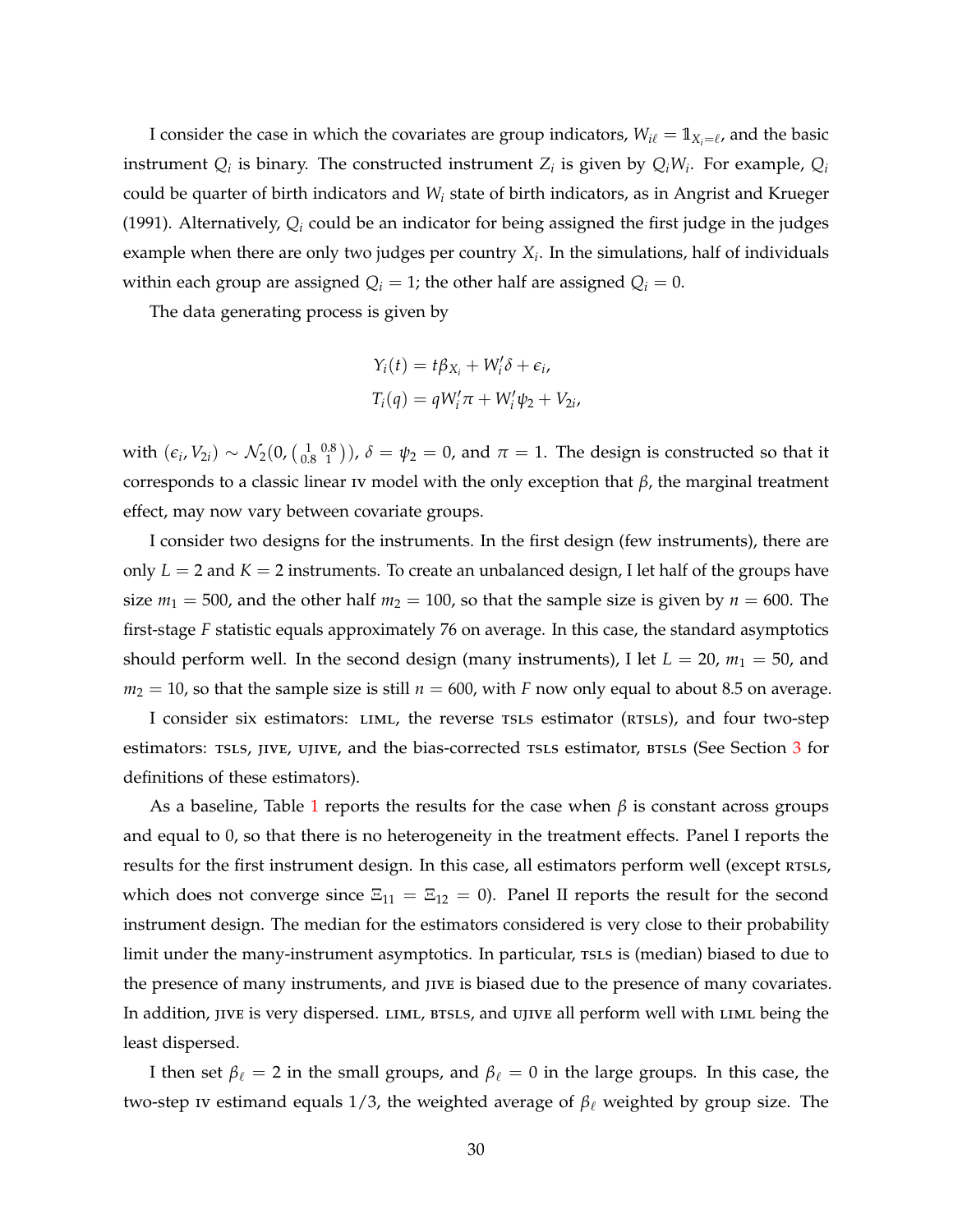| Panel I: few instruments   |         |          |         |      |      |
|----------------------------|---------|----------|---------|------|------|
| Estimator                  | Median  | Estimand | plim    | 9DR  | IQR  |
| <b>LIML</b>                | $-0.00$ | 0        | 0       | 0.27 | 0.11 |
| <b>TSLS</b>                | 0.01    | 0        | 0       | 0.27 | 0.11 |
| <b>BTSLS</b>               | 0.01    | 0        | 0       | 0.27 | 0.11 |
| <b>JIVE</b>                | $-0.02$ | 0        | 0       | 0.29 | 0.12 |
| <b>UJIVE</b>               | $-0.01$ | 0        | 0       | 0.28 | 0.11 |
| <b>RTSLS</b>               | 0.04    |          |         | 1.34 | 0.30 |
| Panel II: many instruments |         |          |         |      |      |
| <b>LIML</b>                | 0.00    | 0        | 0       | 0.28 | 0.11 |
| <b>TSLS</b>                | 0.10    | 0        | 0.09    | 0.22 | 0.09 |
| <b>BTSLS</b>               | 0.01    | 0        | 0.01    | 0.30 | 0.12 |
| <b>IIVE</b>                | $-0.15$ | 0        | $-0.12$ | 0.47 | 0.18 |
| <b>UJIVE</b>               | $-0.01$ | 0        | 0       | 0.32 | 0.13 |
| <b>RTSLS</b>               | 0.97    |          | 1.25    | 9.25 | 0.97 |

<span id="page-30-1"></span><span id="page-30-0"></span>**Table 1:** *Simulation: No heterogeneity in treatment effects,*  $\beta_{\ell} = 0$ 

Median, nine-decile range (9DR), and inter-quantile range (IQR) for different estimators. Estimand refers to the estimand as given by Lemma [1,](#page-16-1) and plim to refers to the probability limit under standard (Panel I), or many-instrument asymptotics (Panel II). 50,000 simulation draws.

reverse two-step iv estimand puts more weight on the larger treatment effects (see discussion following Corollary [1\)](#page-19-0); in this case put puts all the weight on the non-zero effects, so that the estimand equals 2. Even though all the treatment effects are non-negative, the LIML estimand is negative and equal −0.02 since it uses a non-diagonal weight matrix to equate the forward and reverse two-step iv estimands. Table [2,](#page-31-0) Panel I reports the results for the design with few instruments: all estimators are median-unbiased relative to their estimands. Panel II reports the results for the design with many instruments. Again, the many-instrument asymptotic limit of the estimators is very close to their finite-sample median. The four two-step iv estimands all behave differently. TSLS and JIVE are median-biased due to the presence of many instruments and many covariates. The [Donald and Newey](#page-43-10) [\(2001\)](#page-43-10) bias-corrected rsLs estimator is biased due to the presence of heteroscedasticity. Even though the structural errors are homoscedastic, the reduced-form errors aren't since they depend on  $\beta_\ell$  which varies between groups. This heteroscedasticity in the reduced-form errors biases the estimator upward. As predicted by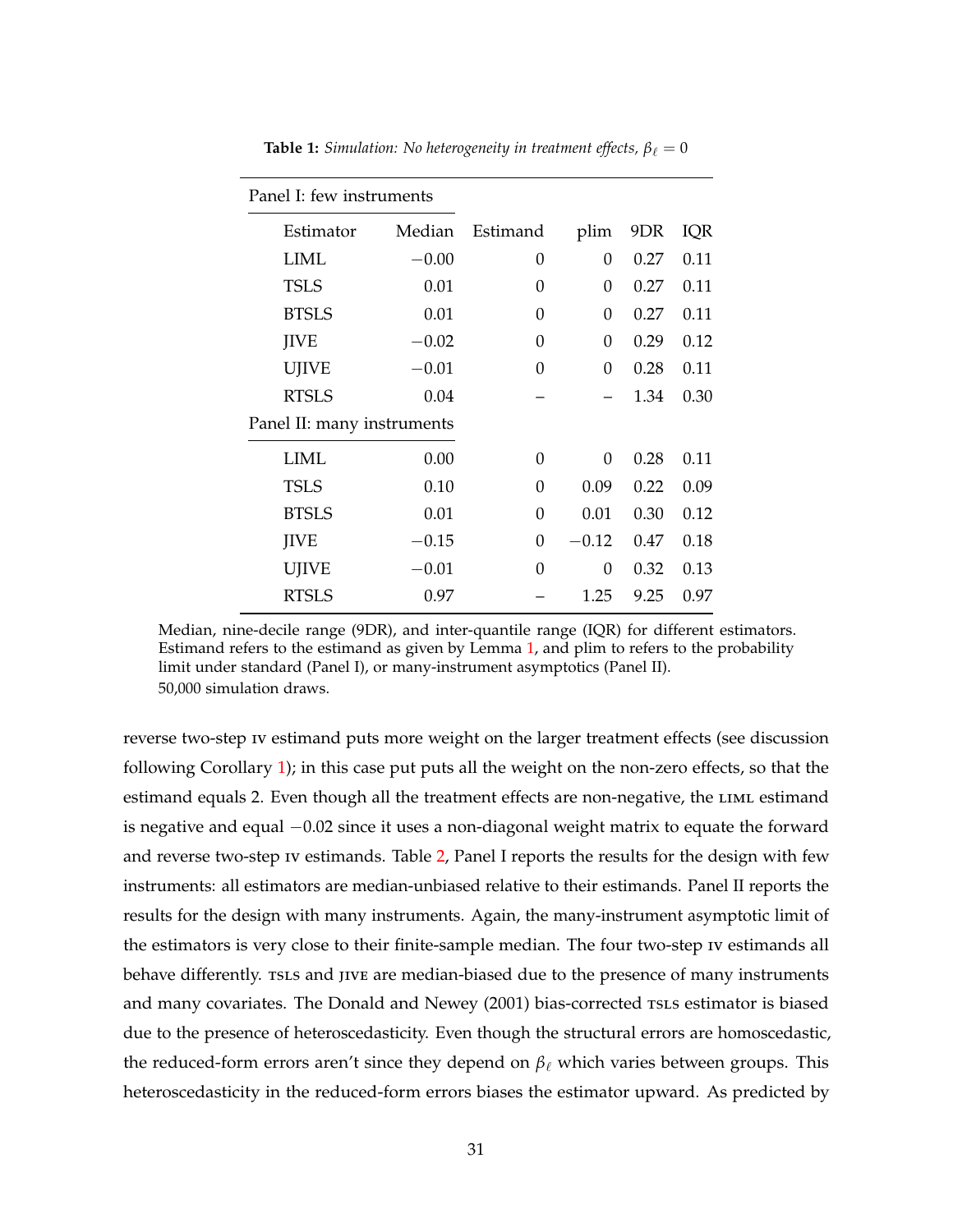| Estimator                  | Median  | Estimand | plim    | 9DR  | IQR  |
|----------------------------|---------|----------|---------|------|------|
| Panel I: few instruments   |         |          |         |      |      |
| LIML                       | $-0.06$ | $-0.02$  | $-0.02$ | 0.53 | 0.19 |
| <b>TSLS</b>                | 0.34    | 0.33     | 0.33    | 0.49 | 0.20 |
| <b>BTSLS</b>               | 0.34    | 0.33     | 0.33    | 0.49 | 0.20 |
| <b>IIVE</b>                | 0.30    | 0.33     | 0.33    | 0.51 | 0.21 |
| UJIVE                      | 0.32    | 0.33     | 0.33    | 0.50 | 0.20 |
| <b>RTSLS</b>               | 2.04    | 2.00     | 2.00    | 2.12 | 0.68 |
| Panel II: many instruments |         |          |         |      |      |
| LIML                       | $-0.25$ | $-0.01$  | $-0.20$ | 1.01 | 0.34 |
| <b>TSLS</b>                | 0.51    | 0.33     | 0.51    | 0.44 | 0.18 |
| <b>BTSLS</b>               | 0.43    | 0.33     | 0.44    | 0.52 | 0.21 |
| <b>IIVE</b>                | 0.08    | 0.33     | 0.11    | 0.80 | 0.32 |
| <b>UJIVE</b>               | 0.34    | 0.33     | 0.33    | 0.60 | 0.24 |
| <b>RTSLS</b>               | 2.24    | 2.00     | 2.23    | 1.18 | 0.45 |

<span id="page-31-0"></span>**Table 2:** *Simulation: Heterogeneous treatment effects,*  $\beta_{\ell} = 0$  *for large groups,*  $\beta_{\ell} = 2$  *for small groups.*

Median, nine-decile range (9DR), and inter-quantile range (IQR) for different estimators. Estimand refers to the estimand as given by Lemma [1,](#page-16-1) and plim to refers to the probability limit under standard (Panel I), or many-instrument asymptotics (Panel II). 50,000 simulation draws.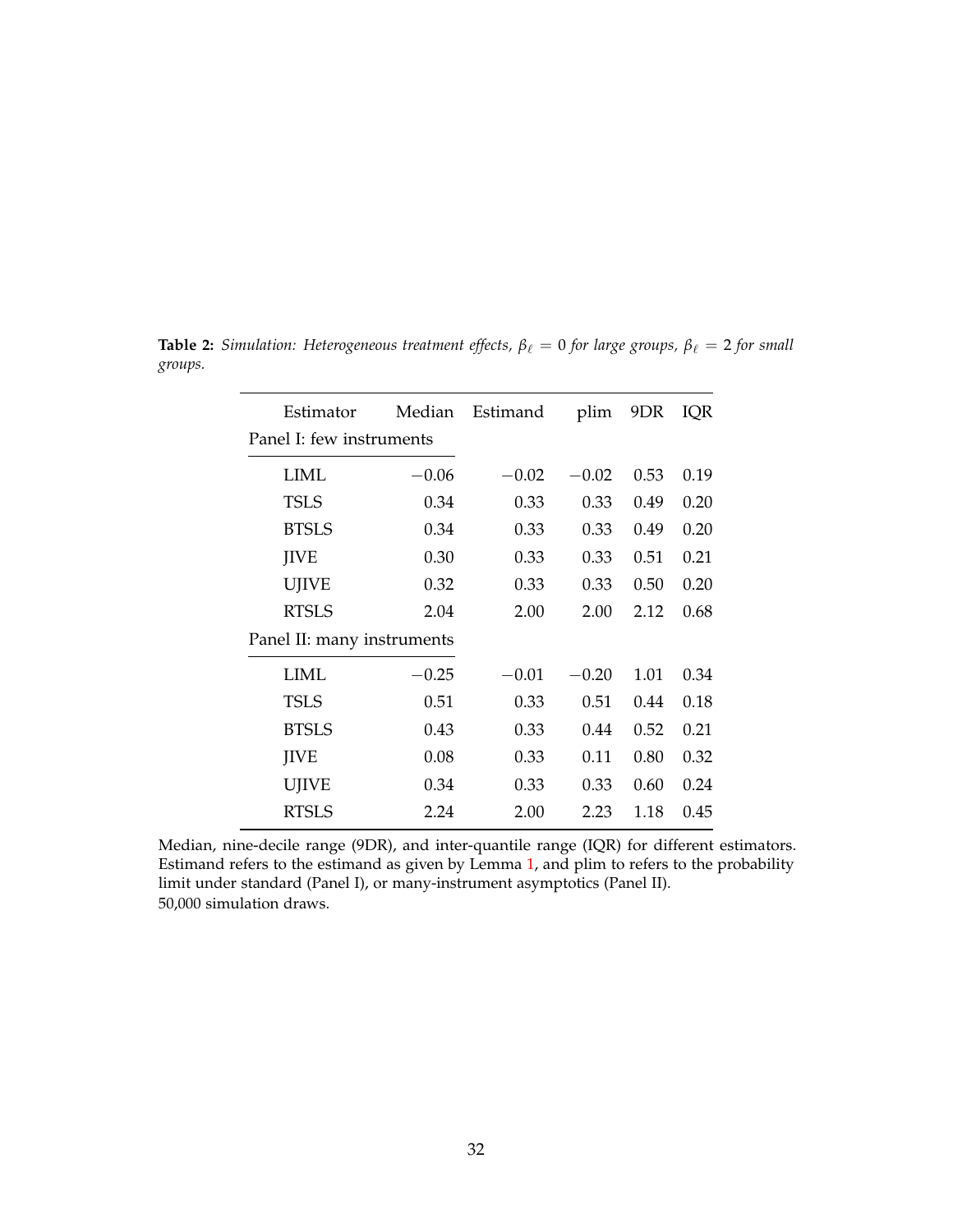<span id="page-32-1"></span>Theorem [2,](#page-28-1) ujive remains unbiased. It is also considerably less dispersed than jive. In addition to estimating a quantity that is hard to interpret,  $LIML$  is now more, rather than dispersed than any of the two-step estimators.

## <span id="page-32-0"></span>**8 Conclusion**

In this paper, I derived estimands of estimators based on a classic linear iv model under treatment effect heterogeneity. I assumed that the instruments satisfy the monotonicity condition of [Angrist and Imbens](#page-42-15) [\(1995\)](#page-42-15), so that for each pair of instrument values, we can identify a local average treatment effect  $(LATE)$ . If the LATES for all possible instrument pairs are all equal to each other, then all classic estimators estimate this common local average treatment effect. If the lates vary, then, under mild assumptions, estimators in the class of two-step iv estimators estimate the same convex combination of them. This class includes the two-stage least squares estimator (TSLS). The estimand of LIML, however, is different, depends on the reduced-form covariance matrix, and may be outside of the convex hull of the local average treatment effects. This possibility makes LIML unattractive in settings with treatment effect heterogeneity.

Unfortunately, the rsls estimator is inconsistent under many instrument asymptotics, making it a poor choice of estimator in settings with a large number of instruments. I showed that a different two-step iv estimator, the unbiased jackknife iv estimator (ujive), on the other hand, remains consistent for a convex combination of LATES under a many instrument asymptotic sequence that allows for heteroscedasticity, and lets the number of instruments and covariates increase in proportion with the sample size. I therefore recommend that in settings with many instruments, empirical researchers use ujive instead of LIML or TSLS.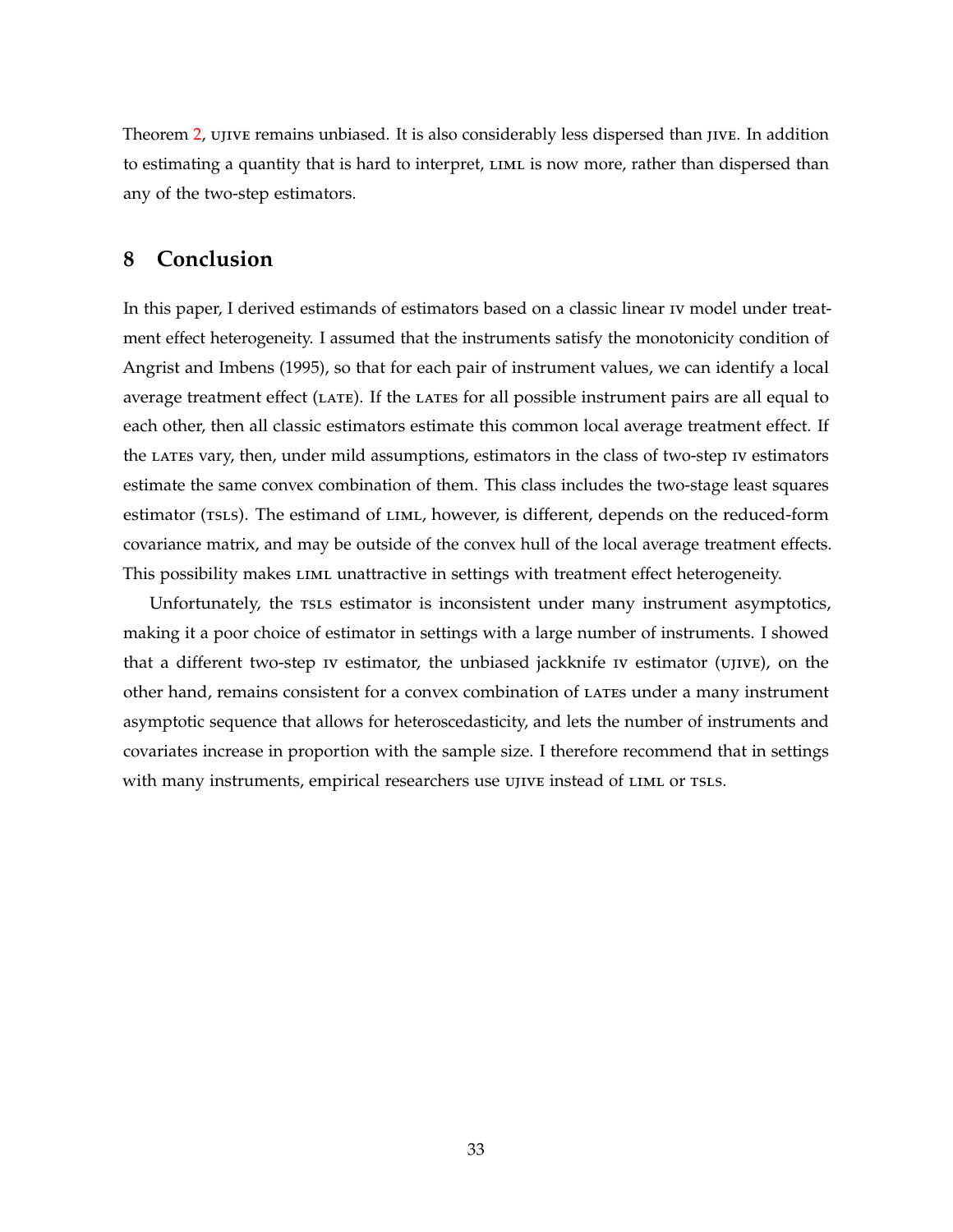### <span id="page-33-3"></span><span id="page-33-0"></span>**Appendix A Multi-valued Treatments**

Suppose that instead of being binary, the set of possible treatments is given by an ordered set  $\mathcal{T} = \{0, 1, \ldots, t_{\text{max}}\}.$  [Angrist and Imbens](#page-42-15) [\(1995\)](#page-42-15) show that under Assumptions [IV](#page-8-0) and [M,](#page-14-1) the Wald estimand [\(18\)](#page-14-3) identifies a weighted average of per-unit treatment effects

$$
\tau(q,q';x) = \sum_{t=1}^{t_{\max}} \omega_t(x) \mathbb{E}[Y_i(t) - Y_i(t-1) | T(q) \ge t > T(q'), X_i = x],
$$

where the weights  $\omega_t(x)$  are given by

$$
\omega_t(x) = \frac{\mathbb{P}(T_i(q) \ge t > T_i(q') \mid X_i = x)}{\sum_{t'=1}^{t_{\text{max}}} \mathbb{P}(T_i(q) \ge t' > T_i(q') \mid X_i = x)}.
$$

[Angrist and Imbens](#page-42-15) [\(1995\)](#page-42-15) refer to the parameter  $\tau(q,q';x)$  as an average causal response (ACR). If  $t_{\text{max}} = 1$ , then the expression reduces to [\(17\)](#page-14-2). Define a marginal ACR by  $\alpha(p_m; x) = \tau(q_1, q_2; x)$ , where  $p(q_1, x) = p_{m+1,x}$ , and  $p(q_2, x) = p_{m,x}$  (if there is another pair  $(q'_1, q'_2)$  that satisfies this condition, then under Assumptions [IV](#page-8-0) and [M,](#page-14-1) it must be that  $\tau(q_1, q_2; x) = \tau(q'_1, q'_2; x)$ , so that  $\alpha(p_m; x)$  is well-defined). We can write all acres in terms of these marginal acres as in [\(20\)](#page-15-1).

By Theorem [1,](#page-18-0) forward and reverse two-step iv estimators estimate a weighted average of these marginal ACRS, with weights given by  $\theta_i(x)$  and  $\zeta_i(x)$ . Compared to the binary treatment case, the only difference is that now the marginal ACR  $\alpha(p_m; x)$  is itself a weighted average of per-unit treatment effects.

Consequently, the rsiv and reverse rsiv estimands may differ even if there is no heterogeneity in the treatment effects if the causal response function is non-linear. To see this, suppose that  $\mathbb{E}[Y_i(t_1) | T_i = t, Q_i = q, X_i = x] = g(t_1)$ , for some non-linear function  $g(\cdot)$ , as in [Newey](#page-44-18) [and Powell](#page-44-18) [\(2003\)](#page-44-18) or [Darolles, Fan, Florens and Renault](#page-43-18) [\(2011\)](#page-43-18). In this case Assumption [CTE](#page-8-1) fails unless  $g(\cdot)$  is linear. Consequently, different instruments will in general estimate different averages of the per-unit treatment effects  $g(t) - g(t-1)$ .

## <span id="page-33-1"></span>**Appendix B Auxiliary Lemmata**

First I define some notation and collect some basic results that I use throughout Appendices [B](#page-33-1) and [C.](#page-38-0) Let  $\mathcal{Z}_n = \{Q_i, X_i\}_{i=1}^n$  denote the collection of covariates and instruments. Also, let

<span id="page-33-2"></span>
$$
\mathbf{G}_n = (\mathbf{I}_n - \mathbf{D}_{(\mathbf{Z}_n, \mathbf{W}_n)})^{-1} (\mathbf{H}_{(\mathbf{Z}_n, \mathbf{W}_n)} - \mathbf{D}_{(\mathbf{Z}_n, \mathbf{W}_n)}) - (\mathbf{I}_n - \mathbf{D}_{\mathbf{W}_n})^{-1} (\mathbf{H}_{\mathbf{W}_n} - \mathbf{D}_{\mathbf{W}_n}).
$$
 (26)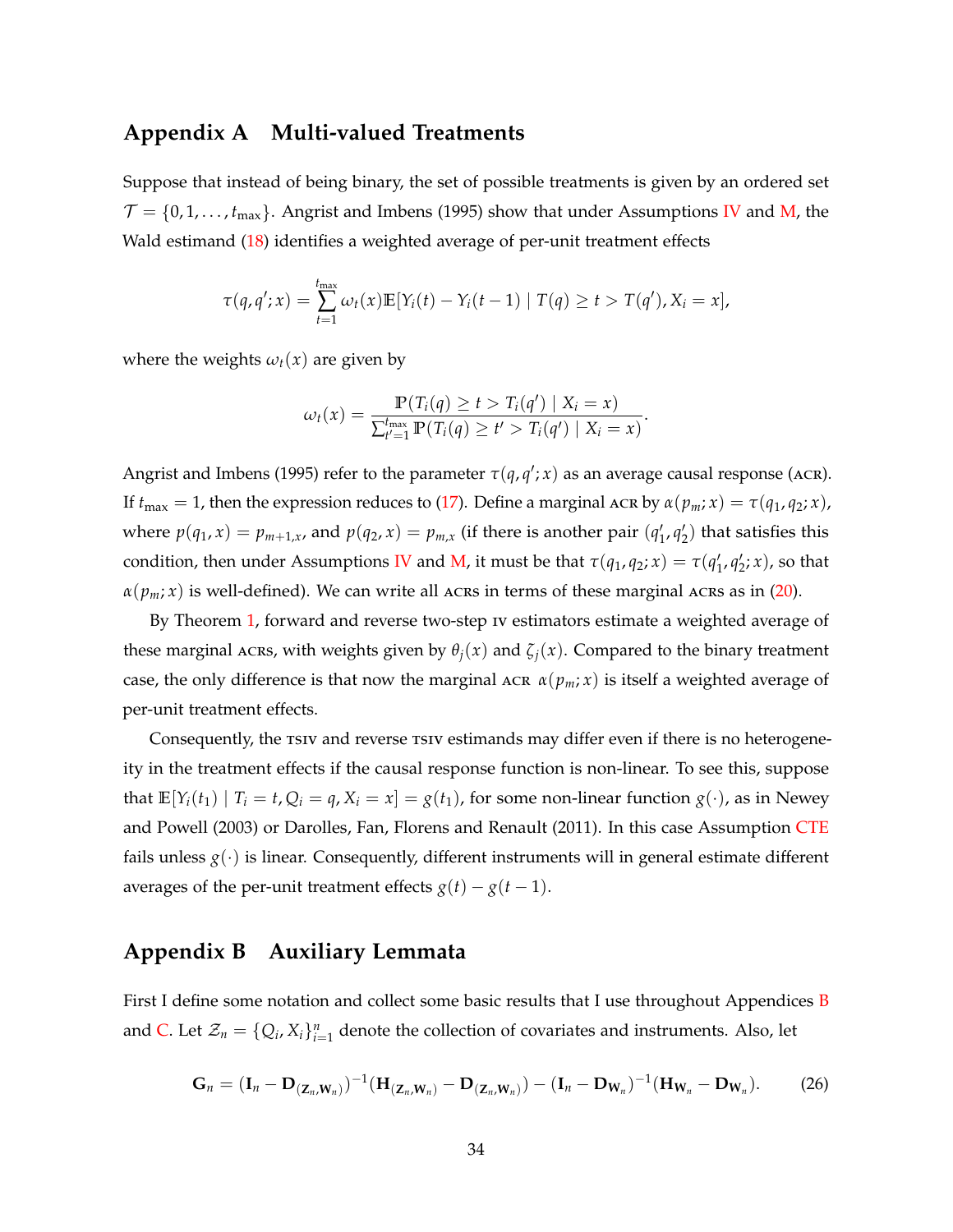<span id="page-34-4"></span> $\mathbf{T}$ hen  $\mathbf{\hat{P}}_{\text{UJIVE}} = \mathbf{G}_n \mathbf{T}_n$ .

<span id="page-34-0"></span>**Lemma 2.** Let  $\tilde{P}_i^L = \mathbb{E}^*[T_i | Z_i, W_i] - \mathbb{E}^*[T_i | W_i]$ , and let  $\tilde{R}_i^L = \mathbb{E}^*[Y_i | Z_i, W_i] - \mathbb{E}^*[Y_i | W_i]$ . Then: (i)  $\Xi_{12} = \mathbb{E}[Y_i \tilde{P}_i^L]$  (ii)  $\Xi_{12} = \mathbb{E}[T_i \tilde{R}_i^L]$  (iii)  $\Xi_{11} = \mathbb{E}[Y_i \tilde{R}_i^L]$  (iv)  $\Xi_{22} = \mathbb{E}[T_i \tilde{P}_i^L]$ 

*Proof.* Consider Part [\(i\).](#page-34-0) Observe that

<span id="page-34-2"></span><span id="page-34-1"></span>
$$
\mathbb{E}[Y_i \tilde{P}_i^L] = \mathbb{E}[(Z_i'\pi_1 + W_i'\psi_1)'\tilde{P}_i^L]
$$
  
\n
$$
= \mathbb{E}[(Z_i'\pi_1 + W_i'\psi_1)'\tilde{Z}_i'\pi_2]
$$
  
\n
$$
= \mathbb{E}[\pi_1 Z_i \tilde{Z}_i \pi_2] = \mathbb{E}[\pi_1 \tilde{Z}_i \tilde{Z}_i \pi_2]
$$
  
\n
$$
= \Xi_{12},
$$

where the first line follows from Equation [\(3\)](#page-6-1) and the fact that  $\tilde{P}^L_i$  is linear in  $Z_i$  and  $W_i$ , the second line follows from  $\tilde{P}^L_i = \tilde{Z}'_i \pi_1$ , the third line follows from  $\mathbb{E}[W_i \tilde{Z}_i] = 0$ , and the last line follows by definition of  $\Xi_{12}$ . Parts [\(ii\)](#page-34-1)[–\(iv\)](#page-34-2) follow by similar arguments, using the substitutions  $\tilde{R}_i^L = \tilde{Z}_i' \pi_1$  and  $\tilde{P}_i^L = \tilde{Z}_i'$  $\pi_2$ .

<span id="page-34-5"></span>**Lemma 3.** Let  $A_i = a(Q_i, X_i)$  be some function of the instruments and covariates such that  $\mathbb{E}[A_i \mid \mathbb{E}[A_i]]$ *Xi* ] = 0*. Then, under Assumptions [IV](#page-8-0) and [M](#page-14-1)*

$$
\mathbb{E}[Y_i A_i] = \int \sum_{j=1}^{J_x - 1} \alpha(p_{j,x}; x)(p_{j,x} - p_{j-1,x}) \mathbb{E}[A_i | X_i = x, P_i > p_{j,x}] \mathbb{P}(P_i > p_{j,x} | X_i = x) dF^X(x),
$$
  

$$
\mathbb{E}[T_i A_i] = \int \sum_{j=1}^{J_x - 1} (p_{j,x} - p_{j-1,x}) \mathbb{E}[A_i | X_i = x, P_i > p_{j,x}] \mathbb{P}(P_i > p_{j,x} | X_i = x) dF^X(x).
$$

*Proof.* First consider **E**[*YiA<sup>i</sup>* ]. By the Law of iterated expectations,

<span id="page-34-3"></span>
$$
\mathbb{E}[Y_i A_i] = \int \sum_{j} \sum_{a} a \mathbb{E}[Y_i \mid X_i = x, A_i = a, P_i = p_{j,x}] \mathbb{P}(P_i = p_{j,x}, A_i = a \mid X_i = x) \, dF^X(x)
$$
\n
$$
= \int \sum_{j} \sum_{a} a \mathbb{E}[Y_i \mid X_i = x, P_i = p_{j,x}] \mathbb{P}(P_i = p_{j,x}, A_i = a \mid X_i = x) \, dF^X(x)
$$
\n(27)

where the second line follows from the fact that under Assumptions [IV](#page-8-0) and  $M$ , the conditional expectation of  $Y_i$ depends only on *P<sup>i</sup>* and *X<sup>i</sup>* . Using the substitution

$$
\mathbb{E}[Y_i \mid X_i = x, P_i = p_{j,x}] = \mathbb{E}[Y_i \mid X_i = x, P_i = p_{1,x}] + \sum_{j'=1}^{j-1} \alpha(p_{j',x}; x)(p_{j'+1,x} - p_{j',x}),
$$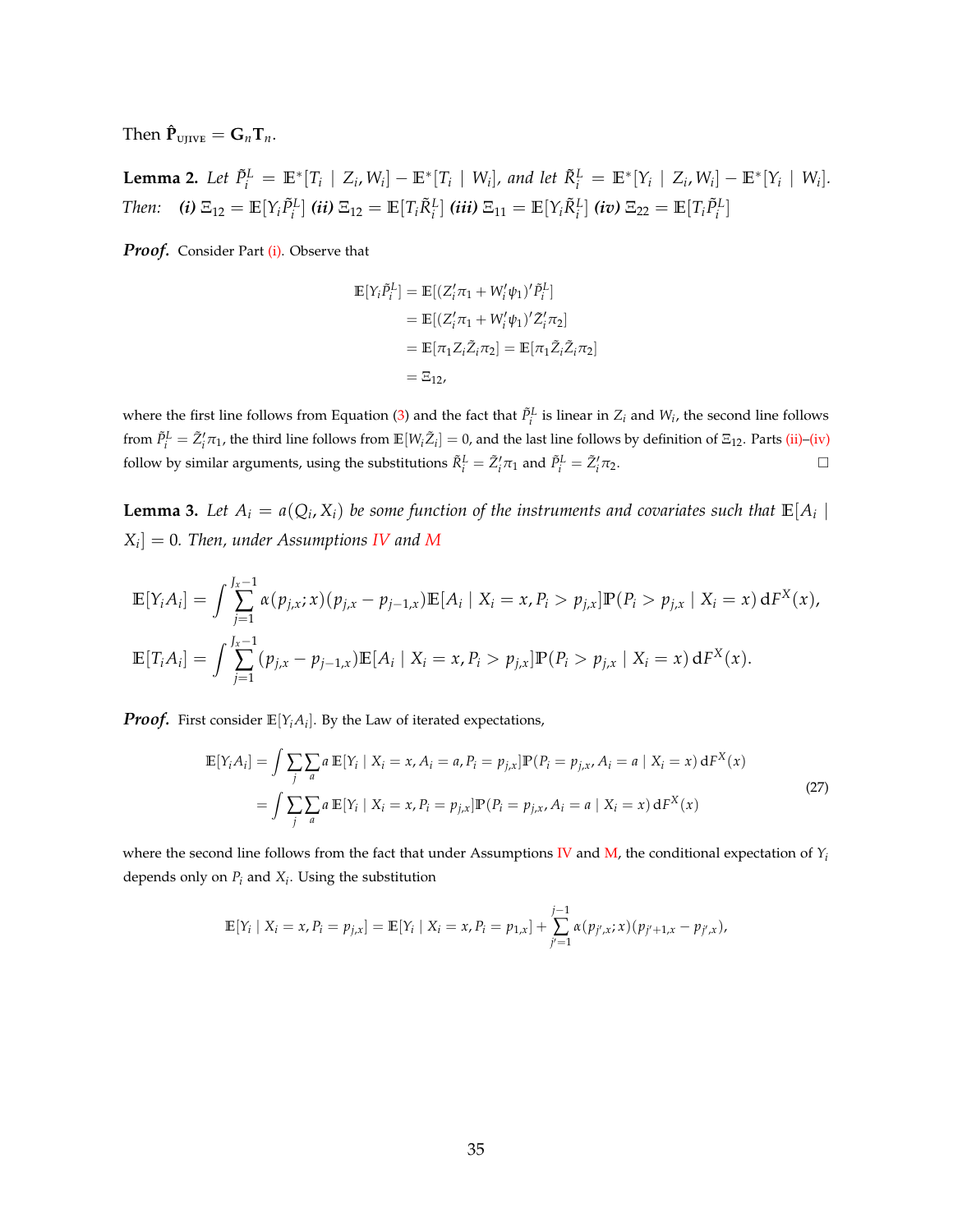<span id="page-35-4"></span>we can expand the expression [\(27\)](#page-34-3) as

$$
\mathbb{E}[Y_i A_i] = \int \sum_{j} \sum_{a} a \sum_{j'=1}^{j-1} \alpha(p_{j',x}; x)(p_{j'+1,x} - p_{j',x}) \mathbb{P}(P_i = p_{j,x}, A_i = a | X_i = x) dF^X(x) +
$$
  
+ 
$$
\int \mathbb{E}[A_i | X_i = x] \mathbb{E}[Y_i | X_i = x, P_i = p_{1,x}] dF^X(x)
$$
  
= 
$$
\int \sum_{j} \sum_{a} a \sum_{j'=1}^{j-1} \alpha(p_{j',x}; x)(p_{j'+1,x} - p_{j',x}) \mathbb{P}(P_i = p_{j,x}, A_i = a | X_i = x) dF^X(x)
$$
  
= 
$$
\int \sum_{j'=1}^{J_x-1} \alpha(p_{j',x}; x)(p_{j'+1,x} - p_{j',x}) \sum_{j>j'} \sum_{a} a \mathbb{P}(P_i = p_{j,x}, A_i = a | X_i = x) dF^X(x),
$$

where the second line follows since  $\mathbb{E}[A_i | X_i] = 0$  by assumption, and the last line follows from changing the order of summation. Therefore, by definition of conditional expectation:

$$
\mathbb{E}[Y_i A_i] = \int \sum_{j=1}^{J_x - 1} \alpha(p_{j,x}; x)(p_{j,x} - p_{j-1,x}) \sum_{j > j'} \mathbb{E}[A_i | P_i = p_{j,x}, X_{i=x}] \mathbb{P}(P_i = p_{j,x} | X_i = x) dF^X(x)
$$
  
= 
$$
\int \sum_{j=1}^{J_x - 1} \alpha(p_{j,x}; x)(p_{j,x} - p_{j-1,x}) \mathbb{E}[A_i | X_i = x, P_i > p_{j,x}] \mathbb{P}(P_i > p_{j,x} | X_i = x) dF^X(x).
$$
 (28)

The expression for  $\mathbb{E}[T_iA_i]$  can be derived using the same arguments, except that we substitute

<span id="page-35-2"></span>
$$
\mathbb{E}[T_i \mid X_i = x, P_i = p_{j,x}] = p_{1,x} + \sum_{j'=1}^{j-1} (p_{j'+1,x} - p_{j',x}).
$$

I use the following results from [Chao, Swanson, Hausman, Newey and Woutersen](#page-43-19) [\(2012\)](#page-43-19) and [Politis, Romano and Wolf](#page-44-19) [\(1999\)](#page-44-19) to prove Lemma [6](#page-35-0) and Lemma [7](#page-36-0) below:

**Lemma 4 [\(Chao](#page-43-19)** *et al.***, [2012,](#page-43-19) Lemma A.1).** *Suppose that, conditional on some set of random vari*ables  $\mathcal{F}$ ,  $\{(A_i, B_i)\}_{i=1}^n$  is independent a.s., where  $A_i$  and  $B_i$  are some scalars random variables. Let **H** be a symmetric idempotent matrix with rank K. Let  $\mathbb{E}[A_i \mid \mathcal{F}] = \bar{a}_i$ ,  $\mathbb{E}[B_i \mid \mathcal{F}] = \bar{b}_i$ , and  $\sigma_A^2 = \max_{i\leq n} \text{var}(A_i \mid \mathcal{F})$ ,  $\sigma_B^2 = \max_{i\leq n} \text{var}(B_i \mid \mathcal{F})$ . Then there exists a positive constant C such *that*

$$
\mathbb{E}\bigg[\bigg(\sum_{i}\sum_{j\neq i}(A_iH_{ij}B_j-\bar{a}_iH_{ij}\bar{b}_j)\bigg)^2\bigg|\mathcal{F}\bigg]\leq C(K\sigma_A^2\sigma_B^2+\sigma_A^2\bar{b}'\bar{b}+\sigma_B^2\bar{a}'\bar{a}).
$$

<span id="page-35-3"></span>**Lemma 5 (Lemma 1.3.2., [Politis](#page-44-19)** *et al.***, [1999\)](#page-44-19).** Suppose that  $(A_{n,1},...,A_{n,n})$  is a triangular array *of i.i.d. random variables, the nth row having distribution F<sup>A</sup> n . Assume F<sup>A</sup> n converges in distribution to*  $F^A$ *, and*  $\mathbb{E}[|A_{n,1}|] \to \mathbb{E}[|A|] < \infty$ *, as n*  $\to \infty$ *, where A is distributed according to*  $F^A$ *. Then*  $n^{-1} \sum_{i=1}^{n} A_{n,i} \rightarrow E[A]$  *as*  $n \rightarrow \infty$ *.* 

<span id="page-35-1"></span><span id="page-35-0"></span>**Lemma 6.** *Suppose that Assumptions [R](#page-27-0) and [MI](#page-27-4) hold. Then*

*(i)*  $T'_n G_n T_n / n = P'_n G_n P_n / n + o_p(1)$ *; and*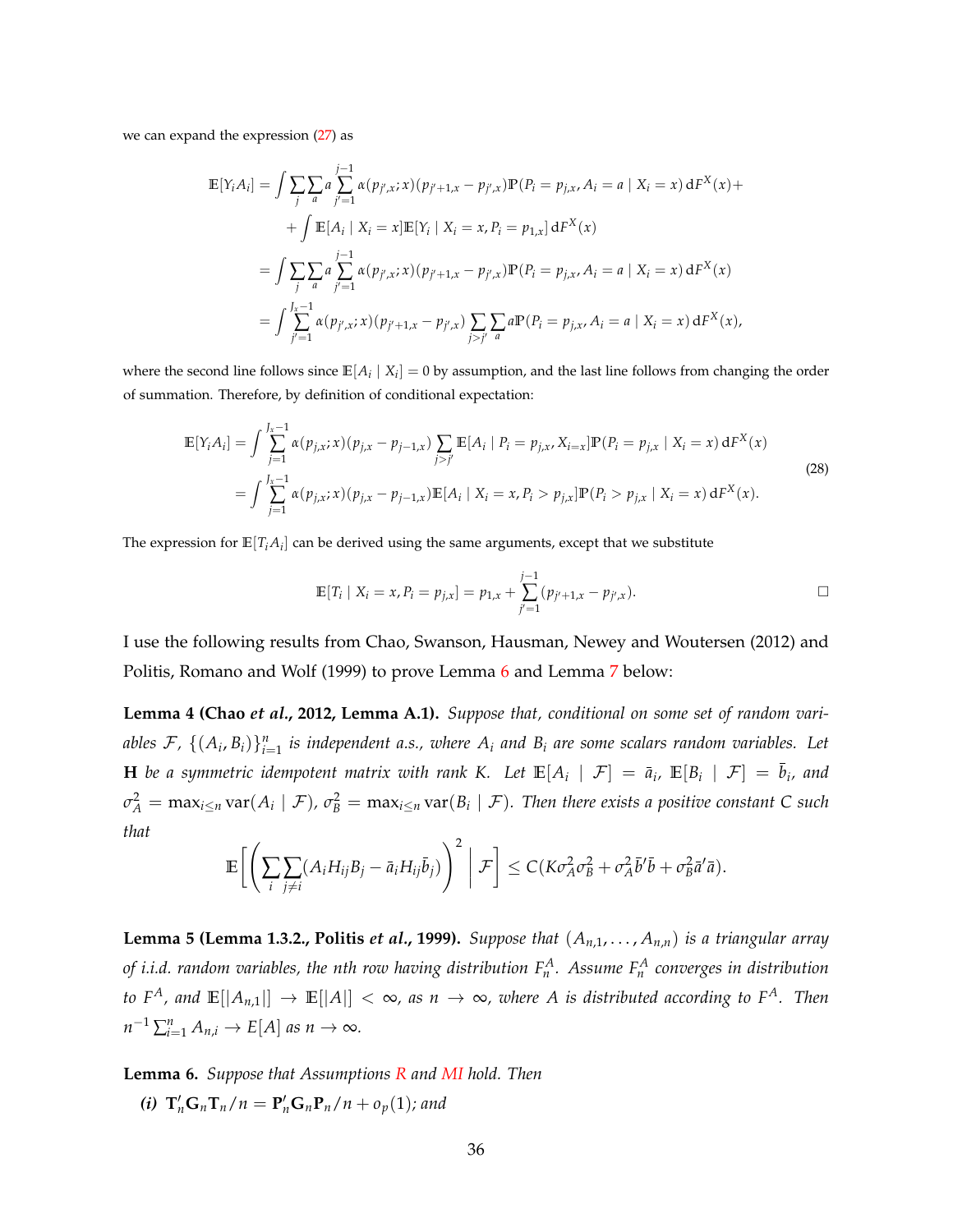<span id="page-36-1"></span>*(ii)*  $Y'_n G_n T_n / n = R'_n G_n P_n / n + o_p(1)$ ,

*where*  $G_n$  *is defined in Equation* [\(26\)](#page-33-2)*.* 

*Proof.* I will prove Part [\(i\),](#page-35-1) Part [\(ii\)](#page-36-1) follows by similar arguments. Let  $A_{n,i}^W = (1 - (\mathbf{H}_{\mathbf{W}_n})_{ii})^{-1}T_{n,i}$ , and let  $A_{n,i}^{(Z,W)} = (1 - (\mathbf{H}_{(\mathbf{Z}_n,\mathbf{W}_n)})_{ii})^{-1}T_{n,i}$ , and denote by  $\bar{a}_{n,i}^W = (1 - (\mathbf{H}_{\mathbf{W}_n})_{ii})^{-1}P_{n,i}$  and  $\bar{a}_{n,i}^{(Z,W)} = (1 - (\mathbf{H}_{(\mathbf{Z}_n,\mathbf{W}_n)})_{ii})^{-1}P_{n,i}$ their expectations conditional on  $\mathcal{Z}_n$ . Note that since  $0 \leq P_{n,i} \leq 1$ , it follows that  $var(P_{n,i} \mid \mathcal{Z}_n) \leq 1$ . Then we can write:

$$
\mathbf{T}'_n \mathbf{G}_n \mathbf{T}_n - \mathbf{P}'_n \mathbf{G}_n \mathbf{P}_n = \sum_i \sum_{j \neq i} \left( A_{n,i}^{(\mathbf{Z}_n, \mathbf{W}_n)} (\mathbf{H}_{(\mathbf{Z}_n, \mathbf{W}_n)})_{ii} T_j - \bar{a}_{n,i}^{(\mathbf{Z}_n, \mathbf{W}_n)} (\mathbf{H}_{(\mathbf{Z}_n, \mathbf{W}_n)})_{ii} P_j \right) + \sum_i \sum_{j \neq i} \left( A_{n,i}^{(\mathbf{W}_n)} (\mathbf{H}_{(\mathbf{W}_n)})_{ii} T_j - \bar{a}_{n,i}^{(\mathbf{W}_n)} (\mathbf{H}_{(\mathbf{W}_n)})_{ii} P_j \right).
$$

Therefore, obtain that

$$
\mathbb{E}[(\mathbf{T}'_n\mathbf{G}_n\mathbf{T}_n - \mathbf{P}'_n\mathbf{G}_n\mathbf{P}_n)^2/n^2 \mid \mathcal{Z}_n] \leq \mathbb{E}\Bigg[\Bigg(\sum_i \sum_{j\neq i} \Big(A_{n,i}^{(\mathbf{Z}_n,\mathbf{W}_n)}(\mathbf{H}_{(\mathbf{Z}_n,\mathbf{W}_n)})_{ii}T_j - \bar{a}_{n,i}^{(\mathbf{Z}_n,\mathbf{W}_n)}(\mathbf{H}_{(\mathbf{Z}_n,\mathbf{W}_n)})_{ii}P_j\Big) / n\Bigg)^2 \Bigg| \mathcal{Z}_n\Bigg] + \mathbb{E}\Bigg[\Bigg(\sum_i \sum_{j\neq i} \Big(A_{n,i}^{(\mathbf{W}_n)}(\mathbf{H}_{(\mathbf{W}_n)})_{ii}T_j - \bar{a}_{n,i}^{(\mathbf{W}_n)}(\mathbf{H}_{(\mathbf{W}_n)})_{ii}P_j\Big) / n\Bigg)^2 \Bigg| \mathcal{Z}_n\Bigg] \leq \frac{C}{n^2} \Bigg(\frac{K+L}{(1-C_2)^2} + \frac{2}{(1-C_2)^2}\mathbf{P}'_n\mathbf{P}_n\Bigg) + \frac{C}{n^2} \Bigg(\frac{L}{(1-C_2)^2} + \frac{2}{(1-C_2)^2}\mathbf{P}'_n\mathbf{P}_n\Bigg),
$$

where the first line follows from triangle inequality, and the second line follows from applying Lemma [4](#page-35-2) with  $\mathcal{F} = \mathcal{Z}_n$ , and the implication of Assumption [R](#page-27-0) that

$$
\sup_{n} \sup_{i \le n} \text{var} \left( A_{n,i}^{(Z,W)} \mid \mathcal{Z}_n \right) \le \frac{1}{(1 - C_2)^2}, \qquad \sup_{n} \sup_{i \le n} \text{var} \left( A_{n,i}^{(W)} \mid \mathcal{Z}_n \right) \le \frac{1}{(1 - C_2)^2},
$$
\n
$$
\sum_{i=1}^{n} A_{n,i}^W A_{n,i}^W \le \frac{1}{1 - C_2} \sum_{i=1}^{n} P_{n,i}^2, \qquad \sum_{i=1}^{n} A_{n,i}^{(Z,W)} A_{n,i}^{(Z,W)} \le \frac{1}{1 - C_2} \sum_{i=1}^{n} P_{n,i}^2.
$$

Next, by Assumption [R,](#page-27-0) we can apply the law of large numbers given in Lemma [5](#page-35-3) to  $n^{-1}\sum_{i=1}^n P_{n,i}^2$  to get *n*<sup>-1</sup> ∑<sup>*n*</sup><sub>*i*</sub><sub>-1</sub>  $P_{n,i}^2 = \mathbb{E}[P^2] + o_p(1) = O_p(1)$ . Also,  $(K + L)/n^2 = o(1)$  by Assumption [MI,](#page-27-4) so that

$$
\mathbb{E}[(\mathbf{T}_n'\mathbf{G}_n\mathbf{T}_n-\mathbf{P}_n'\mathbf{G}_n\mathbf{P}_n)^2/n^2\mid \mathcal{Z}_n]\leq o_p(1).
$$

Therefore, by Markov inequality and the dominated convergence theorem,

$$
\mathbf{T}_n' \mathbf{G}_n \mathbf{T}_n / n = \mathbf{P}_n' \mathbf{G}_n \mathbf{P}_n / n + o_p(1),
$$

which proves assertion [\(i\).](#page-35-1)  $\Box$ 

<span id="page-36-0"></span>**Lemma 7.** *Suppose Assumption [R](#page-27-0) and Assumption [MI](#page-27-4) hold. Let* (*Y*, *T*, *P*, *R*) *be distributed according to the limiting distribution FY*,*T*,*R*,*<sup>P</sup> . Then*

- <span id="page-36-2"></span>*(i)*  $P'_n G_n P_n / n = \mathbb{E}[T(P - \mathbb{E}[P | X])] + o_p(1)$ *; and*
- <span id="page-36-3"></span> $(iii)$  **R**<sub>n</sub><sup>*n*</sup>**G**<sub>n</sub>**P**<sub>n</sub>/*n* =  $\mathbb{E}[Y(P - \mathbb{E}[P \mid X])] + o_p(1)$ *,*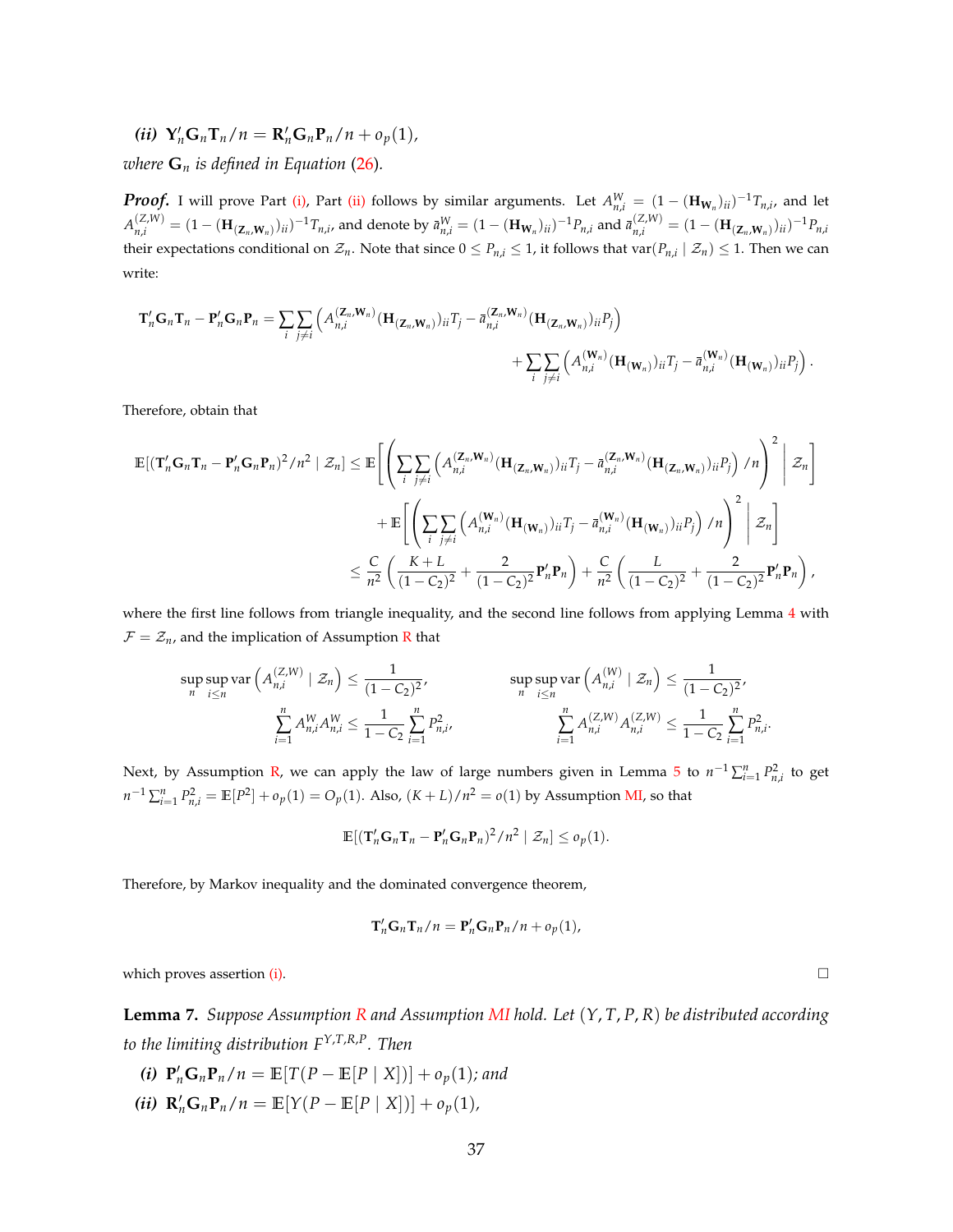*where*  $\mathbf{G}_n$  *is defined in Equation* [\(26\)](#page-33-2)*.* 

*Proof.* Again, I will only prove Part [\(i\),](#page-36-2) Part [\(ii\)](#page-36-3) follows by similar arguments. To this end, write  $P'_nG_nP_n/n$  as

$$
\mathbf{P}_n'\mathbf{G}_n\mathbf{P}_n/n=\mathbf{P}_n'(\mathbf{I}_n-(\mathbf{I}_n-\mathbf{D}_{(\mathbf{Z}_n,\mathbf{W}_n)})^{-1}\mathbf{M}_{(\mathbf{Z}_n,\mathbf{W}_n)})\mathbf{P}_n/n-\mathbf{P}_n'(\mathbf{I}_n-\mathbf{D}_{\mathbf{W}_n})^{-1}(\mathbf{H}_{\mathbf{W}_n}-\mathbf{D}_{\mathbf{W}_n})\mathbf{P}_n/n.
$$

I will prove the assertion in two steps. First, I will prove that

<span id="page-37-1"></span><span id="page-37-0"></span>
$$
\mathbf{P}_n'(\mathbf{I}_n - (\mathbf{I}_n - \mathbf{D}_{(\mathbf{Z}_n, \mathbf{W}_n)})^{-1} \mathbf{M}_{(\mathbf{Z}_n, \mathbf{W}_n)}) \mathbf{P}_n / n = \mathbb{E}[TP] + o_p(1).
$$
 (29)

Second, I will prove that

<span id="page-37-2"></span>
$$
\mathbf{P}_n'(\mathbf{I}_n - \mathbf{D}_{\mathbf{W}_n})^{-1}(\mathbf{H}_{\mathbf{W}_n} - \mathbf{D}_{\mathbf{W}_n})\mathbf{P}_n/n = \mathbb{E}[T\mathbb{E}[P \mid X]] + o_p(1).
$$
 (30)

Combining [\(29\)](#page-37-0) with [\(30\)](#page-37-1) then yields the result.

To prove [\(29\)](#page-37-0), note that

$$
\|\mathbf{M}_{(\mathbf{Z}_n,\mathbf{W}_n)}\mathbf{P}_n/\sqrt{n}\|^2 = \|\mathbf{M}_{(\mathbf{Z}_n,\mathbf{W}_n)}(\mathbf{P}_n - \mathbf{P}_n^L)/\sqrt{n}\|^2
$$
  
\n
$$
= tr((\mathbf{P}_n - \mathbf{P}_n^L)(\mathbf{P}_n - \mathbf{P}_n^L)'/n) - tr(\mathbf{H}_{(\mathbf{Z}_n,\mathbf{W}_n)}(\mathbf{P}_n - \mathbf{P}_n^L)/n)
$$
  
\n
$$
\leq tr((\mathbf{P}_n - \mathbf{P}_n^L)(\mathbf{P}_n - \mathbf{P}_n^L)'/n) = \sum_{i=1}^n (P_{n,i}^L - P_{n,i})^2/n \to 0 \quad \text{a.s.},
$$
\n(31)

where the first equality follows from  $M_{(Z_n,W_n)}P_n^L=0$ , the second equality follows from the definition of Euclidean norm, and the last line follows from the fact that  $H_{(Z_n,W_n)}$  is positive semi-definite so that  $tr(H_{(Z_n,W_n)}(P_n-P_n))$  $\mathbf{P}_n^L$ ) $(\mathbf{P}_n - \mathbf{P}_n^L)'/n$   $\geq 0$  and Assumption [MI.](#page-27-4) Therefore, we obtain

<span id="page-37-3"></span>
$$
|\mathbf{P}'_{n}(\mathbf{I}_{n} - \mathbf{D}_{(\mathbf{Z}_{n}, \mathbf{W}_{n})})^{-1}\mathbf{M}_{(\mathbf{Z}_{n}, \mathbf{W}_{n})}\mathbf{P}_{n}/n| \leq \left(n^{-1}\sum_{i} \frac{P_{n,i}^{2}}{(1 - (\mathbf{H}_{(\mathbf{Z}_{n}, \mathbf{W}_{n})})_{ii})^{2}}\right)^{1/2} ||\mathbf{M}_{(\mathbf{Z}_{n}, \mathbf{W}_{n})}\mathbf{P}_{n}/\sqrt{n}||
$$
  
\n
$$
\leq \frac{1}{1 - C_{2}} \left(n^{-1}\sum_{i} P_{n,i}^{2}\right)^{1/2} o_{p}(1)
$$
  
\n
$$
= o_{p}(1), \qquad (32)
$$

where the first line follows by the Cauchy-Schwarz inequality, the second line follows from the result [\(31\)](#page-37-2) and Assumption [R,](#page-27-0) and the last line follows from applying the law of large numbers given in Lemma [5](#page-35-3) to  $n^{-1} \sum_{i=1}^{n} P_{n,i}^2$ . Therefore, we obtain

$$
\mathbf{P}_n'(\mathbf{I}_n-(\mathbf{I}_n-\mathbf{D}_{(\mathbf{Z}_n,\mathbf{W}_n)})^{-1}\mathbf{M}_{(\mathbf{Z}_n,\mathbf{W}_n)})\mathbf{P}_n/n=\mathbf{P}_n'\mathbf{P}_n/n+o_p(1).
$$

Since by Assumption [R](#page-27-0) and Lemma  $5$ ,  $n^{-1} \sum_{i=1}^{n} P_{n,i}^2 \to \mathbb{E}[P^2] = \mathbb{E}[TP]$ , assertion [\(29\)](#page-37-0) follows.

Now I prove assertion [\(30\)](#page-37-1). Let  $A_{n,i} = (1 - (\mathbf{H}_{\mathbf{W}_n})_{ii})^{-1} P_{n,i}$ , and denote by  $\bar{a}_{n,i}^W = (1 - (\mathbf{H}_{\mathbf{W}_n})_{ii})^{-1} P_{n,i}^X$  its expectation conditional on  $\{X_{n,i}\}_{i=1}^n$ , where  $P_{n,i}^X = \mathbb{E}[P_{n,i} | X_{n,i}]$ . Note that since  $0 \le P_{n,i} \le 1$ , it follows that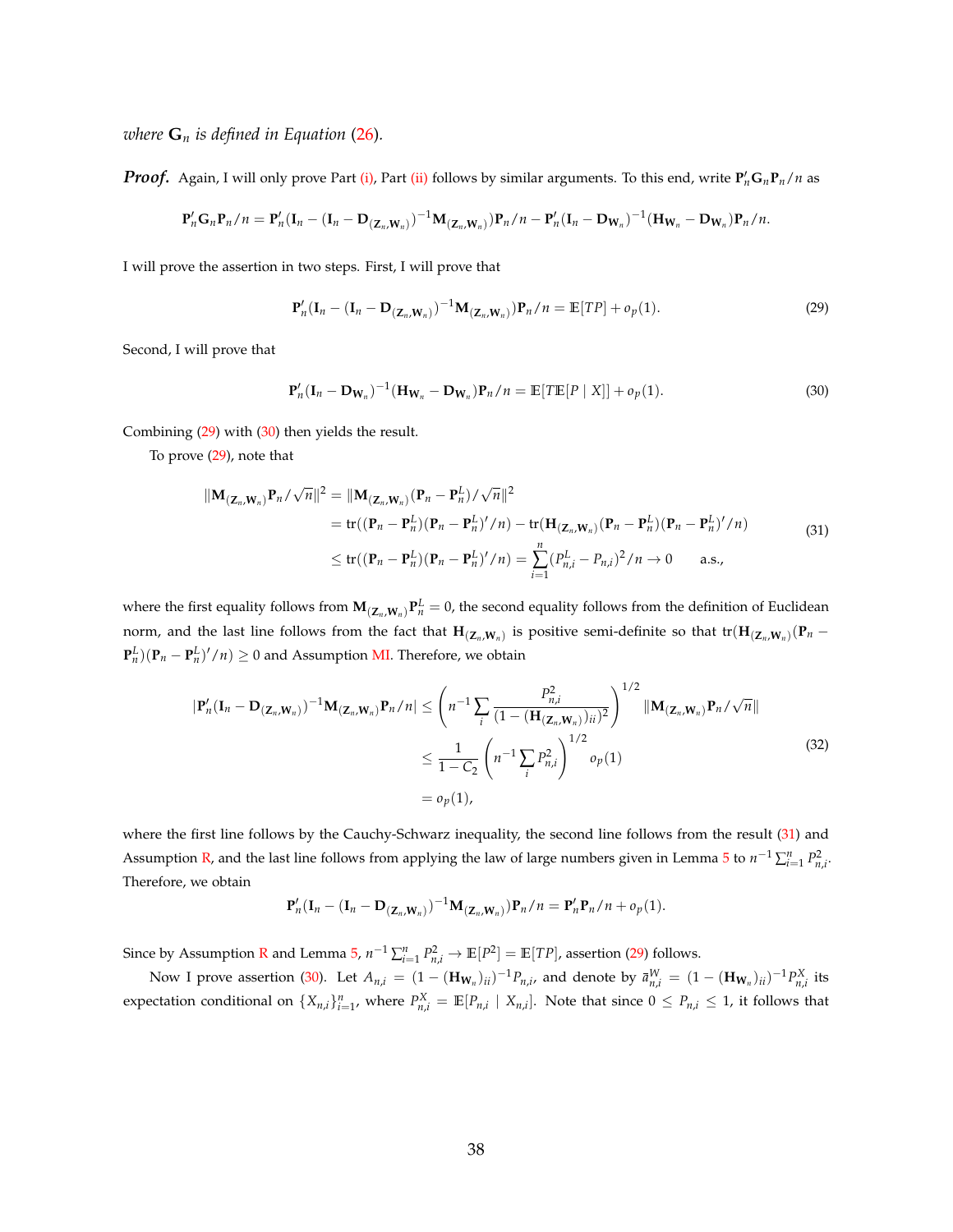$var(P_{n,i} | X_{n,i}) \leq 1$ . Therefore, applying Lemma [4](#page-35-2) with  $\mathcal{F} = \{X_{n,i}\}_{i=1}^n$ , we obtain

$$
\mathbb{E}\left[\left(\frac{1}{n}\sum_{i}\sum_{j\neq i}\left(A_{n,i}(\mathbf{H}_{\mathbf{W}_{n}})_{ij}P_{j}-a_{n,i}(\mathbf{H}_{\mathbf{W}_{n}})_{ij}\mathbb{E}[P_{j}\mid W_{j}]\right)\right)^{2}\bigg|\mathcal{F}\right] \leq \frac{C}{n^{2}}\left(\frac{L}{(1-C_{2})^{2}}+\frac{2}{(1-C_{2})^{2}}\sum_{i}\mathbb{E}[P_{n,i}\mid X_{n,i}]^{2}\right)
$$

$$
\leq \frac{C}{n^{2}}\left(\frac{L}{(1-C_{2})^{2}}+\frac{2n}{(1-C_{2})^{2}}\right)
$$

$$
=o_{p}(1),
$$

where the first line follows from the implication of Assumption [R,](#page-27-0)  $(1 - (\mathbf{H}_{\mathbf{W}_n})_{ii})^{-1} \leq 1/(1 - C_2)$ , the second line follows from  $|P_{n,i}| \leq 1$ , and the last line follows from  $L \leq n$ . It therefore follows by Markov inequality and the dominated convergence theorem that

$$
\mathbf{P}_n'(\mathbf{I}_n - \mathbf{D}_{\mathbf{W}_n})^{-1}(\mathbf{H}_{\mathbf{W}_n} - \mathbf{D}_{\mathbf{W}_n})\mathbf{P}_n/n = (\mathbf{P}_n^X)'(\mathbf{I}_n - \mathbf{D}_{\mathbf{W}_n})^{-1}(\mathbf{H}_{\mathbf{W}_n} - \mathbf{D}_{\mathbf{W}_n})\mathbf{P}_n^X/n + o_p(1)
$$

where  $\mathbf{P}_n^X$  is an *n*-vector with *i*th element given by  $P_{n,i}^X$ . Let  $P_{n,i}^{X,L} = \mathbb{E}^*[P_{n,i} | W_{n,i}]$ . Now, by arguments as in Equations [\(31\)](#page-37-2) and [\(32\)](#page-37-3) with  $P_n$  replaced by  $P_n^X$  and  $P_n^L$  replaced by  $P_n^{X,L}$ , we have that:

$$
|(\mathbf{P}_n^X)'(\mathbf{I}_n - \mathbf{D}_{\mathbf{W}_n})^{-1} \mathbf{M}_{\mathbf{W}_n} \mathbf{P}_n^X/n| = o_p(1).
$$

Since  $({\bf I}_n - {\bf D}_{{\bf W}_n})^{-1}({\bf H}_{{\bf W}_n} - {\bf D}_{{\bf W}_n}) = {\bf I}_n - ({\bf I}_n - {\bf D}_{{\bf W}_n})^{-1}{\bf M}_{{\bf W}_n}$ , it follows that

$$
\mathbf{P}_n'(\mathbf{I}_n - \mathbf{D}_{\mathbf{W}_n})^{-1}(\mathbf{H}_{\mathbf{W}_n} - \mathbf{D}_{\mathbf{W}_n})\mathbf{P}_n/n = n^{-1} \sum_i \mathbb{E}[P_{n,i} | X_{n,i}] \mathbb{E}[P_{n,i} | X_{n,i}] + o_p(1).
$$

By Assumption  $\mathbb R$ , we can apply Lemma  $5$  to obtain

$$
\mathbf{P}_n'(\mathbf{I}_n - \mathbf{D}_{\mathbf{W}_n})^{-1}(\mathbf{H}_{\mathbf{W}_n} - \mathbf{D}_{\mathbf{W}_n})\mathbf{P}_n/n = \mathbb{E}\left[\mathbb{E}[P \mid X]^2\right] + o_p(1)
$$
  
=  $\mathbb{E}\left[\text{TE}[P \mid X]\right] + o_p(1),$ 

which prove assertion [\(30\)](#page-37-1).

# <span id="page-38-0"></span>**Appendix C Proofs**

*Proof of Lemma [1.](#page-16-1)* First consider part [\(i\).](#page-16-2) Since  $\mathbb{E}[\tilde{P}_i^L T_i] \neq 0$ , it follows by the continuous mapping theorem that  $\hat{\beta}_{\hat{\mathbf{P}}} \stackrel{p}{\to} \mathbb{E}[\tilde{P}_i^L Y_i]/\mathbb{E}[\tilde{P}_i^L T_i]$ . Part [\(i\)](#page-16-2) then follows by Lemma [2.](#page-34-4) Part [\(ii\)](#page-16-3) follows by similar arguments.

Finally, to prove Part [\(iii\),](#page-16-4) it suffices to show that

<span id="page-38-1"></span>
$$
\min \text{eig}(\hat{S}^{-1}\hat{\Xi}) \xrightarrow{p} \min \text{eig}(S^{-1}\Xi),\tag{33}
$$

*since then*  $\hat{\beta}_{\hat{S}, \hat{\Xi}} \stackrel{p}{\to} \beta_S$  *by the continuous mapping theorem. To show [\(33\)](#page-38-1), note that min eig(* $\hat{S}^{-1} \hat{\Xi}$ *) is the minimum* of the function

$$
\hat{\mathcal{D}}_{\mathcal{S}}(\omega) = \frac{\omega' \hat{\Xi}\omega}{\omega' \hat{\mathcal{S}}\omega'}, \qquad \qquad \omega \in \mathcal{S}^1,
$$

where  $S^1$  denotes the unit circle in  $\R^2$ , a compact space. Therefore, if  $\hat{\cal D}_S(\omega)$  converges uniformly to the limiting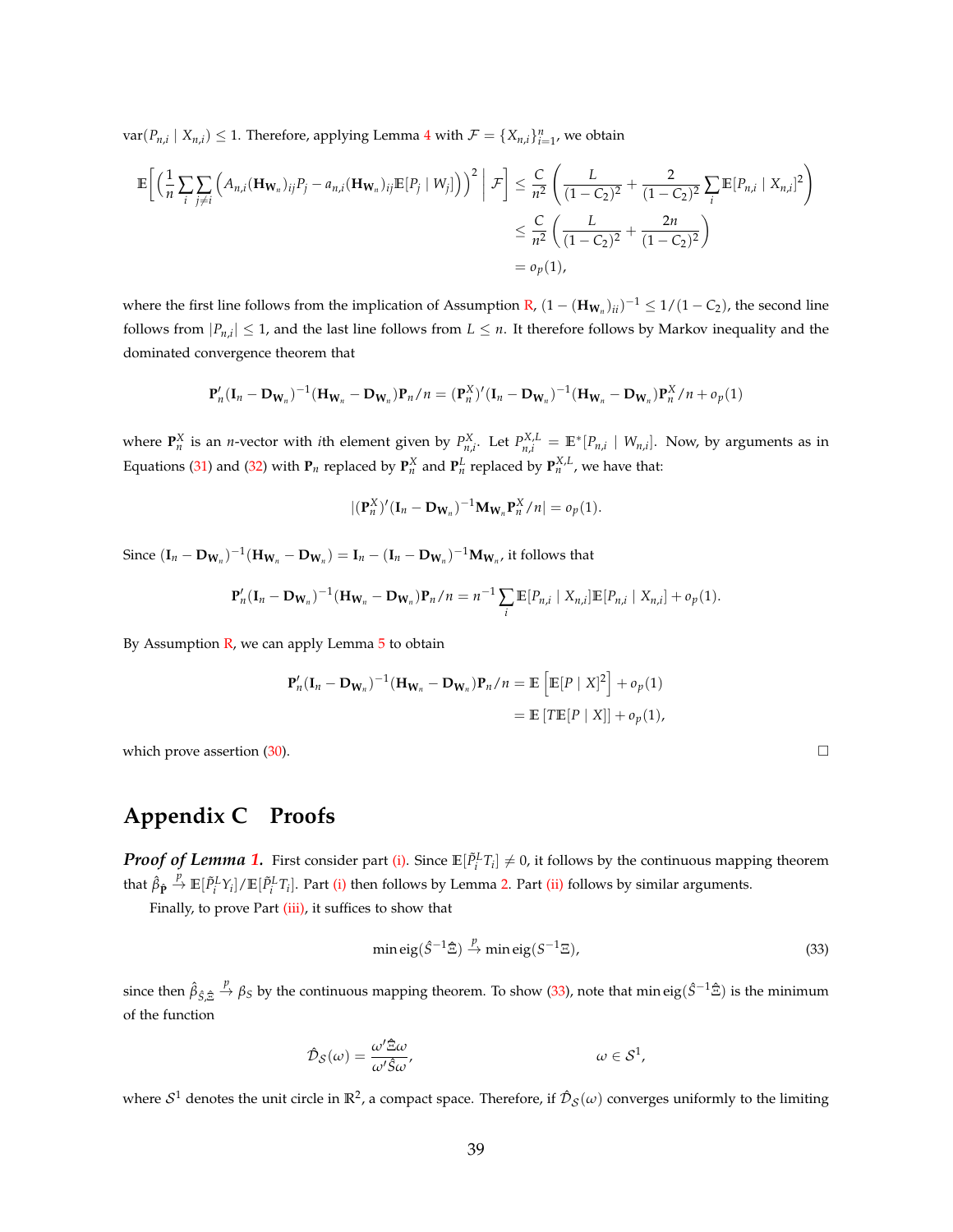<span id="page-39-0"></span> ${\rm function} \; {\cal D}_\mathcal{S}(\omega)=\omega' \Xi \omega/(\omega' S \omega)$ , then  $\min_\omega {\cal D}_\mathcal{S}(\omega) \stackrel{p}{\to} \min_\omega {\cal D}_\mathcal{S}(\omega)$  by standard arguments (see, for example [Newey and McFadden,](#page-44-20) [1994\)](#page-44-20). To prove uniform convergence, I will use the arguments in [Chao and Swanson](#page-42-19) [\(2005\)](#page-42-19). Fix some  $\omega \in \mathcal{S}^1$ , and note that:

$$
|\hat{\mathcal{D}}_{\mathcal{S}}(\omega) - \mathcal{D}_{\mathcal{S}}(\omega)| = \left| \frac{\omega' \hat{\Xi}\omega}{\omega' \hat{S}\omega} - \mathcal{D}_{\mathcal{S}}(\omega) \frac{\omega' \hat{S}\omega}{\omega' \hat{S}\omega} \right| = \frac{1}{|\omega' \hat{S}\omega|} |\omega' \hat{\Xi}\omega - \mathcal{D}_{\mathcal{S}}(\omega) \omega' \hat{S}\omega|
$$
  

$$
= \frac{1}{|\omega' \hat{S}\omega|} |\omega' (\hat{\Xi} - \Xi)\omega - \mathcal{D}_{\mathcal{S}}(\omega) \omega' (\hat{S} - S)\omega|
$$
  

$$
\leq \frac{1}{|\omega' \hat{S}\omega|} (|\omega' (\hat{\Xi} - \Xi)\omega| + \mathcal{D}_{\mathcal{S}}(\omega) |\omega' (\hat{S} - S)\omega|),
$$

where the first line follows from the definition of  $\hat{\cal D}_{\hat{S}}$ , the second line follows from the definition of  ${\cal D}_{\hat{S}}$ , and the third line follows by triangle inequality. I now bound all three terms in the last the expression uniformly in *ω*. Since the trace operator is an inner product under Frobenius norm  $\|A\|_F=\sqrt{\text{tr}(AA')}$ , by Cauchy-Schwarz inequality:

$$
|\omega'(\hat{\Xi} - \Xi)\omega| = |\text{tr}(\omega\omega'(\hat{\Xi} - \Xi))| \le \sqrt{\text{tr}(\omega\omega'\omega\omega')}\|\hat{\Xi} - \Xi\|_F
$$

$$
= \|\hat{\Xi} - \Xi\|_F = o_p(1),
$$

where the second line follows from  $\omega'\omega = 1$  since  $\omega \in S^1$  and  $\hat{\Xi} \stackrel{p}{\to} \Xi$  so that  $\|\hat{\Xi} - \Xi\|_F = o_p(1)$ . By an identical  $\alpha$  argument, we also have  $|\omega'(\hat{S}-S)\omega|=o_p(1)$ . Finally, to bound  $1/|\omega'\hat{S}\omega|$ , note that since  $\hat{S}\overset{p}{\to}S>0$ ,  $\omega'\hat{S}\omega>0$ with probability approaching 1, so that  $1/|\omega' \hat{S} \omega| < C$  for some  $C < \infty$  with probability approaching 1. Hence:

$$
|\hat{\mathcal{D}}_{\mathcal{S}}(\omega) - \mathcal{D}_{\mathcal{S}}(\omega)| \leq o_p(1) + o_p(1)\mathcal{D}_{\mathcal{S}}(\omega),
$$

since  $\mathcal{D}_{\mathcal{S}}(\omega)$  is bounded by max eig( $S^{-1}\Xi$ ), it follows that  $\sup_{\omega}$  | $\hat{\mathcal{D}}_{\mathcal{S}}(\omega) - \mathcal{D}_{\mathcal{S}}(\omega)$ | =  $o_p(1)$  as required.

**Proof of Theorem [1.](#page-18-0)** By Lemma [1,](#page-16-1)  $\Xi_{12} = \mathbb{E}[Y_i \tilde{P}_i^L]$  and  $\Xi_{22} = \mathbb{E}[T_i \tilde{P}_i^L]$ . Since by Assumption [L,](#page-9-0)  $\mathbb{E}[\tilde{P}_i^L | X_i] = 0$ , we can apply Lemma [3](#page-34-5) with  $A_i = \tilde{P}^L_i$  to get

$$
\frac{\Xi_{12}}{\Xi_{22}} = \frac{\int \sum_{j=1}^{J_x - 1} \alpha(p_{j,x}; x)(p_{j,x} - p_{j-1,x}) \mathbb{E}[\tilde{P}_i^L \mid X_i = x, P_i > p_{j,x}] \mathbb{P}(P_i > p_{j,x} \mid X_i = x) dF^X(x)}{\int \sum_{j=1}^{J_x - 1} (p_{j,x} - p_{j-1,x}) \mathbb{E}[\tilde{P}_i^L \mid X_i = x, P_i > p_{j,x}] \mathbb{P}(P_i > p_{j,x} \mid X_i = x) dF^X(x)},
$$

which yields the result for  $\Xi_{12}/\Xi_{22}$ .

Second, by Lemma [1,](#page-16-1)  $\Xi_{12} = \mathbb{E}[T_i \tilde{R}_i^L]$  and  $\Xi_{11} = \mathbb{E}[Y_i \tilde{R}_i^L]$ . Since by Assumption [L,](#page-9-0)  $\mathbb{E}[\tilde{R}_i^L \mid X_i] = 0$ , applying Lemma [3](#page-34-5) with  $A_i = \tilde{R}_i^L$  yields the result for  $\Xi_{11}/\Xi_{12}$ .

*Proof of Corollary [1.](#page-19-0)* Let  $\mathbb{P}(P_i = p_{j,x} \mid X_i = x) = s_{j,x}$ . If the linear approximations [\(3\)](#page-6-1)–[\(4\)](#page-6-0) are exact, then  $P_i = P_i^L$  and  $R_i = R_i^L$ . We can therefore write:

$$
\mathbb{E}[R_i^L | P_i = p_{j,x}, X_i = x] = \mathbb{E}[R_i^L | P_i = p_{1,x}, X_i = x] + \sum_{j'=1}^{j-1} \alpha(p_{j',x}; x)(p_{j'+1,x} - p_{j',x}),
$$

so that

$$
\mathbb{E}[R_i^L \mid X_i = x] = \mathbb{E}[R_i^L \mid P_i = p_{1,x}, X_i = x] + \sum_{j'=1}^{J_x-1} \alpha(p_{j',x}; x)(p_{j'+1,x} - p_{j',x}) \sum_{m=j'+1}^{J_x} s_{m,x},
$$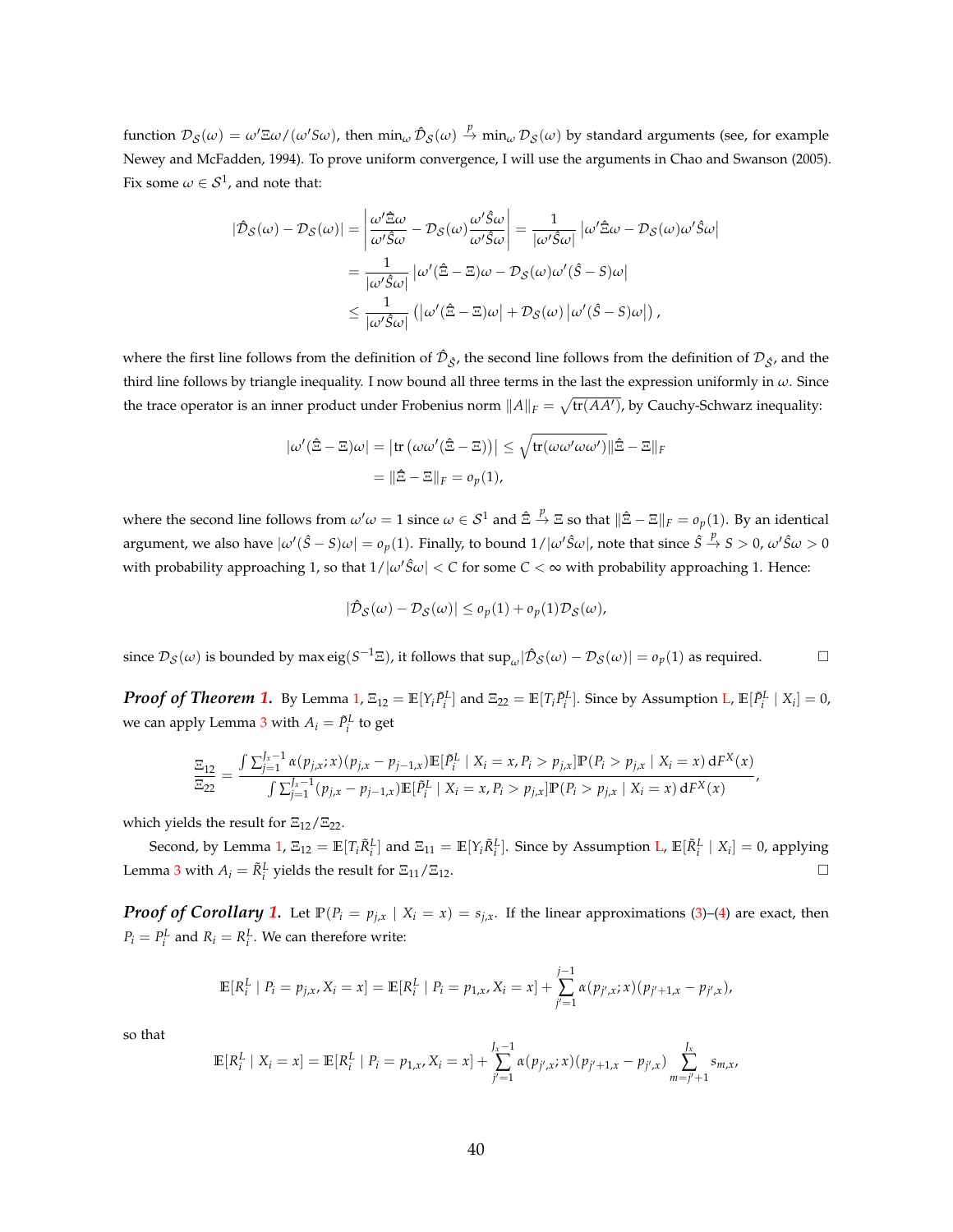and

$$
\mathbb{E}[\tilde{R}_i^L | P_i > p_{j,x}, X_i = x] = \mathbb{E}[R_i^L | P_i = p_{1,x}, X_i = x] + \sum_{j'=1}^{j-1} \alpha(p_{j',x}; x)(p_{j'+1,x} - p_{j',x}) + \frac{1}{\sum_{m=j+1}^{J_x-1} \sum_{s,m,x}^{J_x-1} \sum_{j'=j}^{J_x} \alpha(p_{j',x}; x)(p_{j'+1,x} - p_{j',x}) \sum_{m=j'+1}^{J_x} \sum_{s,m,x}^{J_x-1} \sum_{s,m,x} \sum_{s'=s}^{J_x-1} \alpha(p_{j',x}; x)(p_{j'+1,x} - p_{j',x}) \sum_{m=j'+1}^{J_x-1} \sum_{s'=s}^{J_x-1} \alpha(p_{j',x}; x)(p_{j'+1,x} - p_{j',x}) \sum_{m=j'+1}^{J_x-1} \sum_{s'=s}^{J_x-1} \alpha(p_{j',x}; x)(p_{j'+1,x} - p_{j',x}) \sum_{m=j'+1}^{J_x-1} \alpha(p_{j',x}; x)(p_{j'+1,x} - p_{j',x}) \sum_{m=j'+1}^{J_x-1} \alpha(p_{j',x}; x)(p_{j'+1,x} - p_{j',x}) \sum_{m=j'+1}^{J_x-1} \sum_{s'=s}^{J_x-1} \alpha(p_{j',x}; x)(p_{j'+1,x} - p_{j',x}) \sum_{m=j'+1}^{J_x-1} \sum_{s'=s}^{J_x-1} \sum_{s'=s}^{J_x-1} \sum_{m=1}^{J_x-1} \sum_{m=1}^{J_x-1} \sum_{s'=s}^{J_x-1} \sum_{m=1}^{J_x-1} \sum_{s'=s}^{J_x-1} \sum_{m=1}^{J_x-1} \sum_{s'=s}^{J_x-1} \sum_{m=1}^{J_x-1} \sum_{m=1}^{J_x-1} \sum_{m=1}^{J_x-1} \sum_{m=1}^{J_x-1} \sum_{m=1}^{J_x-1} \sum_{m=1}^{J_x-1} \sum_{m=1}^{J_x-1} \sum_{m=1}^{J_x-1} \sum_{m=1}^{J_x-1} \sum_{m=1}^{J_x-1} \sum_{m=1}^{J_x-1} \sum_{m=1}^{J_x-1} \sum_{m=1}^{J_x-1} \sum_{
$$

Therefore,

$$
\mathbb{E}[\tilde{R}_i^L | P_i > p_{j,x}, X_i = x] \mathbb{P}(P_i > p_{j,x} | X_i = x) = \sum_{j'=1}^{j-1} \alpha(p_{j',x}; x) (p_{j'+1,x} - p_{j',x}) \sum_{m'=j+1}^{J_x} s_{m',x} \sum_{m=1}^{j'} s_{m,x} + \sum_{j'=j}^{J_x - 1} \alpha(p_{j',x}; x) (p_{j'+1,x} - p_{j',x}) \sum_{m'=1}^{j} s_{m',x} \sum_{m=j'+1}^{J_x} s_{m,x}.
$$

By Theorem [1,](#page-18-0) we therefore have:

$$
\zeta_j(x) = (p_{j+1,x} - p_{j,x}) \sum_{j'=1}^{j-1} \alpha(p_{j',x}; x) (p_{j'+1,x} - p_{j',x}) \sum_{m'=j+1}^{J_x} s_{m',x} \sum_{m=1}^{j'} s_{m,x} + (p_{j+1,x} - p_{j,x}) \sum_{j'=j}^{J_x-1} \alpha(p_{j',x}; x) (p_{j'+1,x} - p_{j',x}) \sum_{m'=1}^{j} s_{m',x} \sum_{m=j'+1}^{J_x} s_{m,x}.
$$

If  $\alpha(p_{j,x}; x) \ge 0$  for all *j* and *x*, then all the terms in this expression are non-negative, so that  $\zeta_j(x)$  is non-negative.

To obtain the expressions for  $\zeta_1(x)$  and  $\theta_1(x)$  in the special case that  $J_x = 2$ , note that since  $\mathbb{E}[P_i \mid X_i = x] =$  $s_{1,x}p_{1,x} + s_{2,x}p_{2,x}$ , we have

$$
\theta_1(x) = (p_{2,x} - p_{1,x}) [p_{2,x} - \mathbb{E}[P_i \mid X_i = x]] s_{2,x}
$$
  
=  $(p_{2,x} - p_{1,x}) [p_{2,x} (1 - s_{2,x}) - p_{1,x} s_{1,x}] s_{2,x} = (p_{2,x} - p_{1,x})^2 s_{1,x} s_{2,x}.$ 

On the other hand,

$$
\text{var}(P_i \mid X_i = x) = (p_{2,x} - \mathbb{E}[P_i \mid X_i = x])^2 s_{2,x} + (p_{1,x} - \mathbb{E}[P_i \mid X_i = x])^2 s_{1,x} = (p_{2,x} - p_{1,x})^2 s_{1,x} s_{2,x}
$$

Secondly, since  $R_i^L = R_i$ ,

$$
\mathbb{E}[Y_i | X_i = x, P_i = p_{1,x}] = \mathbb{E}[Y_i | X_i = x, P_i = p_{1,x}]
$$
  

$$
\mathbb{E}[Y_i | X_i = x, P_i = p_{2,x}] = \mathbb{E}[Y_i | X_i = x, P_i = p_{1,x}] + \alpha(p_{1,x}; x)(p_{2,x} - p_{1,x}),
$$

so that

$$
\mathbb{E}[\tilde{R}_i^L | X_i = x, P_i > p_{1,x}] = \mathbb{E}[\tilde{R}_i^L | X_i = x, P_i = p_{2,x}] \\
= \mathbb{E}[Y_i | X_i = x, P_i = p_{0,x}] + \alpha(p_{1,x}; x)(p_{2,x} - p_{1,x}) - \mathbb{E}[Y_i | X_i = x] \\
= \alpha(p_{1,x}; x)(p_{2,x} - p_{1,x})(1 - s_{2,x}) \\
= \alpha(p_{1,x}; x)(p_{2,x} - p_{1,x})s_{1,x}.
$$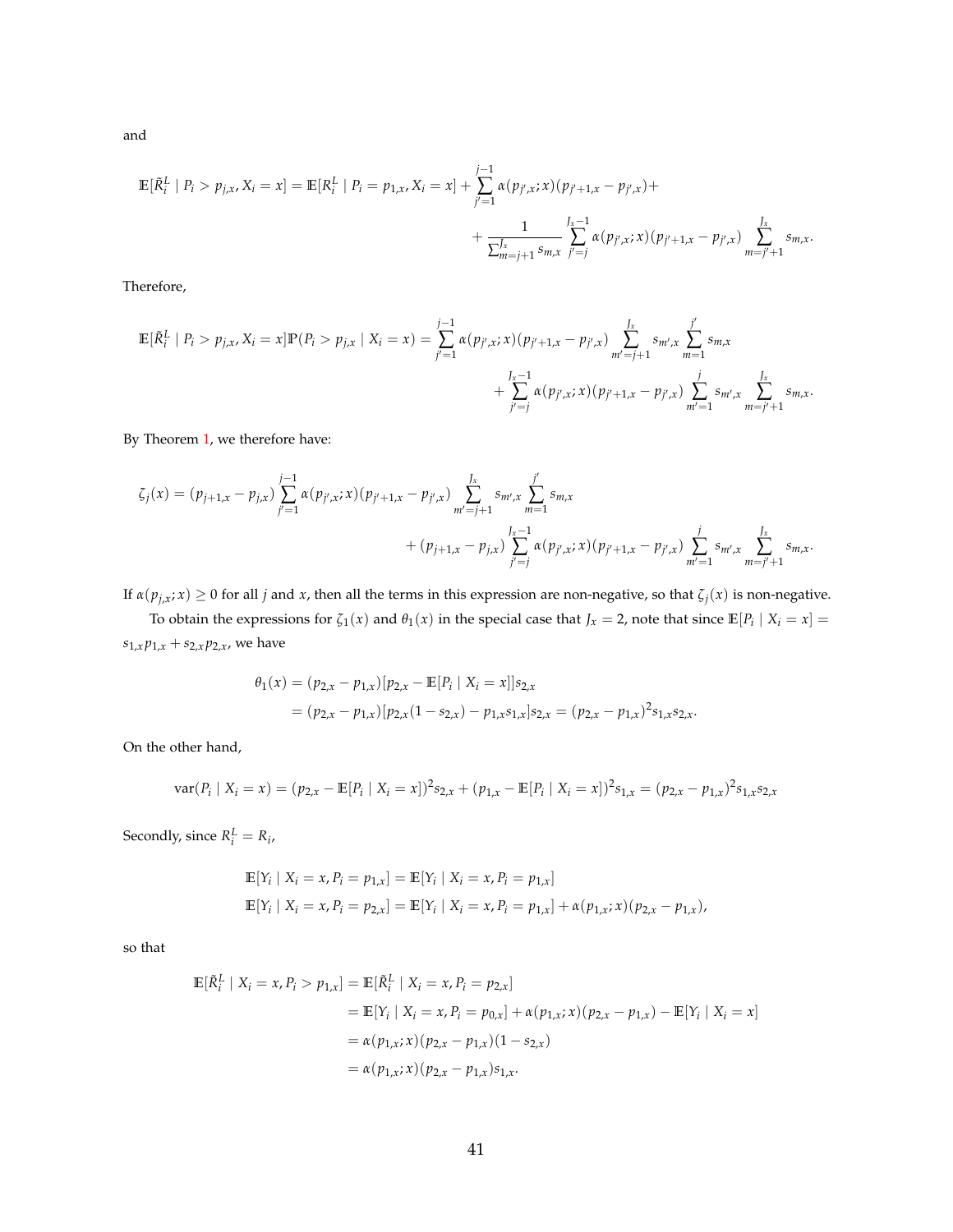Therefore, it follows that:

$$
\zeta_1(x) = (p_{2,x} - p_{1,x})^2 s_{1,x} s_{2,x} \alpha(p_{1,x}; x),
$$

which completes the proof.  $\Box$ 

*Proof of Theorem [2.](#page-28-1)* Using the matrix notation from Equation [\(26\)](#page-33-2),

$$
\hat{\beta}_{\text{UJIVE}} = \frac{\mathbf{Y}_n^\prime \mathbf{G}_n^\prime \mathbf{T}_n / n}{\mathbf{T}_n \mathbf{G}_n^\prime \mathbf{T}_n / n}
$$

By Lemma [6](#page-35-0) and Lemma [7,](#page-36-0)

$$
\mathbf{Y}_n' \mathbf{G}_n' \mathbf{T}_n / n = \mathbb{E}[Y(P - \mathbb{E}[P \mid X])] + o_p(1), \qquad \mathbf{T}_n \mathbf{G}_n' \mathbf{T}_n / n = \mathbb{E}[T(P - \mathbb{E}[P \mid X])] + o_p(1).
$$

Next, since the limiting distribution of the data satisfies Assumption [IV](#page-8-0) [\(iii\),](#page-8-4) **E**[*T*(*P* − **E**[*P* | *X*])] > 0, so that by the continuous mapping theorem,

$$
\frac{\mathbf{T}_n'\mathbf{G}_n\mathbf{Y}_n}{\mathbf{T}_n'\mathbf{G}_n\mathbf{T}_n} = \frac{\mathbb{E}[Y(P - \mathbb{E}[P \mid X])]}{\mathbb{E}[T(P - \mathbb{E}[P \mid X])]} + o_p(1).
$$

The assertion of the Theorem then follows by applying Lemma [3](#page-34-5) with  $A_i = P - \mathbb{E}[P \mid X]$ . □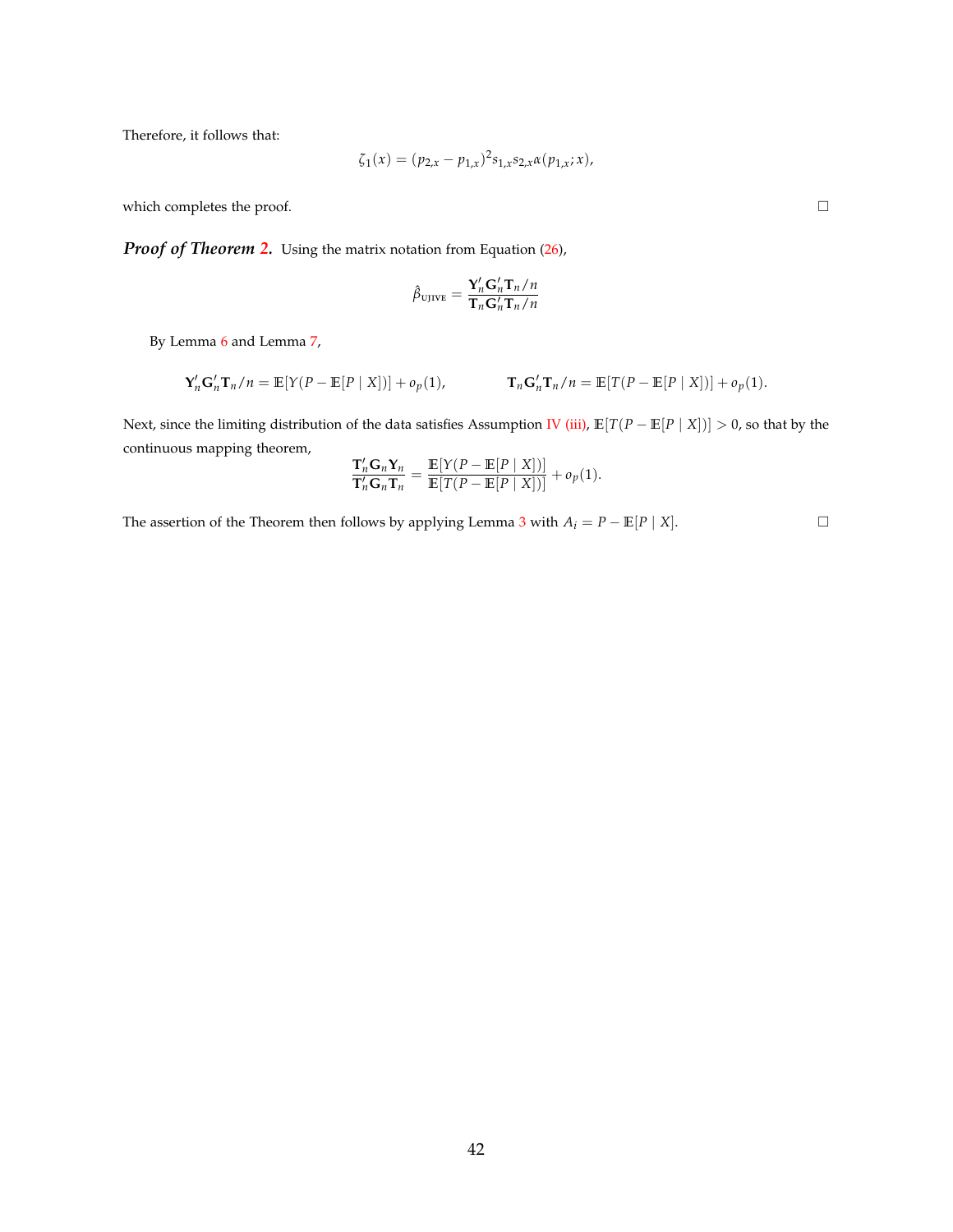### **References**

- <span id="page-42-9"></span>Abadie, A. (2003). Semiparametric instrumental variable estimation of treatment response models. *Journal of Econometrics*, **113** (2), 231–263. [5,](#page-4-1) [11](#page-10-1)
- <span id="page-42-7"></span>Ackerberg, D. A. and Devereux, P. J. (2009). Improved Jive estimators for overidentified linear models with and without heteroskedasticity. *Review of Economics and Statistics*, **91** (2), 351–362. [4,](#page-3-0) [25](#page-24-1)
- <span id="page-42-16"></span>AIZER, A. and DoyLE, JR., J. J. (2011). Effects of Juvenile Incarceration: Evidence from Randomly-Assigned Judges. [23](#page-22-1)
- <span id="page-42-13"></span>Alonso-Borrego, C. and Arellano, M. (1999). Symmetrically normalized instrumental-variable estimation using panel data. *Journal of Business & Economic Statistics*, **17** (1), 36–49. [14](#page-13-2)
- <span id="page-42-8"></span>Anatolyev, S. (2011). Instrumental variables estimation and inference in the presence of many exogenous regressors. [4,](#page-3-0) [26](#page-25-0)
- <span id="page-42-4"></span>ANDERSON, T. W., KUNITOMO, N. and MATSUSHITA, Y. (2010). On the asymptotic optimality of the LIML estimator with possibly many instruments. *Journal of Econometrics*, **157** (2), 191–204. [4](#page-3-0)
- <span id="page-42-0"></span>— and Rubin, H. (1949). Estimation of the Parameters of a Single Equation in a Complete System of Stochastic Equations. *The Annals of Mathematical Statistics*, **20** (1), 46–63. [2](#page-1-0)
- <span id="page-42-15"></span>Angrist, J. D. and Imbens, G. W. (1995). Two-Stage Least Squares Estimation of Average Causal Effects in Models With Variable Treatment Intensity. *Journal of the American Statistical Association*, **90** (430), 431–442. [20,](#page-19-1) [33,](#page-32-1) [34](#page-33-3)
- <span id="page-42-6"></span>—, — and Krueger, A. B. (1999). Jackknife instrumental variables estimation. *Journal of Applied Econometrics*, **14** (1), 57–67. [4,](#page-3-0) [12,](#page-11-0) [25](#page-24-1)
- <span id="page-42-14"></span>—, — and Rubin, D. B. (1996). Identification of Causal Effects Using Instrumental Variables. *Journal of the American Statistical Association*, **91** (434), 444–455. [15](#page-14-4)
- <span id="page-42-11"></span>— and Krueger, A. B. (1991). Does compulsory school attendance affect schooling and earnings? *The Quarterly Journal of Economics*, **106** (4), 979–1014. [7,](#page-6-2) [29,](#page-28-2) [30](#page-29-0)
- <span id="page-42-12"></span>— and Pischke, J.-S. (2009). *Mostly Harmless Econometrics: An Empiricist's Companion*. Princeton: Princeton University Press. [9,](#page-8-5) [10](#page-9-3)
- <span id="page-42-10"></span>Balke, A. and Pearl, J. (1997). Bounds on Treatment Effects From Studies With Imperfect Compliance. *Journal of the American Statistical Association*, **92** (439), 1171–1176. [5](#page-4-1)
- <span id="page-42-3"></span>Bekker, P. A. (1994). Alternative Approximations to the Distributions of Instrumental Variable Estimators. *Econometrica*, **62** (3), 657–681. [4,](#page-3-0) [24,](#page-23-1) [28,](#page-27-8) [29](#page-28-2)
- <span id="page-42-5"></span>— and Crupu, F. (2012). Symmetric Jackknife Instrumental Variable Estimation. [4,](#page-3-0) [14](#page-13-2)
- <span id="page-42-17"></span>— and van der Ploeg, J. (2005). Instrumental variable estimation based on grouped data. *Statistica Neerlandica*, **59** (3), 239–267. [25](#page-24-1)
- <span id="page-42-18"></span>BELLONI, A., CHEN, D., CHERNOZHUKOV, V. and HANSEN, C. B. (2012). Sparse models and methods for optimal instruments with an application to eminent domain. *Econometrica*, (forthcoming). [29](#page-28-2)
- <span id="page-42-2"></span>Bound, J., Jaeger, D. A. and Baker, R. M. (1995). Problems with Instrumental Variables Estimation When the Correlation Between the Instruments and the Endogenous Explanatory Variable is Weak. *Journal of the American Statistical Association*, **90** (430), 443 – 450. [3](#page-2-0)
- <span id="page-42-1"></span>Chamberlain, G. (2007). Decision theory applied to an instrumental variables model. *Econometrica*, **75** (3), 609–652. [3](#page-2-0)
- <span id="page-42-19"></span>Chao, J. C. and Swanson, N. R. (2005). Consistent estimation with a large number of weak instruments. *Econometrica*, **73** (5), 1673–1692. [40](#page-39-0)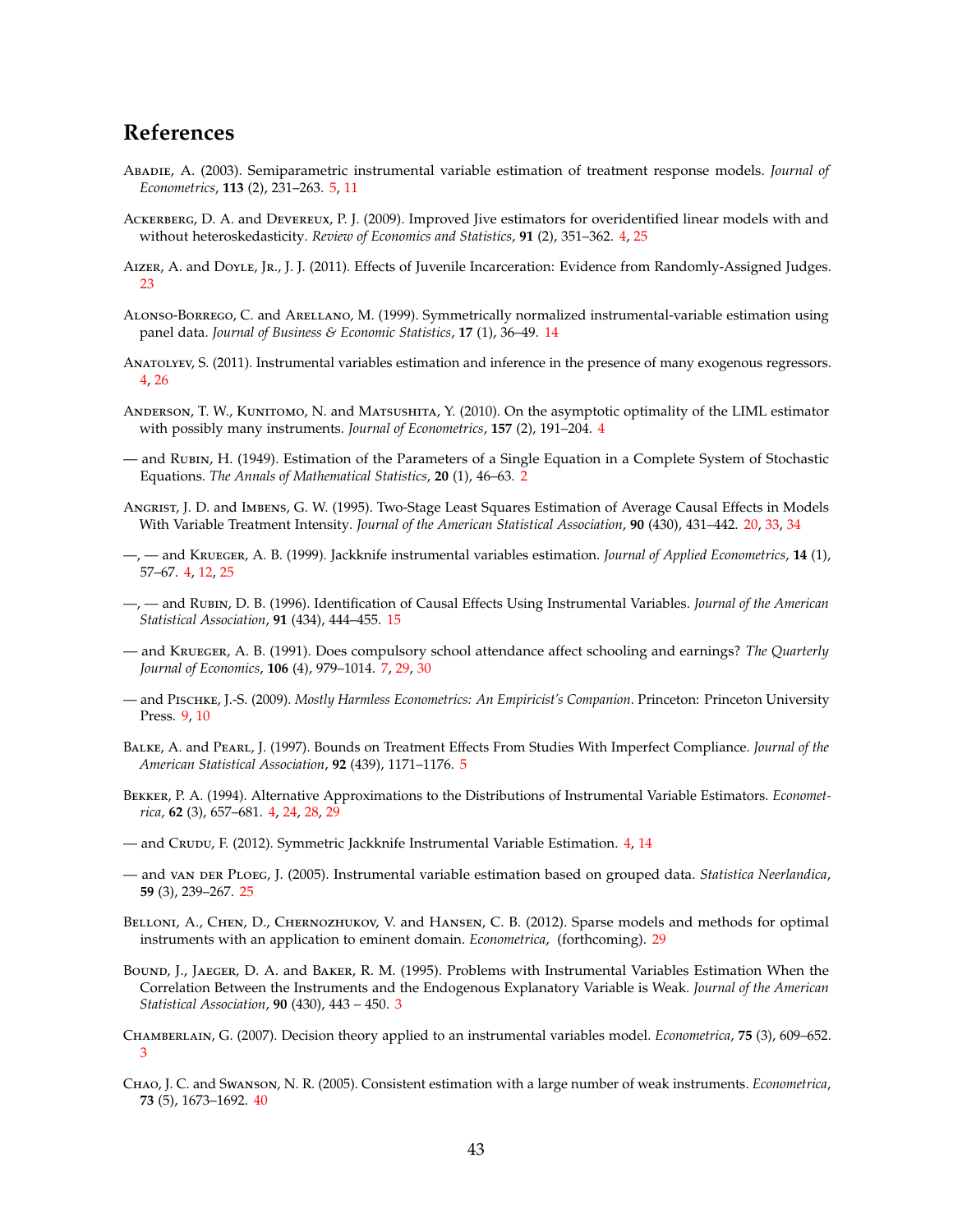- <span id="page-43-19"></span>—, —, Hausman, J. A., Newey, W. K. and Woutersen, T. (2012). Asymptotic Distribution of JIVE in a Heteroskedastic IV Regression with Many Instruments. *Econometric Theory*, **12** (1), 42–86. [36](#page-35-4)
- <span id="page-43-16"></span>Chetty, R., Friedman, J. N., Hilger, N., Saez, E., Schanzenbach, D. W. and Yagan, D. (2011). How does your kindergarten classroom affect your earnings? *Quarterly Journal of Economics*, **126** (4), 1593–1660. [26](#page-25-0)
- <span id="page-43-3"></span>Chioda, L. and Jansson, M. (2009). Optimal Invariant Inference When the Number of Instruments Is Large. *Econometric Theory*, **25** (3), 793–805. [4](#page-3-0)
- <span id="page-43-18"></span>Darolles, S., Fan, Y., Florens, J. P. and Renault, E. (2011). Nonparametric Instrumental Regression. *Econometrica*, **79** (5), 1541–1565. [34](#page-33-3)
- <span id="page-43-8"></span>Dobbie, W. and Fryer, R. G. (2011). Are High-Quality Schools Enough to Increase Achievement among the Poor? Evidence from the Harlem Children's Zone. *American Economic Journal: Applied Economics*, **3** (3), 158–187. [7](#page-6-2)
- <span id="page-43-15"></span>— and Song, J. (2012). Debt Relief and Debtor Outcomes: Measuring the Effects of Consumer Bankruptcy Protection. [23](#page-22-1)
- <span id="page-43-10"></span>Donald, S. G. and Newey, W. K. (2001). Choosing the Number of Instruments. *Econometrica*, **69** (5), 1161–1191. [12,](#page-11-0) [25,](#page-24-1) [31](#page-30-1)
- <span id="page-43-6"></span>Frölich, M. (2007). Nonparametric IV estimation of local average treatment effects with covariates. *Journal of Econometrics*, **139** (1), 35–75. [5](#page-4-1)
- <span id="page-43-5"></span>Fuller, W. A. (1977). Some properties of a modification of the limited information estimator. *Econometrica*, **45** (4), 939–953. [4](#page-3-0)
- <span id="page-43-2"></span>GOLDBERGER, A. S. and OLKIN, I. (1971). A minimum-distance interpretation of limited-information estimation. *Econometrica*, **39** (3), 635–639. [3,](#page-2-0) [13](#page-12-3)
- <span id="page-43-17"></span>Hansen, C. B., Hausman, J. A. and Newey, W. K. (2008). Estimation With Many Instrumental Variables. *Journal of Business and Economic Statistics*, **26** (4), 398–422. [29](#page-28-2)
- <span id="page-43-4"></span>Hausman, J. A., Newey, W. K., Woutersen, T., Chao, J. C. and Swanson, N. R. (2012). Instrumental variable estimation with heteroskedasticity and many instruments. *Quantitative Economics*, **3** (2), 211–255. [4,](#page-3-0) [14,](#page-13-2) [19](#page-18-1)
- <span id="page-43-12"></span>Heckman, J. J. (1976). The Common Structure of Statistical Models of Truncation, Sample Selection and Limited Dependent Variables and a Simple Estimator for Such Models. *Annals of Economic and Social Measurement*, **4** (5), 475–492. [15](#page-14-4)
- <span id="page-43-1"></span>— (1997). Instrumental variables: A study of implicit behavioral assumptions used in making program evaluations. *Journal of Human Resources*, **32** (3), 441–452. [2,](#page-1-0) [16](#page-15-2)
- <span id="page-43-9"></span>—, Urzúa, S. and Vytlacil, E. J. (2006). Understanding instrumental variables in models with essential heterogeneity. *The Review of Economics and Statistics*, **88** (3), 389–432. [9,](#page-8-5) [16,](#page-15-2) [19](#page-18-1)
- <span id="page-43-13"></span>— and Vytlacil, E. J. (1999). Local instrumental variables and latent variable models for identifying and bounding treatment effects. *Proceedings of the National Academy of Sciences of the United States of America*, **96** (8), 4730–4734. [16](#page-15-2)
- <span id="page-43-14"></span>— and — (2005). Structural equations, treatment effects and econometric policy evaluation. *Econometrica*, **73** (3), 669–738. [19](#page-18-1)
- <span id="page-43-11"></span>Hillier, G. H. (1990). On the normalization of structural equations: Properties of direction estimators. *Econometrica*, **58** (5), 1181–1194. [14,](#page-13-2) [19](#page-18-1)
- <span id="page-43-7"></span>Hirano, K., Imbens, G. W., Rubin, D. B. and Zhou, X.-H. (2000). Assessing the effect of an influenza vaccine in an encouragement design. *Biostatistics*, **1** (1), 69–88. [5](#page-4-1)
- <span id="page-43-0"></span>Imbens, G. W. and Angrist, J. D. (1994). Identification and estimation of local average treatment effects. *Econometrica*, **62** (2), 467–475. [1,](#page-0-0) [2,](#page-1-0) [5,](#page-4-1) [8,](#page-7-4) [9,](#page-8-5) [15](#page-14-4)